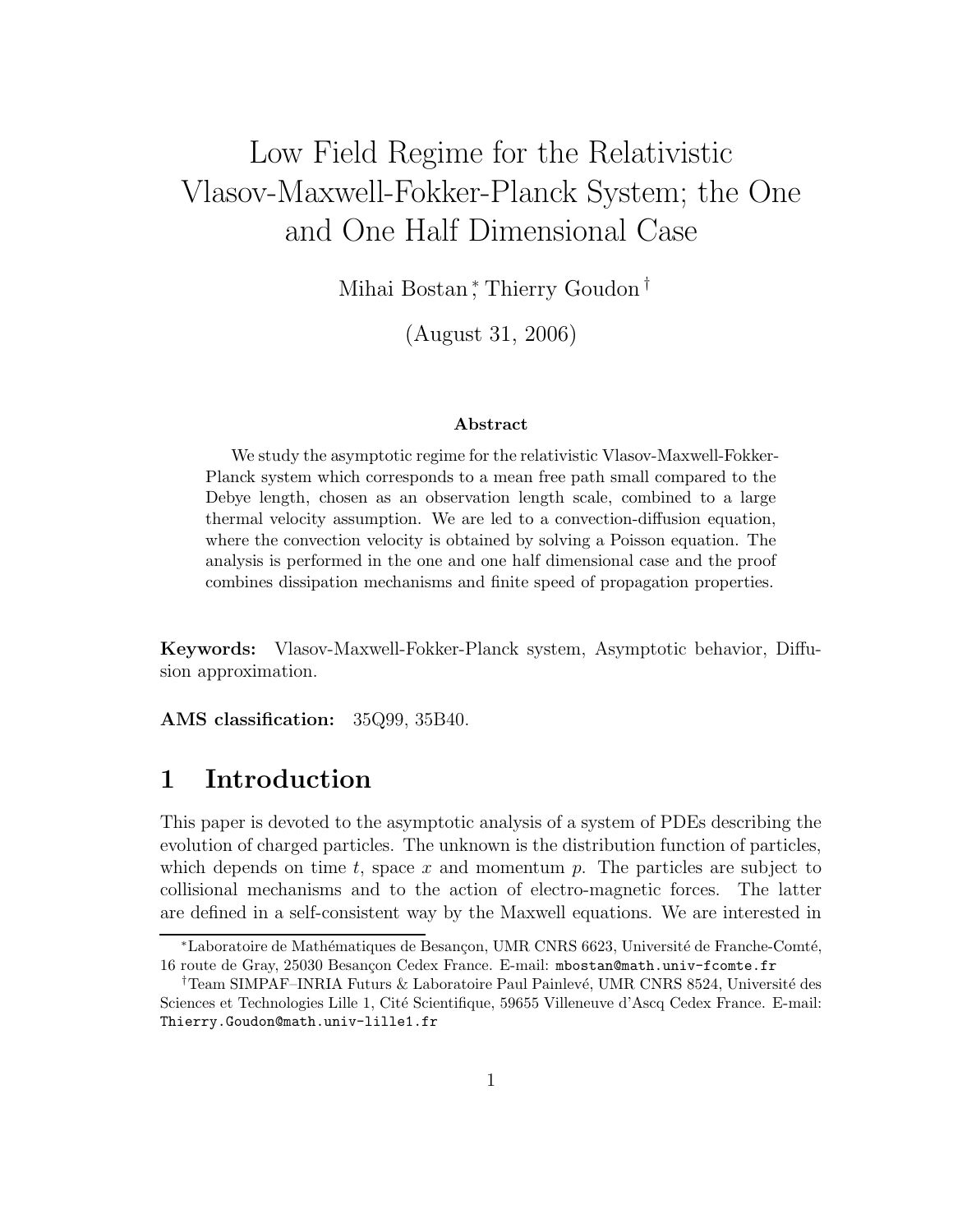hydrodynamic limits where the relaxation effects induced by the collisional processes are strong enough and force the distribution function to tend towards an equilibrium state. Hence, in such a regime the behavior of the particles can be described by means of a finite set of macroscopic quantities, that is certain averages with respect to p of the distribution function, see e.g.  $[23, 24, 37]$ . We distinguish two asymptotic regimes:

- the high-field regime corresponds to a situation where the force field has the same order as the collision term,

- the low-field regime corresponds to a situation where the convection and the force field are also singular terms within the equations, but at lower order than the leading contribution of the collisions.

Roughly speaking, the latter regime leads to convection-diffusion limit equations, while the former yields a purely hyperbolic model. The question has been pointed out by Poupaud [33], see also [16], motivated by the modeling of semi-conductors devices; we also refer to the modeling discussions and numerical studies in [1].

In this paper, we assume that the evolution of the particles is governed by the relativistic Vlasov-Maxwell-Fokker-Planck (VMFP) equations. We write the equations in dimensionless form, detailing in the Appendix the discussion on the scaling. The system depends on three dimensionless parameters:  $\theta > 0$ ,  $0 < \delta < 1$  and  $\varepsilon > 0$ which is intended to tend to 0. For a momentum  $p \in \mathbb{R}^3$ , we define the energy

$$
\mathcal{E}(p) = \frac{1/\delta^2 - 1}{2} \left( \sqrt{1 + \frac{4 |p|^2}{\delta^2 (1/\delta^2 - 1)^2}} - 1 \right) \tag{1}
$$

and the velocity is given by

$$
v(p) = \nabla_p \mathcal{E}(p) = \frac{2}{1 - \delta^2} \frac{p}{\sqrt{1 + \frac{4 |p|^2}{\delta^2 (1/\delta^2 - 1)^2}}}.
$$
 (2)

As a matter of fact, notice that the velocity remains dominated by

$$
|v(p)| < \frac{\delta(1/\delta^2 - 1)}{1 - \delta^2} = \frac{1}{\delta}.\tag{3}
$$

We are concerned with the following equations

$$
\partial_t f^\varepsilon + \frac{1}{\varepsilon} v(p) \cdot \nabla_x f^\varepsilon + \left( \frac{1}{\varepsilon} \mathbf{E}^\varepsilon(t, x) + \delta^2 v(p) \wedge \mathbf{B}^\varepsilon(t, x) \right) \cdot \nabla_p f^\varepsilon
$$
\n
$$
= \frac{\theta}{\varepsilon^2} \text{div}_p(\nabla_p f^\varepsilon + v(p) f^\varepsilon), \qquad (t, x, p) \in ]0, T[ \times \mathbb{R}^3 \times \mathbb{R}^3, \tag{4}
$$

$$
\partial_t \mathbf{E}^{\varepsilon} - \operatorname{curl}_x \mathbf{B}^{\varepsilon} = -\frac{j^{\varepsilon}}{\varepsilon} + J, \qquad \varepsilon^2 \delta^2 \partial_t \mathbf{B}^{\varepsilon} + \operatorname{curl}_x \mathbf{E}^{\varepsilon} = 0, \qquad (t, x) \in ]0, T[ \times \mathbb{R}^3, (5) \n\operatorname{div}_x \mathbf{E}^{\varepsilon} = \rho^{\varepsilon} - D, \qquad \operatorname{div}_x \mathbf{B}^{\varepsilon} = 0, \qquad (t, x) \in ]0, T[ \times \mathbb{R}^3, (6)
$$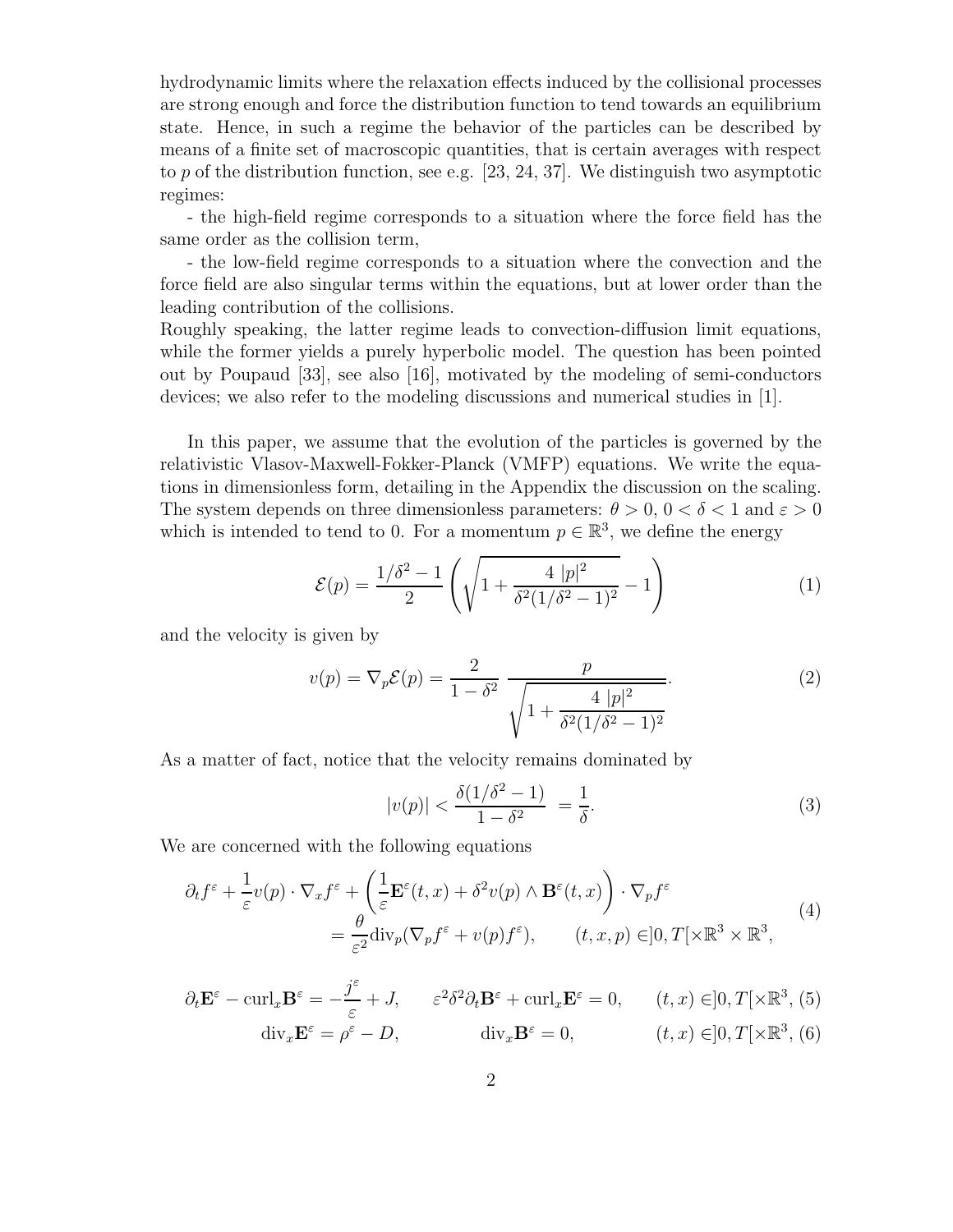where  $\rho^{\varepsilon} = \int_{\mathbb{R}^3} f^{\varepsilon} dp$  and  $j^{\varepsilon} = \int_{\mathbb{R}^3} v(p) f^{\varepsilon} dp$  are the charge and current densities associated to the distribution  $f^{\varepsilon}$ , respectively while  $D \geq 0$  and  $J \in \mathbb{R}^3$  are the (given) charge and current densities of a background particle distribution of opposite charge. Throughout the paper we suppose that the global neutrality condition

$$
\int_{\mathbb{R}^3} \int_{\mathbb{R}^3} f^{\varepsilon}(t, x, p) \, dp \, dx = \int_{\mathbb{R}^3} D(t, x) \, dx, \qquad t \in [0, T], \, \varepsilon > 0
$$

holds. We are interested in the asymptotic regime  $0 < \varepsilon \ll 1$ , with  $0 < \delta < 1$  and  $\theta = \mathcal{O}(1)$  kept fixed.

In plasma physics or semiconductors theory, one often uses a simplified model where on the one hand relativistic corrections are neglected (which means replacing  $v(p)$  by p), and on the other hand, the full set of Maxwell equations is replaced by assuming that the force derives from a potential  $\Phi$ , which itself obeys the Poisson equation with a right hand side depending on the density of particles. Namely, one considers the Vlasov-Poisson-Fokker-Planck (VPFP) system

$$
\partial_t f^\varepsilon + \frac{1}{\varepsilon} p \cdot \nabla_x f^\varepsilon - \frac{1}{\varepsilon} \nabla_x \Phi^\varepsilon \cdot \nabla_p f^\varepsilon = \frac{\theta}{\varepsilon^2} \text{div}_p (\nabla_p f^\varepsilon + p f^\varepsilon),\tag{7}
$$

coupled to

$$
-\Delta_x \Phi^\varepsilon = \rho^\varepsilon - D. \tag{8}
$$

The asymptotic behavior of the system  $(7)$ ,  $(8)$  when  $\varepsilon$  goes to 0 has been studied in [34], where mathematical difficulties depending on the space dimension are clearly pointed out. It was shown that the limit  $(\rho, \Phi) := \lim_{\varepsilon \searrow 0} (\rho^{\varepsilon}, \Phi^{\varepsilon})$  solves the following drift-diffusion system

$$
\partial_t \rho - \frac{1}{\theta} \text{div}_x (\nabla_x \rho + \rho \nabla_x \Phi) = 0, \qquad -\Delta_x \Phi = \rho(t, x) - D(t, x). \tag{9}
$$

The convergence statement is proven in full generality in dimension one, and two (we refer to [26] for this case) but with restriction on initial data and on a small enough time interval in higher dimension. We also mention the tricky analysis recently performed in [29] for the Boltzmann-Poisson system in a bounded domain which leads to quite general results. The high field regime relies on the analysis of the behavior for  $\varepsilon \to 0$  of

$$
\partial_t f^{\varepsilon} + p \cdot \nabla_x f^{\varepsilon} - \frac{1}{\varepsilon} \nabla_x \Phi^{\varepsilon} \cdot \nabla_p f^{\varepsilon} = \frac{\theta}{\varepsilon} \text{div}_p (\nabla_p f^{\varepsilon} + pf^{\varepsilon}), \tag{10}
$$

where now the non linear force term  $\nabla_x \Phi^\varepsilon \cdot \nabla_p f^\varepsilon$  is of the same order of magnitude that the diffusion Fokker-Planck term. The high-field limit of the VPFP system has been studied in [31], [25] and leads to

$$
\partial_t \rho - \frac{1}{\theta} \text{div}_x (\rho \nabla_x \Phi) = 0, \qquad -\Delta_x \Phi = \rho(t, x) - D(t, x). \tag{11}
$$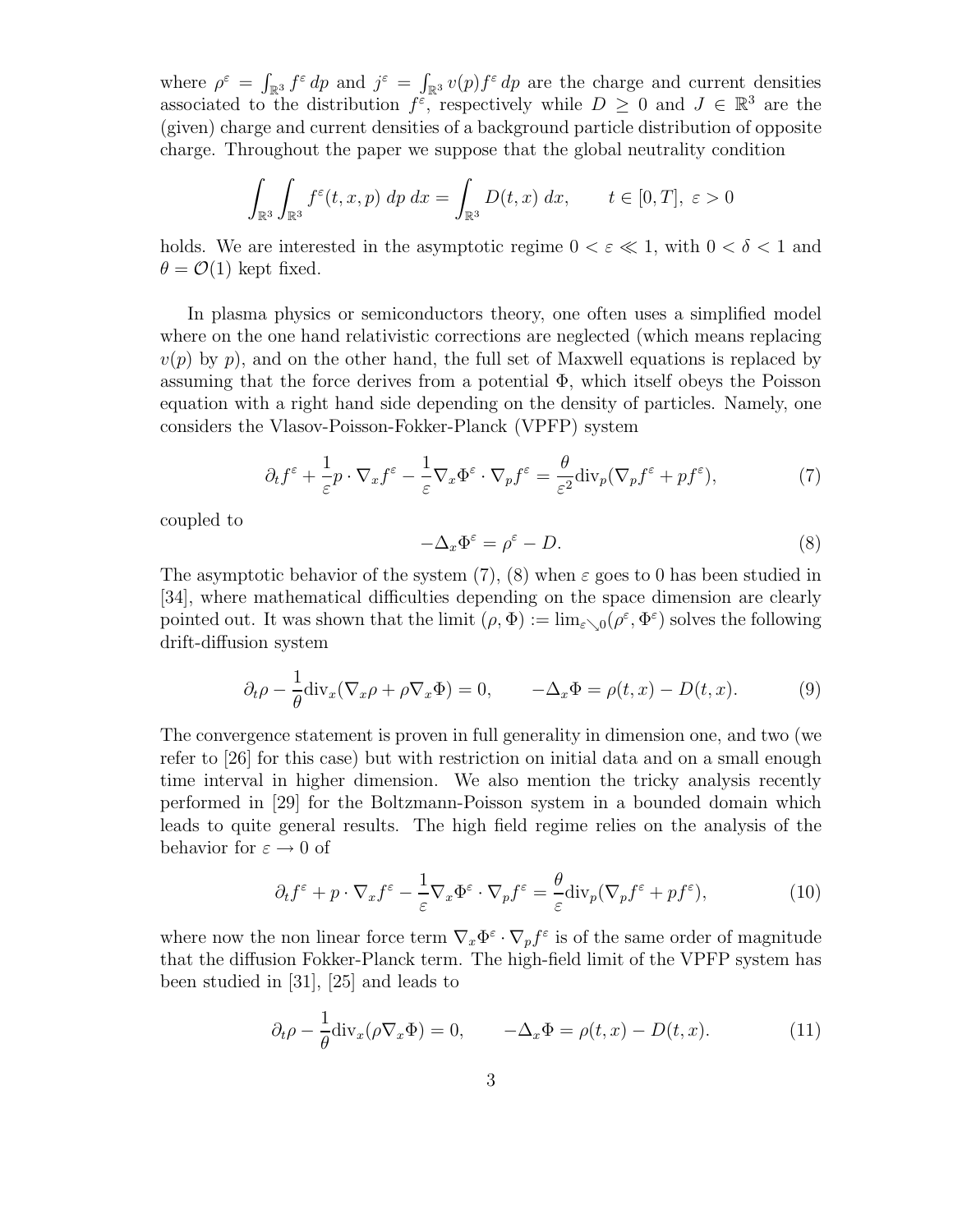This is a pure transport equation, where the velocity field depends on the density  $\rho$  through the Poisson equation. We refer to [31] for comments on this problem which shares some features with the pressureless gases model. Therefore, high field combines with hydrodynamic limits and yields interesting phenomena. We also mention in this direction the recent developments in [7] and [5]. Of course, another natural question consists in investigating a vanishing viscosity limit of (9) so that we recover (11); this has been analyzed in [30]. Clearly, in these asymptotic problems the mathematical difficulty relies on the treatment of the non linear term  $\nabla_x \Phi^{\varepsilon} f^{\varepsilon}$ . When analyzing the behavior for small  $\varepsilon$ 's in (7) (or (10)) with (8) we appeal to the very specific form of the coupling with the Poisson equation: it allows us to make use of nice convolution formulae to write the force field by means of the density (that also makes the role of the space dimension clear). Hence the motivation of the questions we address is two-fold. First, on a modeling viewpoint, the coupling with the Maxwell equations takes into account more details of the physics. Second, on a mathematical viewpoint, we investigate how robust the derivation of low and high field limits is or if it cucially depends on the original coupling. In [10], we deal with the high field asymptotics for the (non relativistic) VMFP equations

$$
\partial_t f^\varepsilon + p \cdot \nabla_x f^\varepsilon + \left(\frac{1}{\varepsilon} \mathbf{E}^\varepsilon(t, x) + p \wedge \mathbf{B}^\varepsilon(t, x)\right) \cdot \nabla_p f^\varepsilon = \frac{1}{\varepsilon} \text{div}_p (p f^\varepsilon + \nabla_p f^\varepsilon), \quad (12)
$$

$$
\partial_t \mathbf{E}^{\varepsilon} - \operatorname{curl}_x \mathbf{B}^{\varepsilon} = J(t, x) - j^{\varepsilon}(t, x), \ \varepsilon \partial_t \mathbf{B}^{\varepsilon} + \operatorname{curl}_x \mathbf{E}^{\varepsilon} = 0, \ (t, x) \in ]0, T[ \times \mathbb{R}^3, (13)
$$
  
div<sub>x</sub> $\mathbf{E}^{\varepsilon} = \rho^{\varepsilon}(t, x) - D(t, x),$  div<sub>x</sub> $\mathbf{B}^{\varepsilon} = 0$ ,  $(t, x) \in ]0, T[ \times \mathbb{R}^3, (14)$ 

It yields the following limit system

$$
\begin{cases}\n\partial_t \rho + \text{div}_x(\rho \mathbf{E}) = 0, & (t, x) \in ]0, T[ \times \mathbb{R}^3, \\
\text{div}_x \mathbf{E} = \rho(t, x) - D(t, x), & \text{curl}_x \mathbf{E} = 0, & (t, x) \in ]0, T[ \times \mathbb{R}^3, \\
\partial_t \mathbf{E} - \text{curl}_x \mathbf{B} = J(t, x) - \rho(t, x) \mathbf{E}(t, x), & \text{div}_x \mathbf{B} = 0, & (t, x) \in ]0, T[ \times \mathbb{R}^3. \\
\end{cases}
$$
\n(15)

We analyze here the low field regime taking into account relativistic corrections. Furthermore, we restrict ourselves to the one and one half dimensional framework which means that  $f = f(t, x, p_1, p_2), \mathbf{E} = (E_1(t, x), E_2(t, x), 0), \mathbf{B} = (0, 0, B(t, x))$ for any  $(t, x, p_1, p_2) \in [0, T] \times \mathbb{R}^3$ . Precisely, we deal with the equations

$$
\partial_t f^{\varepsilon} + \frac{1}{\varepsilon} v_1(p) \partial_x f^{\varepsilon} + \left( \frac{1}{\varepsilon} E_1^{\varepsilon} + \delta^2 v_2(p) B^{\varepsilon} \right) \partial_{p_1} f^{\varepsilon} + \left( \frac{1}{\varepsilon} E_2^{\varepsilon} - \delta^2 v_1(p) B^{\varepsilon} \right) \partial_{p_2} f^{\varepsilon}
$$
  
= 
$$
\frac{\theta}{\varepsilon^2} \text{div}_p (\nabla_p f^{\varepsilon} + v(p) f^{\varepsilon}), \qquad (t, x, p) \in ]0, T[ \times \mathbb{R} \times \mathbb{R}^2, (16)
$$

$$
\partial_t E_1^{\varepsilon} = -\frac{1}{\varepsilon} j_1^{\varepsilon}(t, x) + J(t, x), \qquad (t, x) \in ]0, T[ \times \mathbb{R}, \tag{17}
$$

$$
\partial_t E_2^{\varepsilon} + \partial_x B^{\varepsilon} = -\frac{1}{\varepsilon} j_2^{\varepsilon}(t, x), \qquad (t, x) \in ]0, T[ \times \mathbb{R}, \tag{18}
$$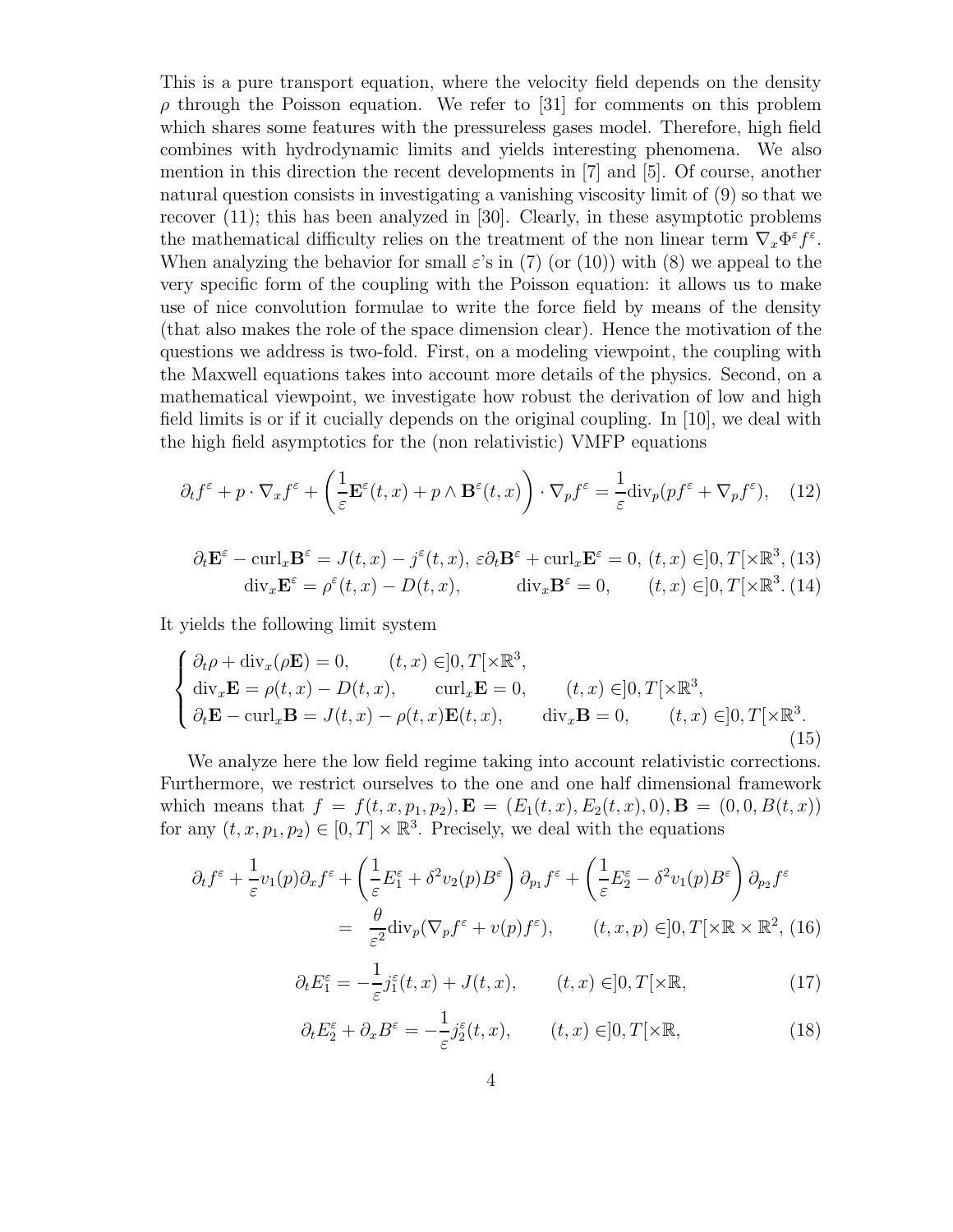$$
\varepsilon^2 \delta^2 \partial_t B^\varepsilon + \partial_x E_2^\varepsilon = 0, \qquad (t, x) \in ]0, T[ \times \mathbb{R}, \tag{19}
$$

$$
\partial_x E_1^{\varepsilon} = \rho^{\varepsilon}(t, x) - D(t, x), \qquad (t, x) \in [0, T] \times \mathbb{R}, \tag{20}
$$

where  $D, J : [0, T] \times \mathbb{R} \to \mathbb{R}$  are given functions satisfying  $D \geq 0$  and the continuity equation

$$
\partial_t D + \partial_x J = 0, \qquad (t, x) \in ]0, T[ \times \mathbb{R}.
$$
 (21)

We prescribe initial conditions for the particle distribution and the electro-magnetic field

$$
f^{\varepsilon}(0, x, p) = f_0^{\varepsilon}(x, p), \qquad (x, p) \in \mathbb{R} \times \mathbb{R}^2, \qquad (22)
$$

$$
E^{\varepsilon}(0, x) = E^{\varepsilon}_0(x), \qquad B^{\varepsilon}(0, x) = B^{\varepsilon}_0(x), \qquad x \in \mathbb{R}, \tag{23}
$$

satisfying

$$
\frac{d}{dx} E_{0,1}^{\varepsilon} = \int_{\mathbb{R}^2} f_0^{\varepsilon}(x, p) \, dp - D(0, x), \qquad x \in \mathbb{R}.
$$
 (24)

After integration of (16) with respect to  $p \in \mathbb{R}^2$  we deduce that the charge and the current densities verify the continuity equation

$$
\partial_t \rho^{\varepsilon} + \frac{1}{\varepsilon} \partial_x j_1^{\varepsilon} = 0, \qquad (t, x) \in ]0, T[ \times \mathbb{R}.
$$

By using the continuity equations for positive/negative charges and by taking the derivative of  $(17)$  with respect to x we deduce that  $(20)$  is a consequence of  $(21)$  and (24). Notice that if initially the neutrality condition is satisfied *i.e.*,  $\int_{\mathbb{R}} \int_{\mathbb{R}^2} f_0^{\varepsilon} dp dx = \int_{\mathbb{R}} D(0, x) dx$ , then we have  $\int_{\mathbb{R}} \int_{\mathbb{R}^2} f^{\varepsilon}(t, x, p) dp dx = \int_{\mathbb{R}} D(t, x) dx$  for any  $t \in ]0, T]$ . In what follows we consider only smooth solutions. Unfortunately, to our knowledge, there are no mathematical results concerning the existence and uniqueness of strong solution for the VMFP system. For the VPFP system the situation is better : results concerning the existence of weak solutions can be found in [14], [36] while for existence and uniqueness results of strong solution we refer to [11], [12], [18], [32]. The existence of classical solutions in the collisionless case has been investigated by different approaches, see [22], [13], [27]. Recently global existence and uniqueness results have been obtained for reduced model for laser-plasma interaction, cf. [15], [9]. In this paper, we restrict our purpose to the asymptotic problem. As  $\varepsilon \to 0$ , we derive a limit system very similar to (9), which was obtained when analyzing the VPFP system. Our proofs rely on compactness arguments. One of the crucial point is to obtain  $L^{\infty}$  bounds for the electro-magnetic field, uniformly with respect to the small parameter  $\varepsilon > 0$ . This is why we restrict our analysis to solutions depending on one space variable only. Besides, the relativistic framework provides better estimates, related to the bound (3) on the velocity.

The paper is organized as follows. In Section 2, we set up the working assumptions and state precisely our convergence result. In Section 3 we establish a priori estimates, uniformly with respect to the small parameter  $\varepsilon > 0$ . These bounds are obtained by performing classical computations involving the energy and the entropy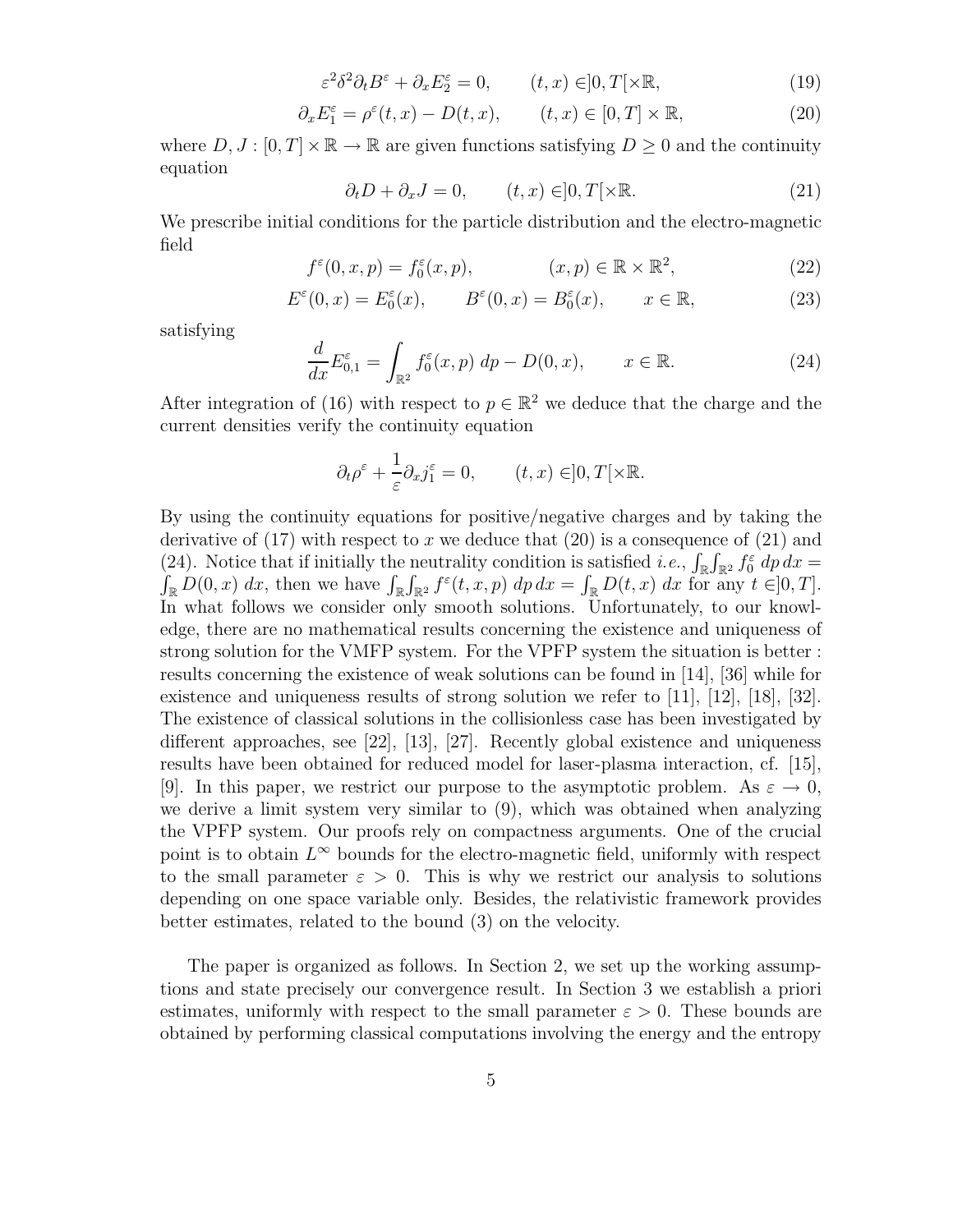of the VMFP system and by using also the hyperbolic structure of the Maxwell equations. We combine the dissipation properties induced by the collisional term – in the spirit of [34] – to the specific use of the finite speed of propagation that is reminiscent to [21]. In Section 4 we detail the passage to the limit, while Section 5 is devoted to some comments and precisions. The dimensional analysis can be found in the Appendix.

# 2 Assumptions and Main Result

Throughout the paper, we make use of the following hypotheses

$$
H1) \quad f_0^{\varepsilon} \ge 0, \qquad D \ge 0, \qquad \int_{\mathbb{R}} \int_{\mathbb{R}^2} f_0^{\varepsilon}(x, p) \, dp \, dx = \int_{\mathbb{R}} D(0, x) \, dx, \qquad \forall \varepsilon > 0 ;
$$
\n
$$
H2) \quad \sup_{\varepsilon > 0} \left( \int_{\mathbb{R}} \int_{\mathbb{R}^2} (1 + |\ln f_0^{\varepsilon}| + |x| + \mathcal{E}(p)) f_0^{\varepsilon} \, dp \, dx + \frac{1}{2} \int_{\mathbb{R}} \left( |E_0^{\varepsilon}|^2 + \varepsilon^2 \delta^2 |B_0^{\varepsilon}|^2 \right) \, dx \right) < \infty ;
$$

- $H3$ ) D, J are given integrable smooth functions satisfying  $\partial_t D + \partial_x J = 0, \qquad (t, x) \in ]0, T[ \times \mathbb{R} ;$
- $H4)$   $J \in L^1([0, T[; L^2(\mathbb{R})) \cap L^1([0, T[; L^{\infty}(\mathbb{R}))$ ;

$$
H5) \ \ \sup_{\varepsilon>0} \left( \|E_0^{\varepsilon}\|_{L^{\infty}(\mathbb{R})} + \varepsilon \delta \|B_0^{\varepsilon}\|_{L^{\infty}(\mathbb{R})} \right) < +\infty ;
$$

 $H6$ ) There is  $r > 1$  such that sup ε>0 Z R Z  $\mathbb{R}^2$  $(f_0^{\varepsilon}(x,p))^r e^{(r-1)\mathcal{E}(p)} dp dx < +\infty.$ 

We introduce the notations

$$
M_0^{\varepsilon} := \int_{\mathbb{R}} \int_{\mathbb{R}^2} f_0^{\varepsilon}(x, p) dp dx,
$$
  
\n
$$
W_0^{\varepsilon} := \int_{\mathbb{R}} \int_{\mathbb{R}^2} \mathcal{E}(p) f_0^{\varepsilon}(x, p) dp dx + \frac{1}{2} \int_{\mathbb{R}} \{ |E_0^{\varepsilon}(x)|^2 + \varepsilon^2 \delta^2 |B_0^{\varepsilon}(x)|^2 \} dx,
$$
  
\n
$$
H_0^{\varepsilon} := \int_{\mathbb{R}} \int_{\mathbb{R}^2} |\ln f_0^{\varepsilon}| f_0^{\varepsilon}(x, p) dp dx,
$$
  
\n
$$
L_0^{\varepsilon} := \int_{\mathbb{R}} \int_{\mathbb{R}^2} |x| f_0^{\varepsilon}(x, p) dp dx,
$$
  
\n
$$
R_0^{\varepsilon} := \|E_0^{\varepsilon}\|_{L^{\infty}(\mathbb{R})} + \varepsilon \delta \|B_0^{\varepsilon}\|_{L^{\infty}(\mathbb{R})},
$$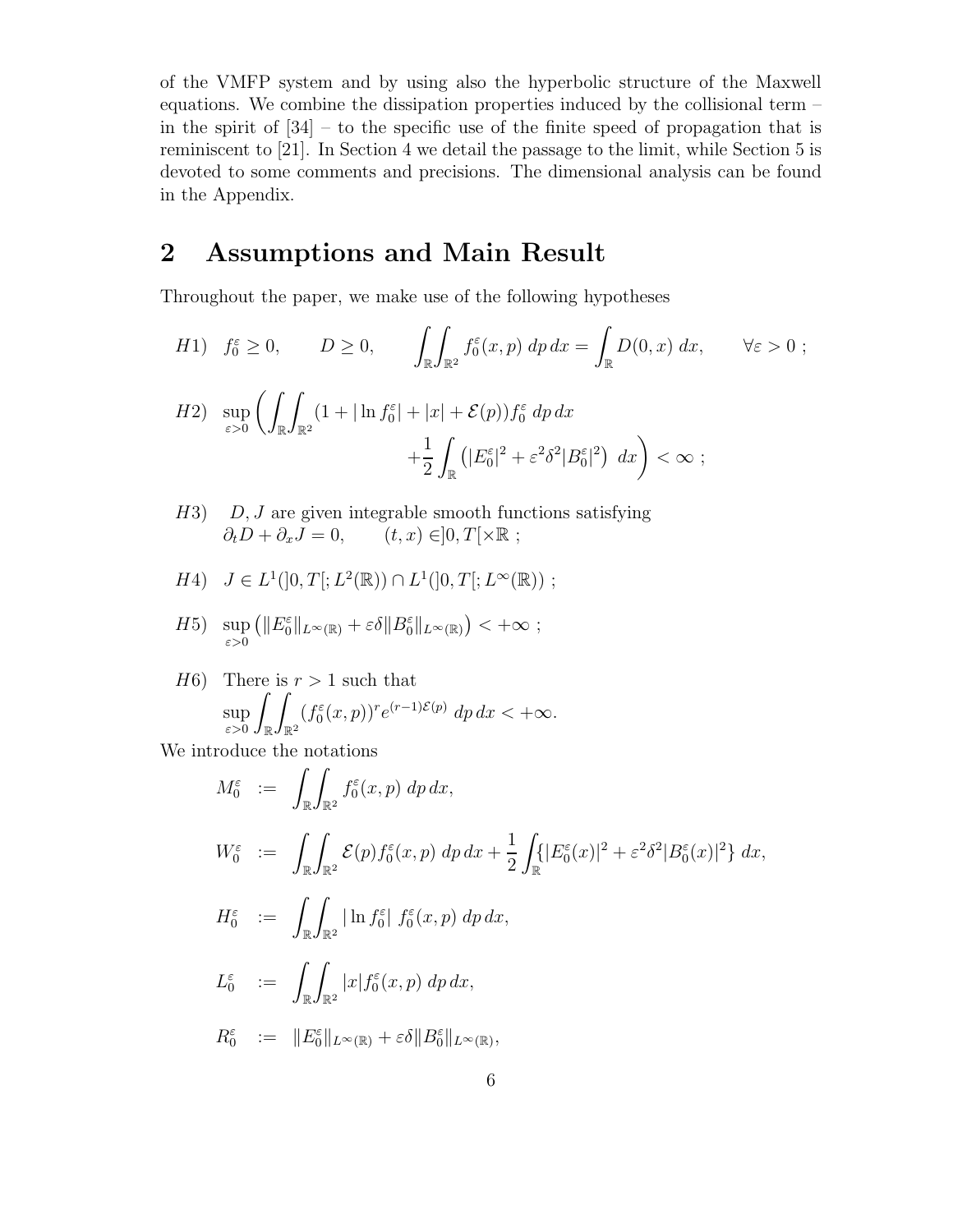which are thus uniformly bounded with respect to  $\varepsilon$ . Our main result states as follows.

**Theorem 2.1** Let  $(f^{\varepsilon}, E^{\varepsilon}, B^{\varepsilon})_{\varepsilon>0}$  be smooth solutions of (16) – (23). Assume that H1-H6 hold. Then, there exists a sequence  $(\varepsilon_k)_{k\in\mathbb{N}}$  decreasing to 0 such that

$$
\rho^{\varepsilon_k}(t,x) = \int_{\mathbb{R}^2} f^{\varepsilon_k}(t,x,p) \, dp \to \rho \ge 0 \quad \text{weakly in } L^1([0,T[\times \mathbb{R}),
$$
  

$$
(E_1^{\varepsilon_k}, E_2^{\varepsilon_k}, \delta \varepsilon_k B^{\varepsilon_k}) \to (E_1, 0, 0) \quad \text{weakly in } L^2([0,T[\times \mathbb{R})^3] \quad \text{and weakly } \star \text{ in } L^{\infty}([0,T[\times \mathbb{R})^3],
$$
  

$$
E_1^{\varepsilon_k} \to E_1, \qquad \text{strongly in } L^1_{\text{loc}}([0,T] \times \mathbb{R}).
$$

The limits  $\rho$ ,  $E_1$  satisfy in the distribution sense

$$
\begin{cases}\n\theta \partial_t E_1 + \rho(t, x) E_1(t, x) - \partial_x^2 E_1 = \partial_x D + \theta J(t, x), & (t, x) \in ]0, T[ \times \mathbb{R}, \\
\partial_x E_1 = \rho(t, x) - D(t, x), & (t, x) \in [0, T] \times \mathbb{R}, \\
E_1(0, x) = \lim_{k \to +\infty} E_{0,1}^k(x), & \text{uniformly on compact sets of } \mathbb{R}.\n\end{cases}
$$

The limit equation is nothing but the convection-diffusion model (9) obtained when dealing with the low field regime of the VPFP system. Indeed, taking the derivative with respect to x of the evolution equation for  $E_1$  and using H3 yield

$$
\theta \partial_t \rho + \partial_x (\rho E_1) - \partial_x^2 \rho = 0.
$$

Let  $\Phi$  verify  $\partial_x \Phi = -E_1$ ; since  $\partial_x E_1 = \rho - D = -\partial_x^2 \Phi$ , we recover (9). This is not so surprising since our scaling hypothesis assume that the speed of light is large compared to the reference unit of velocity, see the Appendix; it is well known that in such a regime relativistic Vlasov-Maxwell and Vlasov-Poisson systems are connected, see [3, 19, 38]. Here we are coupling the classical limit to the hydrodynamic and low field regime.

### 3 A Priori Estimates

In this section we establish a priori estimates for smooth solutions  $(f^{\varepsilon}, E^{\varepsilon}, B^{\varepsilon})$  of the relativistic VMFP system in one and one half dimension. We split the discussion into three steps: first, we describe the usual energy and entropy dissipation estimates, second, we obtain a refined dissipation property and finally we justify a uniform  $L^{\infty}$ estimate on the electro-magnetic field.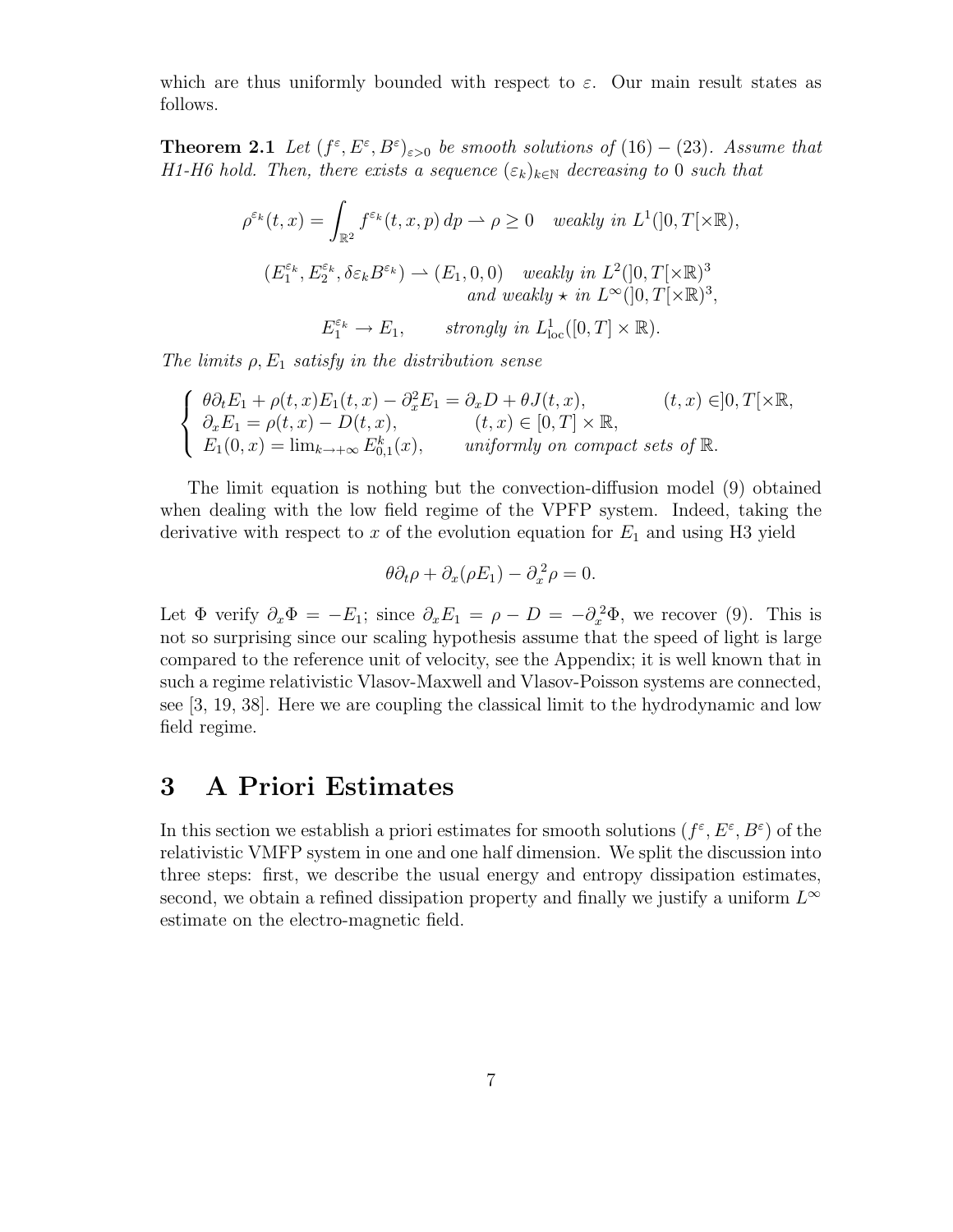### 3.1 Moments and Entropy Dissipation

Our analysis is based on the moment equations associated to (16). Integrating (16)) with respect to  $p \in \mathbb{R}^2$  yields the continuity equation

$$
\partial_t \int_{\mathbb{R}^2} f^\varepsilon \, dp + \frac{1}{\varepsilon} \partial_x \int_{\mathbb{R}^2} v_1(p) f^\varepsilon \, dp = 0. \tag{25}
$$

Multiplying now by  $p = (p_1, p_2)$  and integrating with respect to  $p \in \mathbb{R}^2$  yield

$$
\varepsilon \partial_t \int_{\mathbb{R}^2} p_1 f^{\varepsilon} dp + \partial_x \int_{\mathbb{R}^2} v_1(p) p_1 f^{\varepsilon} dp - E_1^{\varepsilon} \rho^{\varepsilon} - \varepsilon \delta^2 B^{\varepsilon} j_2^{\varepsilon} = \theta (\partial_t E_1^{\varepsilon} - J), \tag{26}
$$

$$
\varepsilon \partial_t \int_{\mathbb{R}^2} p_2 f^{\varepsilon} dp + \partial_x \int_{\mathbb{R}^2} v_1(p) p_2 f^{\varepsilon} dp - E_2^{\varepsilon} \rho^{\varepsilon} + \varepsilon \delta^2 B^{\varepsilon} j_1^{\varepsilon} = -\theta \frac{j_2^{\varepsilon}}{\varepsilon}.
$$
 (27)

We aim at passing to the limit  $\varepsilon \to 0$  in these relations. In order to obtain useful estimates, it is also convenient to multiply (16) by  $1 + \ln f^{\epsilon} + |x| + \mathcal{E}(p)$ . We are led to

$$
\partial_t \int_{\mathbb{R}^2} (\ln f^{\varepsilon} + |x| + \mathcal{E}(p)) f^{\varepsilon} dp + \frac{1}{\varepsilon} \partial_x \int_{\mathbb{R}^2} v_1(p) (\ln f^{\varepsilon} + |x| + \mathcal{E}(p)) f^{\varepsilon} dp \n+ \theta \int_{\mathbb{R}^2} \left| \frac{v(p) \sqrt{f^{\varepsilon}} + 2 \nabla_p \sqrt{f^{\varepsilon}}}{\varepsilon} \right|^2 dp \n= \frac{1}{\varepsilon} \int_{\mathbb{R}^2} E^{\varepsilon} \cdot v(p) f^{\varepsilon} dp + \frac{1}{\varepsilon} \int_{\mathbb{R}^2} \frac{x}{|x|} v_1(p) f^{\varepsilon} dp. (28)
$$

This is completed by looking at the evolution of the electro-magnetic energy

$$
\frac{1}{2}\partial_t(|E^{\varepsilon}|^2 + \varepsilon^2 \delta^2 |B^{\varepsilon}|^2) + \partial_x(E_2^{\varepsilon} B^{\varepsilon}) = -\frac{1}{\varepsilon}E^{\varepsilon}(t,x) \cdot j^{\varepsilon}(t,x) + E_1^{\varepsilon}(t,x)J(t,x). \tag{29}
$$

**Proposition 3.1** Let  $(f^{\varepsilon}, E^{\varepsilon}, B^{\varepsilon})$  be a smooth solution of the problem  $(16) - (23)$ . Let us set

$$
h^{\varepsilon}(t, x, p) = \frac{1}{\varepsilon}(v(p)\sqrt{f^{\varepsilon}} + 2\nabla_{p}\sqrt{f^{\varepsilon}}),
$$
  
\n
$$
e^{\varepsilon}(t, x) = \int_{\mathbb{R}^{2}} \left(\frac{1/\delta^{2} - 1}{2} + \ln f^{\varepsilon} + |x| + \mathcal{E}(p)\right) f^{\varepsilon}(t, x, p) dp + \frac{1}{2} \left(|E^{\varepsilon}(t, x)|^{2} + \varepsilon^{2} \delta^{2}|B^{\varepsilon}(t, x)|^{2}\right),
$$
  
\n
$$
\pi^{\varepsilon}(t, x) = \int_{\mathbb{R}^{2}} v_{1}(p) \left(\frac{1/\delta^{2} - 1}{2} + \ln f^{\varepsilon} + |x| + \mathcal{E}(p)\right) f^{\varepsilon} dp + \varepsilon E_{2}^{\varepsilon}(t, x) B^{\varepsilon}(t, x),
$$
  
\n
$$
r^{\varepsilon}(t, x) = \frac{1}{\varepsilon} \int_{\mathbb{R}^{2}} \frac{x}{|x|} v_{1}(p) f^{\varepsilon} dp + E_{1}^{\varepsilon}(t, x) J(t, x)
$$
  
\n
$$
= \frac{x}{|x|} \int_{\mathbb{R}^{2}} \sqrt{f^{\varepsilon}} h_{1}^{\varepsilon} dp + E_{1}^{\varepsilon}(t, x) J(t, x).
$$

Then, we have

$$
\partial_t e^{\varepsilon} + \frac{1}{\varepsilon} \partial_x \pi^{\varepsilon} + \theta \int_{\mathbb{R}^2} |h^{\varepsilon}(t, x, p)|^2 \, dp = r^{\varepsilon}(t, x), \qquad (t, x) \in ]0, T[ \times \mathbb{R}.
$$
 (30)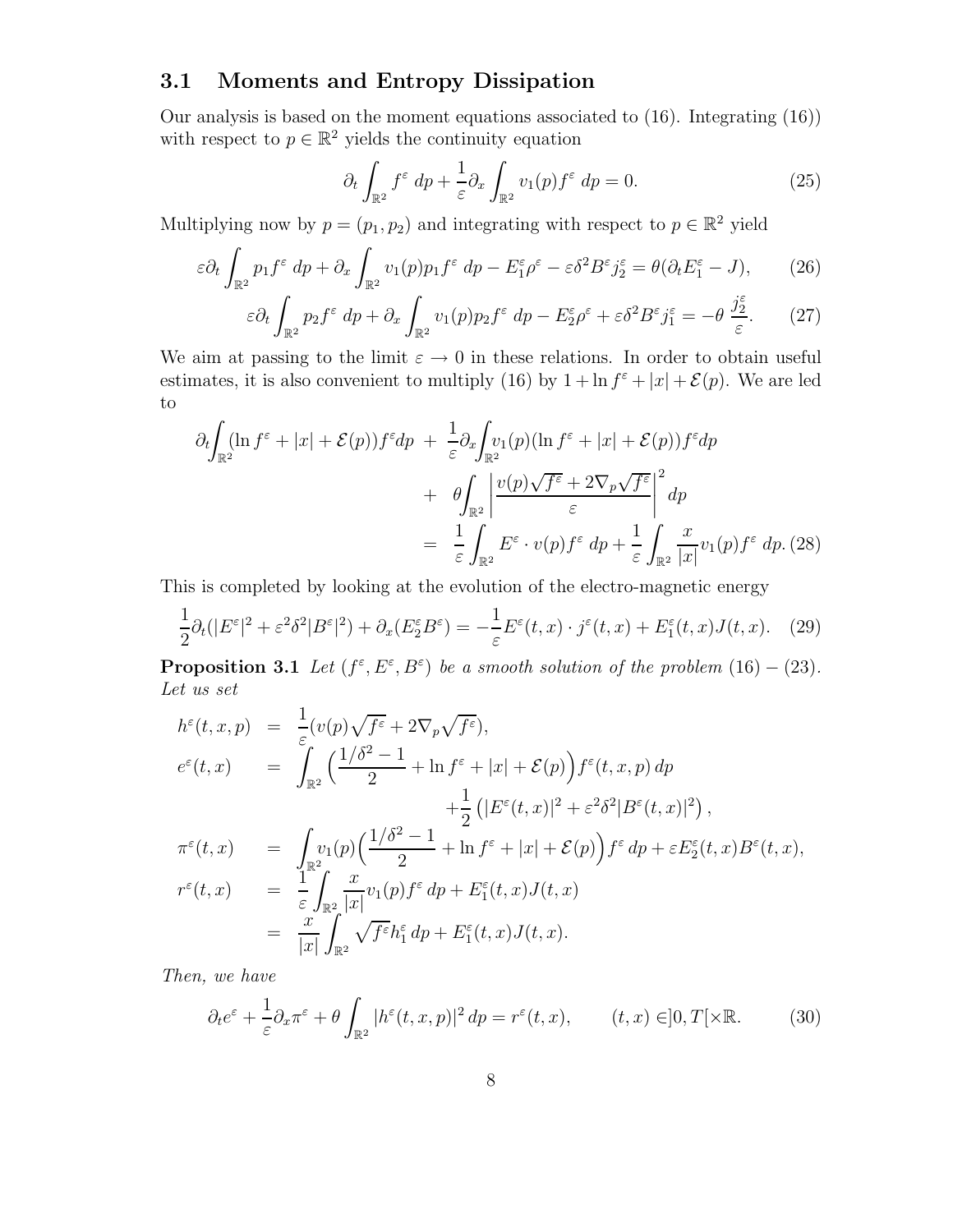As a consequence of these local properties, we can justify uniform estimates on the total energy and entropy. To this end, we make use of the following classical claim.

**Lemma 3.1** Assume that  $f = f(x, p)$  satisfies  $f \ge 0$ ,  $(|x| + \mathcal{E}(p) + |\ln f|) f \in$  $L^1(\mathbb{R} \times \mathbb{R}^2)$ , where  $\mathcal{E}(p)$  is given by (1). Then for all  $k > 0$  we have

$$
f|\ln f| \le f \ln f + 2k(|x| + \mathcal{E}(p))f + \frac{4}{e} e^{-\frac{k}{2}(|x| + \mathcal{E}(p))},
$$

and

$$
\int_{\mathbb{R}} \int_{\mathbb{R}^2} f|\ln f| \, dp \, dx \le \int_{\mathbb{R}} \int_{\mathbb{R}^2} f\ln f \, dp \, dx + 2k \int_{\mathbb{R}} \int_{\mathbb{R}^2} (|x| + \mathcal{E}(p)) f \, dp \, dx + C_k,
$$

with  $C_k = (4/e) \int_{\mathbb{R}} \int_{\mathbb{R}^2} e^{-\frac{k}{2}(|x| + \mathcal{E}(p))} dp dx.$ 

**Proof.** Since  $f| \ln f| = f \ln f + 2f(\ln f)$ , it is sufficient to estimate  $f(\ln f)$ . Take  $k > 0$  and remark that  $2/e = \sup_{0 \le y \le 1} \{-\sqrt{y} \ln y\}$ . For any  $(x, p) \in \mathbb{R} \times \mathbb{R}^2$ , we have

$$
f(\ln f)_{-}(x,p) = -f \ln f \cdot \mathbf{1}_{\{0 < f < e^{-k(|x| + \mathcal{E}(p))}\}} - f \ln f \cdot \mathbf{1}_{\{e^{-k(|x| + \mathcal{E}(p))} \leq f < 1\}} \\
\leq \frac{2}{e} e^{-\frac{k}{2}(|x| + \mathcal{E}(p))} + k(|x| + \mathcal{E}(p))f.
$$

Therefore, we get

$$
\int_{\mathbb{R}} \int_{\mathbb{R}^2} f(\ln f)_- \, dp \, dx \le k \int_{\mathbb{R}} \int_{\mathbb{R}^2} (|x| + \mathcal{E}(p)) f \, dp \, dx + \frac{2}{e} \int_{\mathbb{R}} \int_{\mathbb{R}^2} e^{-\frac{k}{2}(|x| + \mathcal{E}(p))} \, dp \, dx,
$$

 $\Box$ 

and the conclusion follows easily.

Then, the starting point of our analysis relies on the following statement.

**Proposition 3.2** Let  $(f^{\varepsilon}, E^{\varepsilon}, B^{\varepsilon})$  be a smooth solution of the problem  $(16) - (23)$ . Assume that the initial conditions satisfy H1, H2 and that H3, H4 hold. Then we have for any  $t \in [0, T]$ 

i) 
$$
\int_{\mathbb{R}} \int_{\mathbb{R}^2} f^{\varepsilon}(t, x, p) dp dx = \int_{\mathbb{R}} \int_{\mathbb{R}^2} f_0^{\varepsilon}(x, p) dp dx < +\infty,
$$

$$
\begin{aligned}\n\text{(i)} \qquad & \int_{\mathbb{R}} \int_{\mathbb{R}^2} (|\ln f^{\varepsilon}| + |x| + \mathcal{E}(p)) f^{\varepsilon}(t, x, p) \, dp \, dx \\
& \quad + \frac{1}{2} \int_{\mathbb{R}} (|E^{\varepsilon}(t, x)|^2 + \varepsilon^2 \delta^2 |B^{\varepsilon}(t, x)|^2) \, dx \\
& \leq 4 \left( \frac{T}{2\theta} M_0^{\varepsilon} + L_0^{\varepsilon} + W_0^{\varepsilon} + H_0^{\varepsilon} + C_{1/4} \right) + 2 \|J\|_{L^1([0, T]; L^2(\mathbb{R}))}^2, \\
\text{(ii)} \qquad & \theta \int_0^T \int_{\mathbb{R}} \int_{\mathbb{R}^2} |h^{\varepsilon}(t, x, p)|^2 \, dp \, dx \, dt \leq 4 \left( \frac{T}{2\theta} M_0^{\varepsilon} + L_0^{\varepsilon} + W_0^{\varepsilon} + H_0^{\varepsilon} + C_{1/4} \right) \\
& \quad + 2 \|J\|_{L^1([0, T]; L^2(\mathbb{R}))}^2,\n\end{aligned}
$$

$$
iv) \qquad \left\|\frac{j^{\varepsilon}}{\varepsilon}\right\|_{L^2([0,T[;L^1(\mathbb{R}))}^2 \leq M_0^{\varepsilon} \|h^{\varepsilon}\|_{L^2([0,T[ \times \mathbb{R} \times \mathbb{R}^2)]}^2.
$$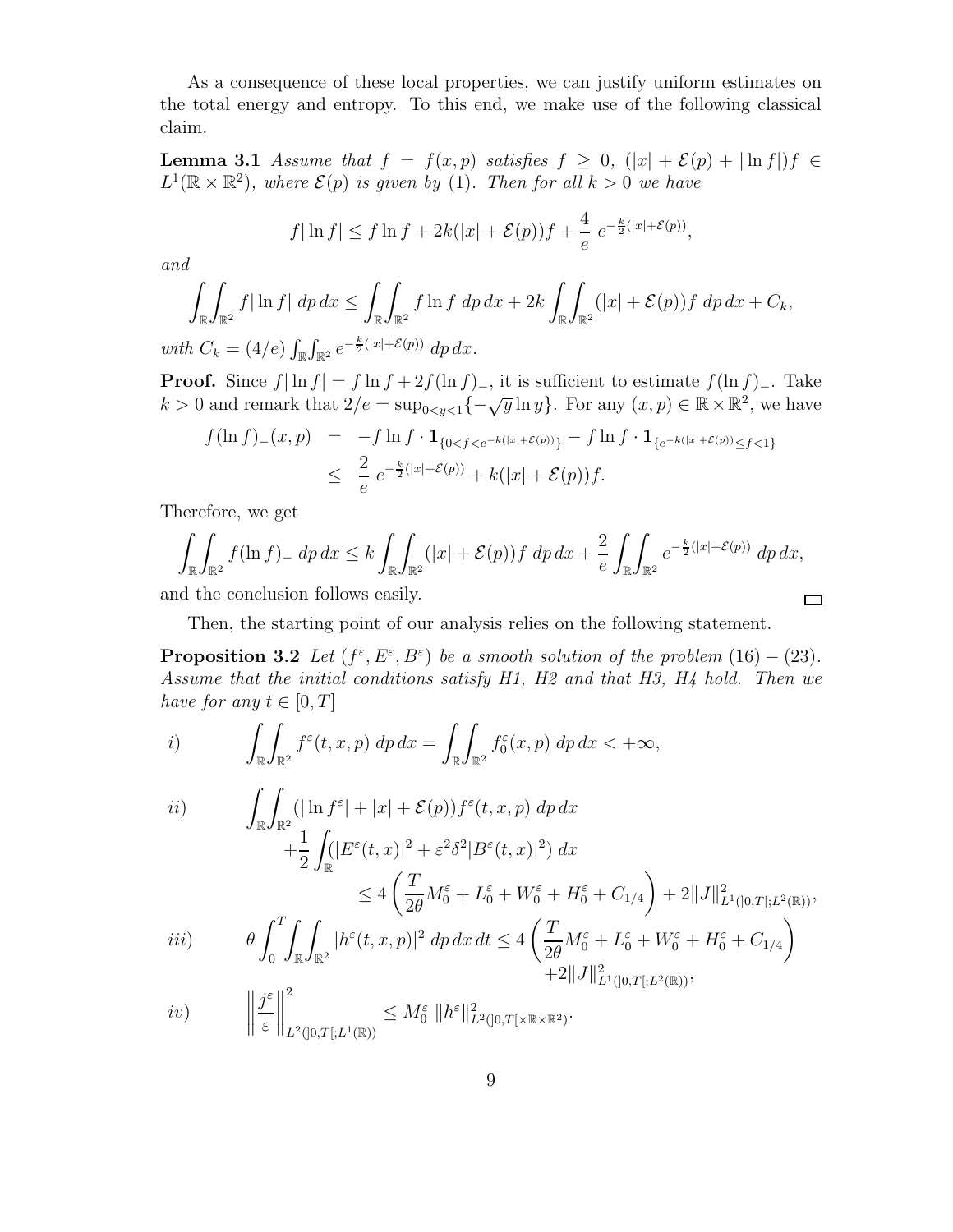**Proof.** Integrating (16) with respect to  $(x, p) \in \mathbb{R} \times \mathbb{R}^2$  yields the charge conservation

$$
\frac{d}{dt} \int_{\mathbb{R}} \int_{\mathbb{R}^2} f^{\varepsilon}(t, x, p) \, dp \, dx = 0, \qquad t \in ]0, T[,
$$

which implies that

$$
\int_{\mathbb{R}} \int_{\mathbb{R}^2} f^{\varepsilon}(t, x, p) \, dp \, dx = \int_{\mathbb{R}} \int_{\mathbb{R}^2} f_0^{\varepsilon}(x, p) \, dp \, dx = M_0^{\varepsilon}, \qquad t \in [0, T].
$$

Similarly by H3 one gets  $\int_{\mathbb{R}} D(t, x) dx = \int_{\mathbb{R}} D(0, x) dx$ . Integration with respect to the space variable of the local property (30) leads to

$$
\frac{d}{dt} \int_{\mathbb{R}} \int_{\mathbb{R}^2} (\ln f^{\varepsilon} + |x| + \mathcal{E}(p)) f^{\varepsilon} dp dx + \frac{1}{2} \frac{d}{dt} \int_{\mathbb{R}} (|E^{\varepsilon}(t, x)|^2 + \varepsilon^2 \delta^2 |B^{\varepsilon}(t, x)|^2) dx
$$
  
+ 
$$
\theta \int_{\mathbb{R}} \int_{\mathbb{R}^2} |h^{\varepsilon}|^2 dp dx = \int_{\mathbb{R}} J E_1^{\varepsilon} dx + \frac{1}{\varepsilon} \int_{\mathbb{R}} \int_{\mathbb{R}^2} \frac{x}{|x|} v_1(p) f^{\varepsilon}(t, x, p) dp dx.
$$
 (31)

The last term in the right hand side can be rewritten as follows

$$
\frac{1}{\varepsilon} \int_{\mathbb{R}} \int_{\mathbb{R}^2} \frac{x}{|x|} (v_1(p) f^{\varepsilon} + \partial_{p_1} f^{\varepsilon}) \, dp \, dx \le \int_{\mathbb{R}} \int_{\mathbb{R}^2} \sqrt{f^{\varepsilon}(t, x, p)} \, |h_1^{\varepsilon}(t, x, p)| \, dp \, dx
$$
\n
$$
\le \left( \int_{\mathbb{R}} \int_{\mathbb{R}^2} f^{\varepsilon} \, dp \, dx \right)^{1/2} \left( \int_{\mathbb{R}} \int_{\mathbb{R}^2} |h^{\varepsilon}|^2 \, dp \, dx \right)^{1/2}
$$
\n
$$
\le \frac{1}{2\theta} M_0^{\varepsilon} + \frac{\theta}{2} \int_{\mathbb{R}} \int_{\mathbb{R}^2} |h^{\varepsilon}|^2 \, dp \, dx.
$$

Integrating (31) with respect to time and using Lemma 3.1 with  $k = 1/4$  yield for any  $t \in [0, T]$ 

$$
\int_{\mathbb{R}} \int_{\mathbb{R}^{2}} (|\ln f^{\varepsilon}| + |x| + \mathcal{E}(p)) f^{\varepsilon}(t, x, p) \, dp \, dx + \frac{1}{2} \int_{\mathbb{R}} (|E^{\varepsilon}(t, x)|^{2} + \varepsilon^{2} \delta^{2} |B^{\varepsilon}(t, x)|^{2}) \, dx \n+ \theta \int_{0}^{t} \int_{\mathbb{R}} \int_{\mathbb{R}^{2}} |h^{\varepsilon}|^{2} \, dp \, dx \, ds \n\leq \int_{\mathbb{R}} \int_{\mathbb{R}^{2}} (\ln f_{0}^{\varepsilon} + |x| + \mathcal{E}(p)) f_{0}^{\varepsilon} \, dp \, dx + \frac{1}{2} \int_{\mathbb{R}} (|E_{0}^{\varepsilon}|^{2} + \varepsilon^{2} \delta^{2} |B_{0}^{\varepsilon}|^{2}) \, dx \n+ \frac{1}{2} \int_{\mathbb{R}} \int_{\mathbb{R}^{2}} (|x| + \mathcal{E}(p)) f^{\varepsilon}(t, x, p) \, dp \, dx + \frac{\theta}{2} \int_{0}^{t} \int_{\mathbb{R}} \int_{\mathbb{R}^{2}} |h^{\varepsilon}|^{2} \, dp \, dx \, ds \n+ \frac{t}{2\theta} M_{0}^{\varepsilon} + C_{1/4} + \int_{0}^{t} ||J(s)||_{L^{2}(\mathbb{R})} ||E^{\varepsilon}(s)||_{L^{2}(\mathbb{R})} ds,
$$
\n(32)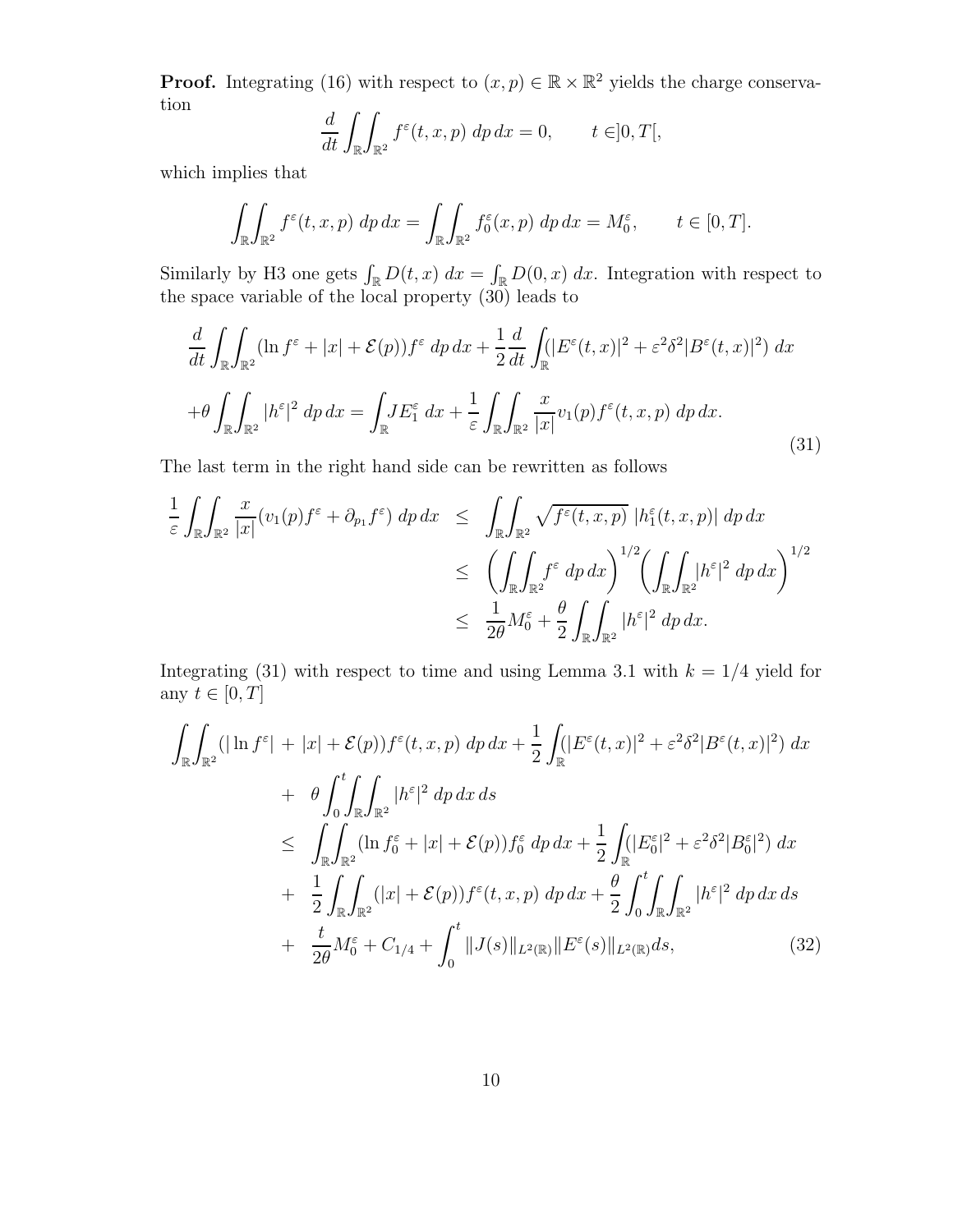which implies

$$
\int_{\mathbb{R}} \int_{\mathbb{R}^2} (|\ln f^{\varepsilon}| + \frac{1}{2} (|x| + \mathcal{E}(p))) f^{\varepsilon}(t, x, p) \, dp \, dx \n+ \frac{1}{2} \int_{\mathbb{R}} (|E^{\varepsilon}(t, x)|^2 + \varepsilon^2 \delta^2 |B^{\varepsilon}(t, x)|^2) \, dx + \frac{\theta}{2} \int_0^t \int_{\mathbb{R}} \int_{\mathbb{R}^2} |h^{\varepsilon}|^2 \, dp \, dx \, ds \qquad (33) \n\leq \frac{T}{2\theta} M_0^{\varepsilon} + L_0^{\varepsilon} + W_0^{\varepsilon} + H_0^{\varepsilon} + C_{1/4} + \int_0^t \|J(s)\|_{L^2(\mathbb{R})} \|E^{\varepsilon}(s)\|_{L^2(\mathbb{R})} \, ds.
$$

Hence ii)-iii) follow easily by using Bellman's lemma. For proving iv), we write

$$
\int_0^T \left\| \frac{j^{\varepsilon}(t)}{\varepsilon} \right\|_{L^1(\mathbb{R})}^2 dt = \int_0^T \left( \int_{\mathbb{R}} \left| \int_{\mathbb{R}^2} \sqrt{f^{\varepsilon}(t,x,p)} h^{\varepsilon}(t,x,p) dp \right| dx \right)^2 dt,
$$

and we apply the Cauchy-Schwartz inequality.

 $\Box$ 

This statement shows that we can expect a relaxation effect since the estimate on  $h^{\varepsilon}$  indicates that  $f^{\varepsilon}(t, x, p) \approx \rho(t, x) \frac{e^{-\mathcal{E}(p)}}{K}$  where  $K = \int_{\mathbb{R}^2} e^{-\mathcal{E}(p)} dp$ . For the time being, let us focus on the discussion of further useful estimates. In particular, for the macroscopic density we get

**Corollary 3.1** Under the hypotheses of Proposition 3.2 we have for any  $t \in [0, T]$ 

$$
\int_{\mathbb{R}} \rho^{\varepsilon}(t,x) |\ln \rho^{\varepsilon}| dx \leq C_T (1 + M_0^{\varepsilon} + L_0^{\varepsilon} + W_0^{\varepsilon} + H_0^{\varepsilon} + ||J||_{L^1([0,T[;L^2(\mathbb{R}))}^2),
$$

for some constant  $C_T$  depending on T but not on  $\varepsilon$ .

The proof is an immediate consequence of the following standard result.

**Lemma 3.2** Assume that  $f$  is a non negative function satisfying

$$
\int_{\mathbb{R}}\int_{\mathbb{R}^2}(1+|\ln f(x,p)|+|x|+\mathcal{E}(p))f(x,p)\,dp\,dx<+\infty,
$$

and denote by  $\rho(x) = \int_{\mathbb{R}^2} f(x, p) dp$ ,  $x \in \mathbb{R}$ . Then we have

$$
\int_{\mathbb{R}} \ln \rho(x) |\rho(x) dx \le \int_{\mathbb{R}} \int_{\mathbb{R}^2} (\ln K + |\ln f| + |x| + \mathcal{E}(p)) f(x, p) dp dx + \frac{4}{e} \int_{\mathbb{R}} e^{-\frac{|x|}{4}} dx,
$$
  
where  $K = \int_{\mathbb{R}^2} e^{-\mathcal{E}(p)} dp$ .

**Proof.** Consider the convex function  $\varphi : [0, +\infty] \to \mathbb{R}, \varphi(s) = s \ln s$  for  $s > 0$ ,  $\varphi(0) = 0$  and the measure  $d\nu = \frac{e^{-\mathcal{E}(p)}}{K}$  $\frac{\partial^2 (p)}{K}$  dp. By applying the Jensen inequality

$$
\varphi\left(\int_{\mathbb{R}^2} g(p) d\nu\right) \leq \int_{\mathbb{R}^2} \varphi(g(p)) d\nu,
$$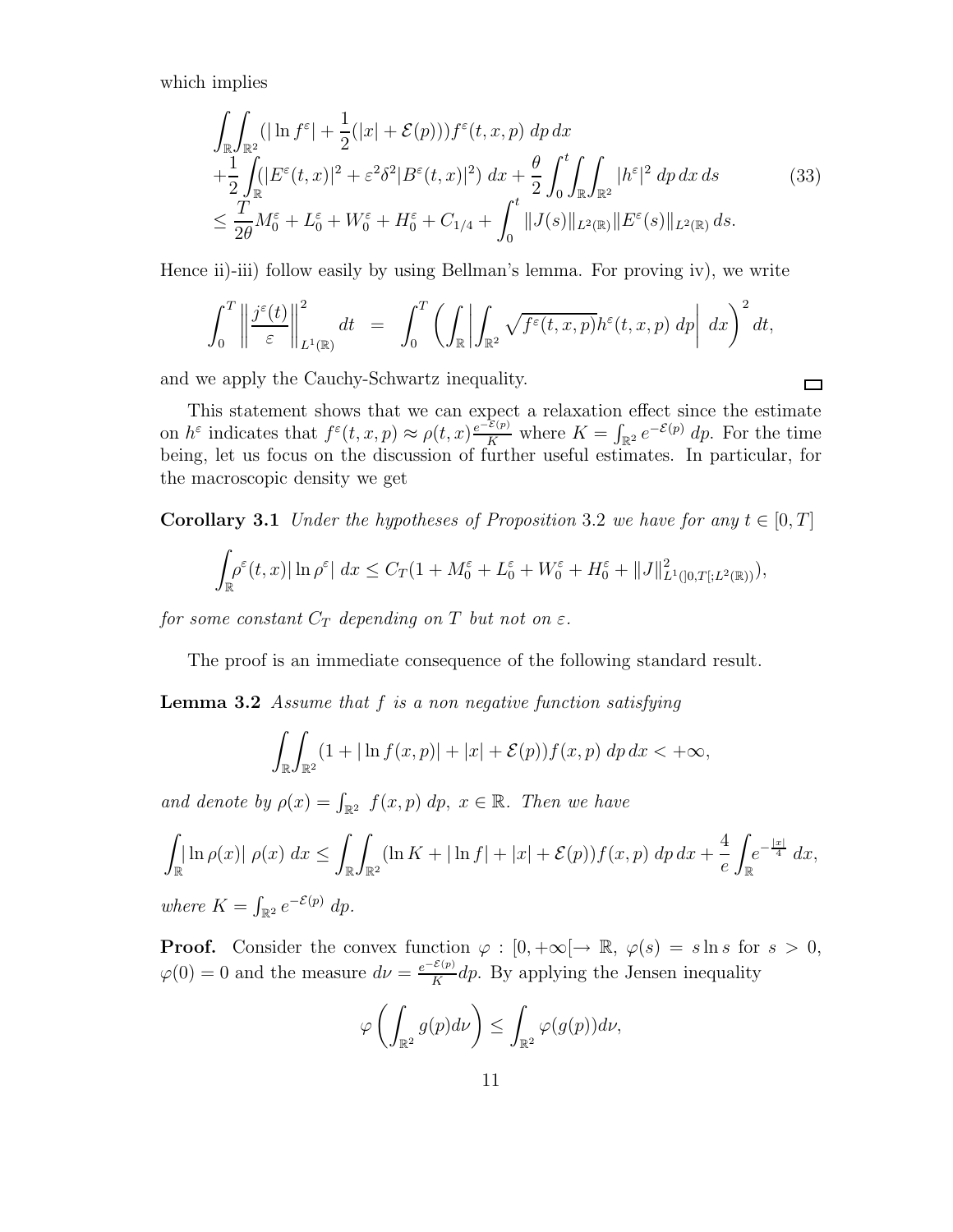with the function  $g(\cdot) = Kf(x, \cdot)e^{\mathcal{E}(\cdot)}$  one gets

$$
\rho(x)\ln\rho(x) \le \int_{\mathbb{R}^2} (\ln K + \ln f(x, p) + \mathcal{E}(p)) f(x, p) dp.
$$

As in the proof of Lemma 3.1 one has

$$
\rho(x)|\ln \rho(x)| \le \rho(x)\ln \rho(x) + 2k|x|\rho(x) + \frac{4}{e} e^{-\frac{k|x|}{2}},
$$

and therefore, by taking  $k = 1/2$  one deduces

$$
\int_{\mathbb{R}} \rho(x) |\ln \rho(x)| dx \leq \int_{\mathbb{R}} (\ln \rho(x) + |x|) \rho(x) dx + \frac{4}{e} \int_{\mathbb{R}} e^{-\frac{|x|}{4}} dx
$$
  

$$
\leq \int_{\mathbb{R}} \int_{\mathbb{R}^2} (\ln K + |\ln f| + |x| + \mathcal{E}(p)) f \, dp \, dx + \frac{4}{e} \int_{\mathbb{R}} e^{-\frac{|x|}{4}} dx.
$$

### 3.2 Further Dissipation Properties

Another way of estimating the solutions of the Fokker-Planck equation can be obtained by adapting the strategy of Poupaud-Soler [34]: we multiply (16) by  $H'(fe^{\mathcal{E}(p)})$ , where H is a convex function.

**Proposition 3.3** Assume that  $E^{\varepsilon}, B^{\varepsilon}$  are bounded smooth functions and that  $f^{\varepsilon}$  is a smooth solution of (16), (22) with a non negative initial condition  $f_0^{\varepsilon}$  satisfying

$$
\int_{\mathbb{R}} \int_{\mathbb{R}^2} H(f_0^{\varepsilon} e^{\mathcal{E}(p)}) e^{-\mathcal{E}(p)} dp dx < +\infty,
$$

for some convex non negative function H. Then we have for any  $t \in [0, T]$ 

$$
\int_{\mathbb{R}} \int_{\mathbb{R}^2} H(f^{\varepsilon}(t)e^{\mathcal{E}(p)}) e^{-\mathcal{E}(p)} dp dx + \frac{\theta}{2\varepsilon^2} \int_0^t \int_{\mathbb{R}} \int_{\mathbb{R}^2} e^{\mathcal{E}(p)} H''(f^{\varepsilon}e^{\mathcal{E}(p)}) |\nabla_p f^{\varepsilon} + v f^{\varepsilon}|^2 dp dx ds \n&\leq \int_{\mathbb{R}} \int_{\mathbb{R}^2} H(f_0^{\varepsilon}e^{\mathcal{E}(p)}) e^{-\mathcal{E}(p)} dp dx \n&+ \frac{1}{2\theta} (\|E_1^{\varepsilon}\|_{L^{\infty}} + \|E_2^{\varepsilon}\|_{L^{\infty}} + 2\varepsilon \delta \|B^{\varepsilon}\|_{L^{\infty}})^2 \n\times \int_0^t \int_{\mathbb{R}} \int_{\mathbb{R}^2} (f^{\varepsilon})^2 e^{\mathcal{E}(p)} H''(f^{\varepsilon}(s)e^{\mathcal{E}(p)}) dp dx ds.
$$

Proof. We have

$$
\partial_t H(f^\varepsilon e^{\mathcal{E}(p)}) e^{-\mathcal{E}(p)} + \frac{v_1}{\varepsilon} \partial_x H(f^\varepsilon e^{\mathcal{E}(p)}) e^{-\mathcal{E}(p)} + \partial_{p_1} \left\{ \left( \frac{E_1^\varepsilon}{\varepsilon} + \delta^2 v_2 B^\varepsilon \right) f^\varepsilon \right\} H'(f^\varepsilon e^{\mathcal{E}(p)}) + \partial_{p_2} \left\{ \left( \frac{E_2^\varepsilon}{\varepsilon} - \delta^2 v_1 B^\varepsilon \right) f^\varepsilon \right\} H'(f^\varepsilon e^{\mathcal{E}(p)}) = \frac{\theta}{\varepsilon^2} \text{div}_p (\nabla_p f^\varepsilon + v(p) f^\varepsilon) H'(f^\varepsilon e^{\mathcal{E}(p)}).
$$
(34)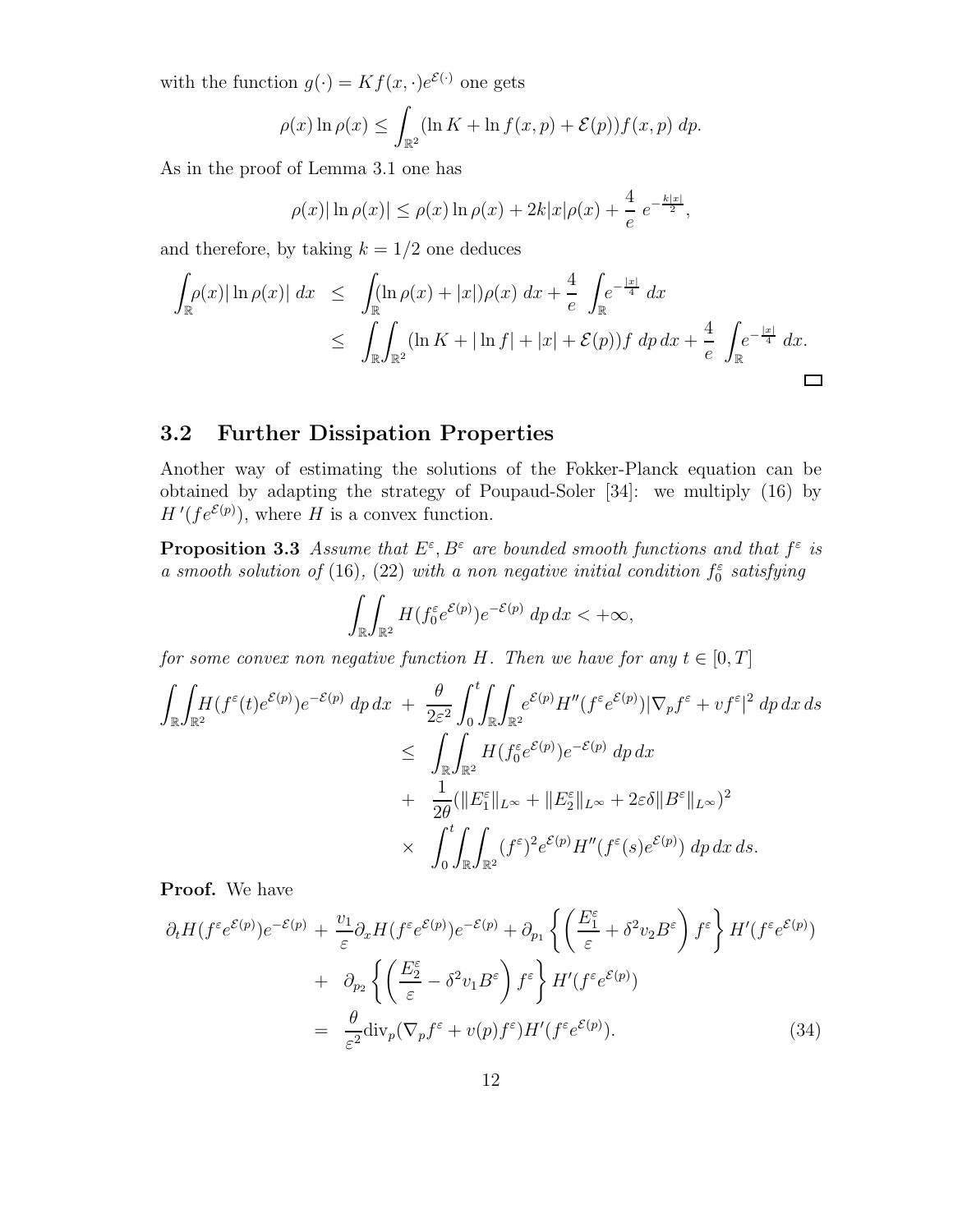After integration with respect to  $(x, p) \in \mathbb{R} \times \mathbb{R}^2$  we get

$$
\frac{d}{dt} \int_{\mathbb{R}} \int_{\mathbb{R}^2} H(f^{\varepsilon} e^{\mathcal{E}(p)}) e^{-\mathcal{E}(p)} dp dx - \int_{\mathbb{R}} \int_{\mathbb{R}^2} f^{\varepsilon} H''(f^{\varepsilon} e^{\mathcal{E}(p)}) \left( \frac{E_1^{\varepsilon}}{\varepsilon} + \delta^2 v_2 B^{\varepsilon} \right) \partial_{p_1} (e^{\mathcal{E}(p)} f^{\varepsilon}) dp dx \n- \int_{\mathbb{R}} \int_{\mathbb{R}^2} f^{\varepsilon} H''(f^{\varepsilon} e^{\mathcal{E}(p)}) \left( \frac{E_2^{\varepsilon}}{\varepsilon} - \delta^2 v_1 B^{\varepsilon} \right) \partial_{p_2} (e^{\mathcal{E}(p)} f^{\varepsilon}) dp dx \n= - \frac{\theta}{\varepsilon^2} \int_{\mathbb{R}} \int_{\mathbb{R}^2} e^{\mathcal{E}(p)} H''(f^{\varepsilon} e^{\mathcal{E}(p)}) |\nabla_p f^{\varepsilon} + v f^{\varepsilon}|^2 dp dx. \quad (35)
$$

We introduce the notation  $R^{\varepsilon}(t) = ||E_1^{\varepsilon}(t)||_{L^{\infty}(\mathbb{R})} + ||E_2^{\varepsilon}(t)||_{L^{\infty}(\mathbb{R})} + 2\varepsilon \delta ||B^{\varepsilon}(t)||_{L^{\infty}(\mathbb{R})}$ and

$$
q_H^{\varepsilon}(t) = \frac{1}{\varepsilon^2} \int_{\mathbb{R}} \int_{\mathbb{R}^2} e^{\mathcal{E}(p)} H''(f^{\varepsilon} e^{\mathcal{E}(p)}) |\nabla_p f^{\varepsilon} + v(p) f^{\varepsilon}|^2 \, dp \, dx.
$$

By the Cauchy-Schwartz inequality and by taking into account that  $|v(p)| < 1/\delta$  we obtain

$$
\int_{\mathbb{R}} \int_{\mathbb{R}^2} f^{\varepsilon} H''(f^{\varepsilon} e^{\mathcal{E}(p)}) \left\{ \left( \frac{E_1^{\varepsilon}}{\varepsilon} + \delta^2 v_2 B^{\varepsilon} \right) \partial_{p_1} (e^{\mathcal{E}(p)} f^{\varepsilon}) + \left( \frac{E_2^{\varepsilon}}{\varepsilon} - \delta^2 v_1 B^{\varepsilon} \right) \partial_{p_2} (e^{\mathcal{E}(p)} f^{\varepsilon}) \right\} dp \, dx
$$
\n
$$
\leq R^{\varepsilon}(t) \frac{1}{\varepsilon} \int_{\mathbb{R}} \int_{\mathbb{R}^2} f^{\varepsilon} e^{\mathcal{E}(p)} H''(f^{\varepsilon} e^{\mathcal{E}(p)}) |\nabla_p f^{\varepsilon} + v(p) f^{\varepsilon}| \, dp \, dx
$$
\n
$$
\leq R^{\varepsilon}(t) \left( q_H^{\varepsilon}(t) \right)^{1/2} \left( \int_{\mathbb{R}} \int_{\mathbb{R}^2} (f^{\varepsilon})^2 e^{\mathcal{E}(p)} H''(f^{\varepsilon} e^{\mathcal{E}(p)}) \, dp \, dx \right)^{1/2} . \tag{36}
$$

Combining (35), (36) yields

$$
\frac{d}{dt} \int_{\mathbb{R}} \int_{\mathbb{R}^2} (f^{\varepsilon} e^{\mathcal{E}(p)}) e^{-\mathcal{E}(p)} dp dx + \theta q_H^{\varepsilon}(t) \leq R^{\varepsilon}(t) (q_H^{\varepsilon}(t))^{1/2} \tag{37}
$$
\n
$$
\times \left( \int_{\mathbb{R}} \int_{\mathbb{R}^2} (f^{\varepsilon})^2 e^{\mathcal{E}(p)} H'' (f^{\varepsilon} e^{\mathcal{E}(p)}) dp dx \right)^{1/2}
$$
\n
$$
\leq \theta \frac{q_H^{\varepsilon}(t)}{2} + \frac{R^{\varepsilon}(t)^2}{2\theta} \int_{\mathbb{R}} \int_{\mathbb{R}^2} (f^{\varepsilon})^2 e^{\mathcal{E}(p)} H'' (f^{\varepsilon} e^{\mathcal{E}(p)}) dp dx.
$$

Finally one gets for any  $t \in [0, T]$ 

$$
\int_{\mathbb{R}} \int_{\mathbb{R}^2} H(f^{\varepsilon} e^{\mathcal{E}(p)}) e^{-\mathcal{E}(p)} dp dx + \frac{\theta}{2} \int_0^t q_H^{\varepsilon}(s) ds \le \int_{\mathbb{R}} \int_{\mathbb{R}^2} H(f_0^{\varepsilon} e^{\mathcal{E}(p)}) e^{-\mathcal{E}(p)} dp dx + \frac{\|R^{\varepsilon}\|_{L^{\infty}}^2}{2\theta} \int_0^t \int_{\mathbb{R}} \int_{\mathbb{R}^2} (f^{\varepsilon}(s))^2 e^{\mathcal{E}(p)} H''(f^{\varepsilon}(s) e^{\mathcal{E}(p)}) dp dx ds.
$$

Corollary 3.2 Assume that  $E^{\varepsilon}, B^{\varepsilon}$  are bounded smooth functions and that  $f^{\varepsilon}$  is a smooth solution of (16), (22) with a non negative initial condition  $f_0^{\varepsilon}$  satisfying

$$
\int_{\mathbb{R}} \int_{\mathbb{R}^2} (f_0^{\varepsilon})^r e^{(r-1)\mathcal{E}(p)} dp dx < +\infty,
$$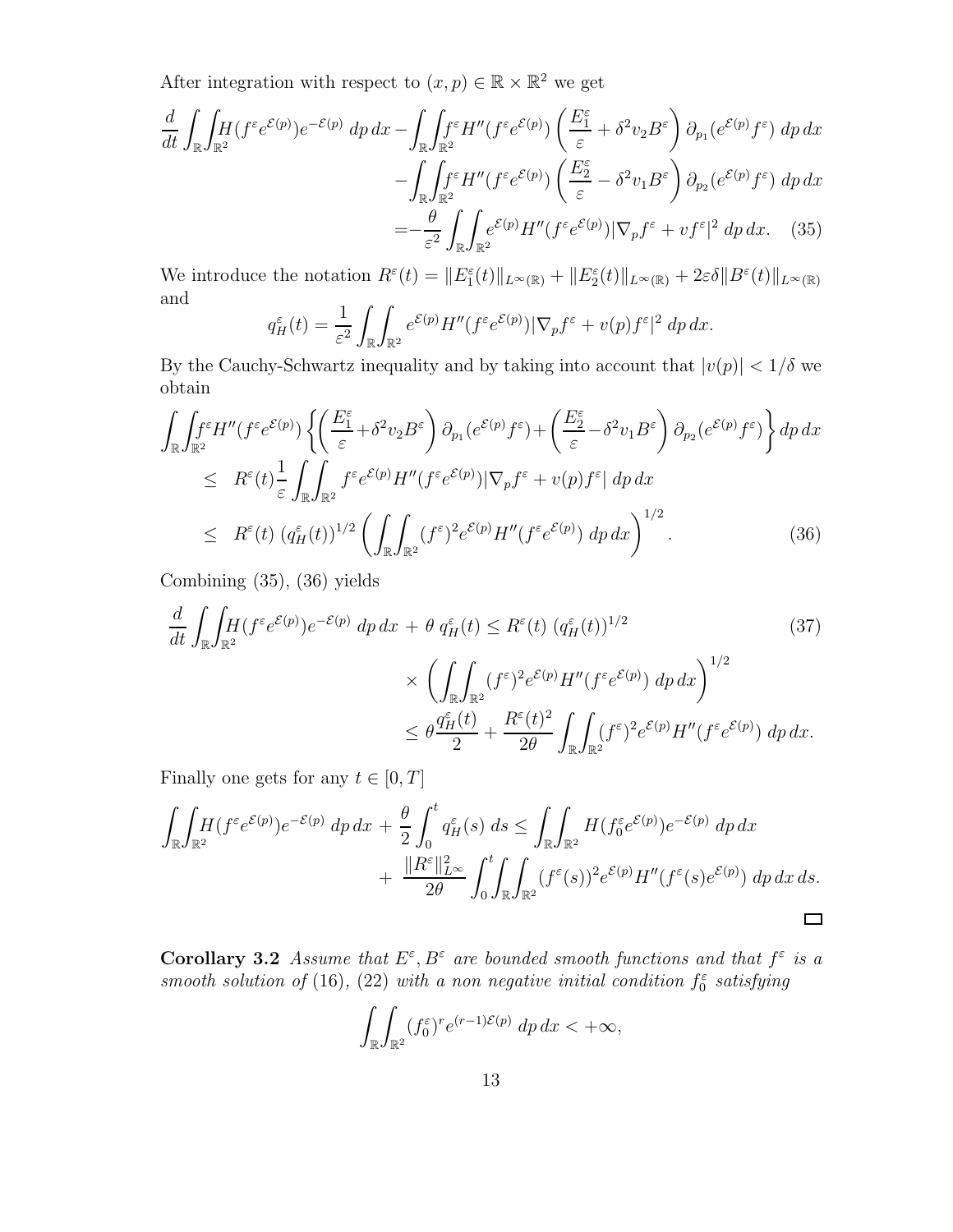for some  $r > 1$ . Then for any  $t \in [0, T]$  we have

$$
\int_{\mathbb{R}} \int_{\mathbb{R}^2} (f^{\varepsilon}(t))^r e^{(r-1)\mathcal{E}(p)} dp dx \leq e^{C^{\varepsilon}(t)} \int_{\mathbb{R}} \int_{\mathbb{R}^2} (f_0^{\varepsilon})^r e^{(r-1)\mathcal{E}(p)} dp dx,
$$

and

$$
\frac{\theta}{\varepsilon^2} \int_0^T \int_{\mathbb{R}^2} (f^{\varepsilon})^{r-2} e^{(r-1)\mathcal{E}(p)} |\nabla_p f^{\varepsilon} + v(p) f^{\varepsilon}|^2 dp dx dt \leq \frac{2e^{C^{\varepsilon}(T)}}{r(r-1)} \times \int_{\mathbb{R}} \int_{\mathbb{R}^2} (f_0^{\varepsilon})^r e^{(r-1)\mathcal{E}(p)} dp dx,
$$

where  $C^{\varepsilon}(t) = \frac{t r(r-1)}{2\theta} (\|E_1^{\varepsilon}\|_{L^{\infty}(]0,T[\times \mathbb{R})} + \|E_2^{\varepsilon}\|_{L^{\infty}(]0,T[\times \mathbb{R})} + 2\varepsilon \delta \|B^{\varepsilon}\|_{L^{\infty}(]0,T[\times \mathbb{R})})^2$ .

**Proof.** By applying the previous proposition with the convex function  $H(s) = s^r$ ,  $s \geq 0$  we obtain

$$
\int_{\mathbb{R}} \int_{\mathbb{R}^2} (f^{\varepsilon}(t))^r e^{(r-1)\mathcal{E}(p)} dp dx + \frac{\theta}{2} \int_0^t q_H^{\varepsilon}(s) ds \le \int_{\mathbb{R}} \int_{\mathbb{R}^2} (f_0^{\varepsilon})^r e^{(r-1)\mathcal{E}(p)} dp dx \n+ r(r-1) \frac{\|R^{\varepsilon}\|_{L^{\infty}}^2}{2\theta} \int_0^t \int_{\mathbb{R}} \int_{\mathbb{R}^2} (f^{\varepsilon}(s))^r e^{(r-1)\mathcal{E}(p)} dp dx ds.
$$

 $\Box$ 

We conclude by applying the Gronwall lemma.

#### 3.3 L  $L^{\infty}$  Estimates on the Electro-Magnetic Field

We are looking now for  $L^{\infty}$  bounds of the electro-magnetic field. We exploit the hyperbolic structure of the Maxwell equations and the entropy dissipation of the Fokker-Planck collision operator. We adapt the method used by Glassey-Schaeffer [21], who obtained  $L^{\infty}$  bounds of the electro-magnetic field for the collisionless relativistic Vlasov-Maxwell system in one and one half dimension. Here, we wish to justify the following statement.

**Proposition 3.4** Let  $(f^{\varepsilon}, E^{\varepsilon}, B^{\varepsilon})$  be a smooth solution of the problem  $(16) - (23)$ and assume that H1-H6 hold. Then we have

$$
||E_1^{\varepsilon}||_{L^{\infty}(]0,T[ \times \mathbb{R})} \leq ||E_{0,1}^{\varepsilon}||_{L^{\infty}(\mathbb{R})} + M_0^{\varepsilon} + ||J||_{L^1([0,T[;L^{\infty}(\mathbb{R}))},
$$

and

$$
\max(\|E_2^{\varepsilon}\|_{L^{\infty}(]0,T[\times\mathbb{R})},\varepsilon\delta\|B^{\varepsilon}\|_{L^{\infty}(]0,T[\times\mathbb{R})})\n\n\le R_0^{\varepsilon} + \frac{2}{1/\delta^2 - 1}\left(\left(\frac{1/\delta^2 - 1}{2} + \frac{5T}{2\theta}\right)M_0^{\varepsilon} + 6C_{1/4}\n+ 5(W_0^{\varepsilon} + L_0^{\varepsilon} + H_0^{\varepsilon}) + \frac{5}{2}\|J\|_{L^1([0,T[;L^2(\mathbb{R}))}^2\right).
$$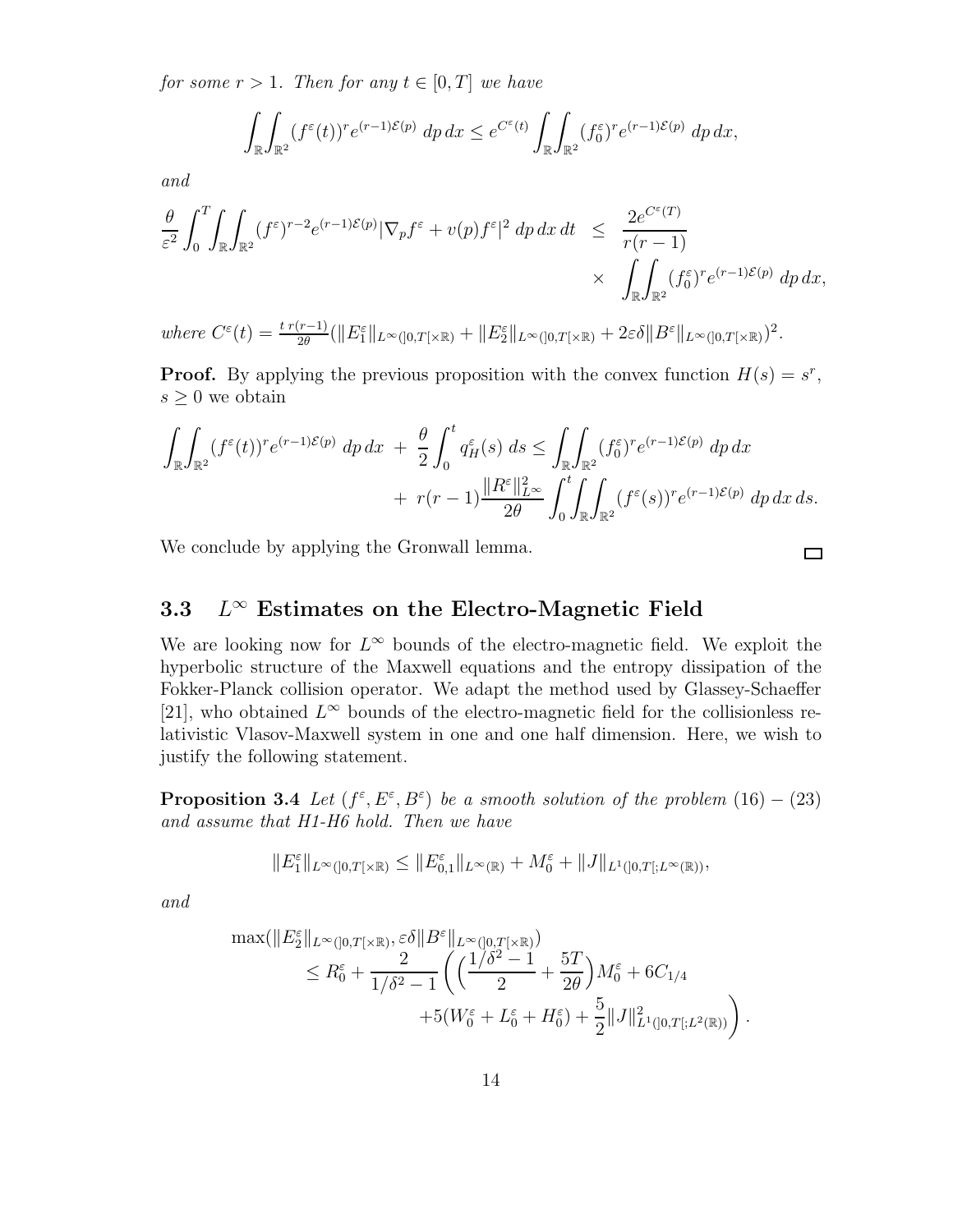Notice that the Maxwell equations (17), (18), (19) can be written in the following diagonal form, for  $(t, x) \in ]0, T[ \times \mathbb{R},$ 

$$
\left\{ \begin{array}{l} \partial_t E_1^\varepsilon = -\dfrac{j_1^\varepsilon(t,x)}{\varepsilon} + J(t,x), \\ \partial_t (E_2^\varepsilon + \varepsilon \delta B^\varepsilon) + \dfrac{1}{\varepsilon \delta} \partial_x (E_2^\varepsilon + \varepsilon \delta B^\varepsilon) = -\dfrac{j_2^\varepsilon(t,x)}{\varepsilon}, \\ \partial_t (E_2^\varepsilon - \varepsilon \delta B^\varepsilon) - \dfrac{1}{\varepsilon \delta} \partial_x (E_2^\varepsilon - \varepsilon \delta B^\varepsilon) = -\dfrac{j_2^\varepsilon(\tilde{t},x)}{\varepsilon}. \end{array} \right.
$$

Therefore the electro-magnetic field is given by

$$
E_1^{\varepsilon}(t,x) = E_{0,1}^{\varepsilon}(x) - U^{\varepsilon}(t,x) + \int_0^t J(s,x) \, ds, \qquad (t,x) \in [0,T] \times \mathbb{R}, \tag{38}
$$

$$
E_2^{\varepsilon}(t,x) = \frac{1}{2}(E_{0,2}^{\varepsilon} + \varepsilon \delta B_0^{\varepsilon})(x - \frac{t}{\varepsilon \delta}) + \frac{1}{2}(E_{0,2}^{\varepsilon} - \varepsilon \delta B_0^{\varepsilon})(x + \frac{t}{\varepsilon \delta})
$$
  
- 
$$
\frac{1}{2}V_+^{\varepsilon}(t,x) - \frac{1}{2}V_-^{\varepsilon}(t,x), \qquad (t,x) \in [0,T] \times \mathbb{R},
$$
 (39)

$$
\varepsilon \delta B^{\varepsilon}(t,x) = \frac{1}{2} (E^{\varepsilon}_{0,2} + \varepsilon \delta B^{\varepsilon}_0)(x - \frac{t}{\varepsilon \delta}) - \frac{1}{2} (E^{\varepsilon}_{0,2} - \varepsilon \delta B^{\varepsilon}_0)(x + \frac{t}{\varepsilon \delta}) - \frac{1}{2} V^{\varepsilon}_+(t,x) + \frac{1}{2} V^{\varepsilon}_-(t,x), \qquad (t,x) \in [0,T] \times \mathbb{R},
$$
 (40)

where

$$
U^{\varepsilon}(t,x) = \frac{1}{\varepsilon} \int_0^t j_1^{\varepsilon}(s,x) \, ds, \qquad V_{\pm}^{\varepsilon}(t,x) = \frac{1}{\varepsilon} \int_0^t j_2^{\varepsilon}(s,x \mp \frac{t-s}{\varepsilon \delta}) \, ds.
$$

Finally, the question reduces to estimate in  $L^{\infty}$  norm the functions  $U^{\varepsilon}$ ,  $V_{\pm}^{\varepsilon}$ . This can be done by using the local energy conservation and entropy dissipation, namely, we go back to Proposition 3.1. The proof makes use of the following claims.

**Lemma 3.3** Let  $u, z, w : [0, T] \times \mathbb{R} \to \mathbb{R}$  be smooth functions satisfying

$$
\partial_t u + \frac{1}{\varepsilon} \partial_x z = w(t, x), \qquad (t, x) \in ]0, T[ \times \mathbb{R}.
$$
 (41)

Then for any  $\delta > 0$  and  $(t, x) \in [0, T] \times \mathbb{R}$  we have

$$
\frac{1}{\varepsilon} \int_0^t (\delta^{-1} u \mp z) \left( s, x \mp \frac{t-s}{\varepsilon \delta} \right) ds \pm \frac{1}{\varepsilon} \int_0^t z(s, x) ds
$$
\n
$$
= \pm \int_{x \mp \frac{t}{\varepsilon \delta}}^x u(0, y) dy \pm \int_0^t \int_{x \mp \frac{t-s}{\varepsilon \delta}}^x w(s, y) dy ds,
$$
\n(42)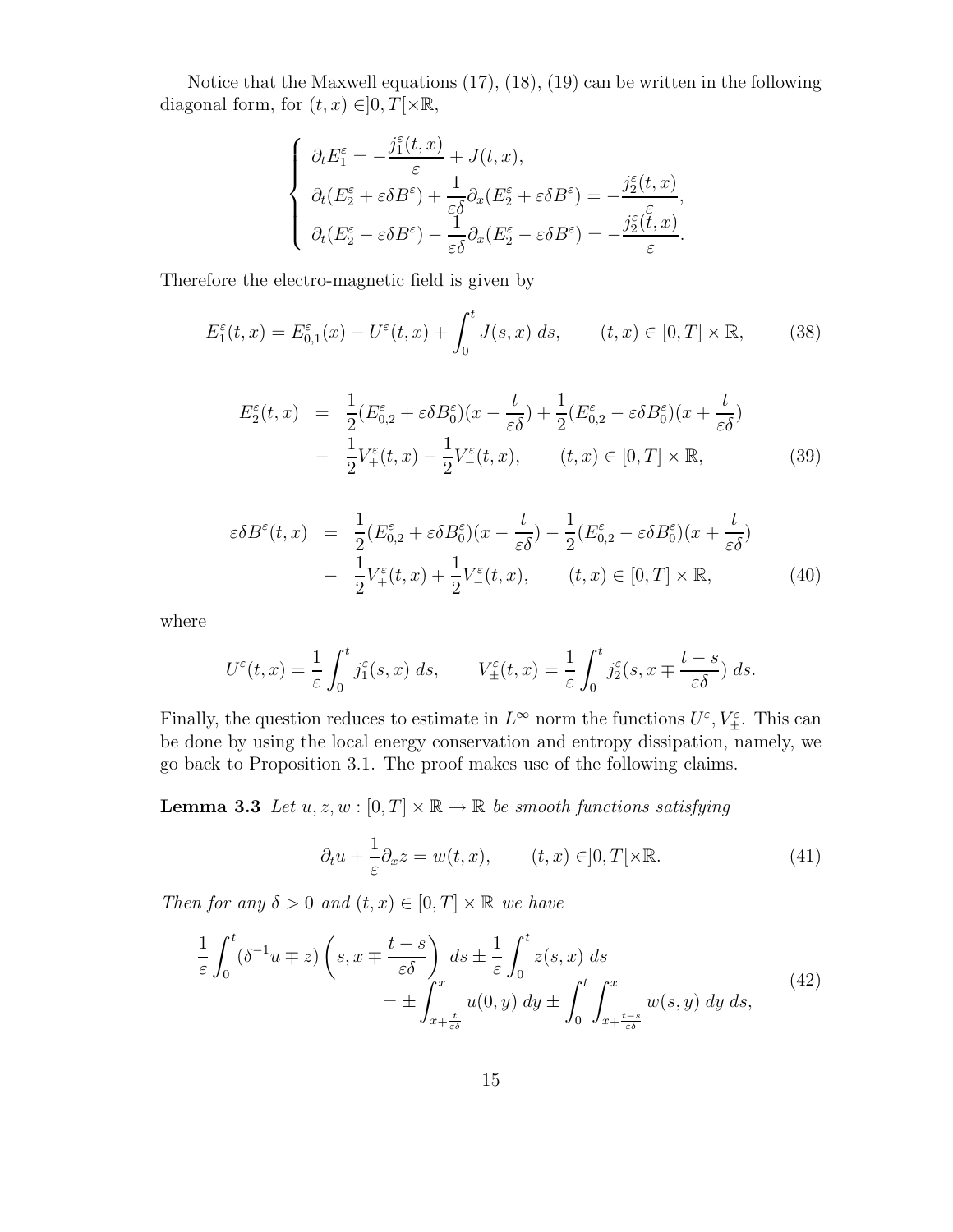and

$$
\frac{1}{\varepsilon} \int_0^t (\delta^{-1}u - z) \left( s, x - \frac{t - s}{\varepsilon \delta} \right) ds + \frac{1}{\varepsilon} \int_0^t (\delta^{-1}u + z) \left( s, x + \frac{t - s}{\varepsilon \delta} \right) ds
$$

$$
= \int_{x - \frac{t}{\varepsilon \delta}}^{x + \frac{t}{\varepsilon \delta}} u(0, y) dy + \int_0^t \int_{x - \frac{t - s}{\varepsilon \delta}}^{x + \frac{t - s}{\varepsilon \delta}} w(s, y) dy ds. \tag{43}
$$

**Lemma 3.4** For any  $p \in \mathbb{R}^2$ , the following inequality holds

$$
\left(\mathcal{E}(p) + \frac{1/\delta^2 - 1}{2}\right)\left(\frac{1}{\delta} - |v_1(p)|\right) \ge \frac{1/\delta^2 - 1}{2} |v_2(p)|.
$$

These results allow us to prove the following statement which in turn, coming back to  $(38)$ ,  $(39)$ ,  $(40)$  justifies Proposition 3.4.

**Proposition 3.5** Let  $(f^{\varepsilon}, E^{\varepsilon}, B^{\varepsilon})$  be a smooth solution of the problem  $(16) - (23)$ , assume that the initial conditions satisfy H1, H2 and that H3, H4 hold. Then we have

$$
|U^\varepsilon(t,x)|\leq M_0^\varepsilon,\qquad (t,x)\in [0,T]\times \mathbb{R},
$$

$$
|V_{+}^{\varepsilon}|+|V_{-}^{\varepsilon}|\leq \frac{4}{\delta^{-2}-1}\left[\left(\frac{\delta^{-2}-1}{2}+\frac{5T}{2\theta}\right)M_{0}^{\varepsilon}+5(W_{0}^{\varepsilon}+L_{0}^{\varepsilon}+H_{0}^{\varepsilon})+\frac{5}{2}\|J\|_{L_{t}^{1}(L_{x}^{2})}^{2}+6C_{1/4}\right].
$$

**Proof.** Let us start by estimating  $V_{\pm}^{\varepsilon}$ . Combining Proposition 3.1, and Lemma 3.3, (43) we obtain

$$
\frac{1}{\varepsilon} \int_{0}^{t} \int_{\mathbb{R}^{2}} (\delta^{-1} - v_{1}) \left( \ln f^{\varepsilon} + \left| x - \frac{t - s}{\varepsilon \delta} \right| + \mathcal{E}(p) + \frac{1/\delta^{2} - 1}{2} \right) f^{\varepsilon}(s, x - \frac{t - s}{\varepsilon \delta}, p) \, dp \, ds
$$
\n
$$
+ \frac{1}{2\varepsilon \delta} \int_{0}^{t} (|E^{\varepsilon}|^{2} + \varepsilon^{2} \delta^{2}|B^{\varepsilon}|^{2} - 2\varepsilon \delta E_{2}^{\varepsilon} B^{\varepsilon})(s, x - \frac{t - s}{\varepsilon \delta}) \, ds
$$
\n
$$
+ \frac{1}{\varepsilon} \int_{0}^{t} \int_{\mathbb{R}^{2}} (\delta^{-1} + v_{1}) \left( \ln f^{\varepsilon} + \left| x + \frac{t - s}{\varepsilon \delta} \right| + \mathcal{E}(p) + \frac{1/\delta^{2} - 1}{2} \right) f^{\varepsilon}(s, x + \frac{t - s}{\varepsilon \delta}, p) \, dp \, ds
$$
\n
$$
+ \frac{1}{2\varepsilon \delta} \int_{0}^{t} (|E^{\varepsilon}|^{2} + \varepsilon^{2} \delta^{2}|B^{\varepsilon}|^{2} + 2\varepsilon \delta E_{2}^{\varepsilon} B^{\varepsilon})(s, x + \frac{t - s}{\varepsilon \delta}) \, ds
$$
\n
$$
+ \theta \int_{0}^{t} \int_{x - \frac{t - s}{\varepsilon \delta}}^{x + \frac{t}{\varepsilon \delta}} \int_{\mathbb{R}^{2}} |h^{\varepsilon}(s, y, p)|^{2} \, dp \, dy \, ds
$$
\n
$$
= \int_{x - \frac{t}{\varepsilon \delta}}^{x + \frac{t}{\varepsilon \delta}} \int_{\mathbb{R}^{2}} \left( \ln f_{0}^{\varepsilon} + |y| + \mathcal{E}(p) + \frac{1/\delta^{2} - 1}{2} \right) f_{0}^{\varepsilon} \, dp \, dy + \frac{1}{2} \int_{x - \frac{t - s}{\varepsilon \delta}}^{x + \frac{t}{\varepsilon \delta}}
$$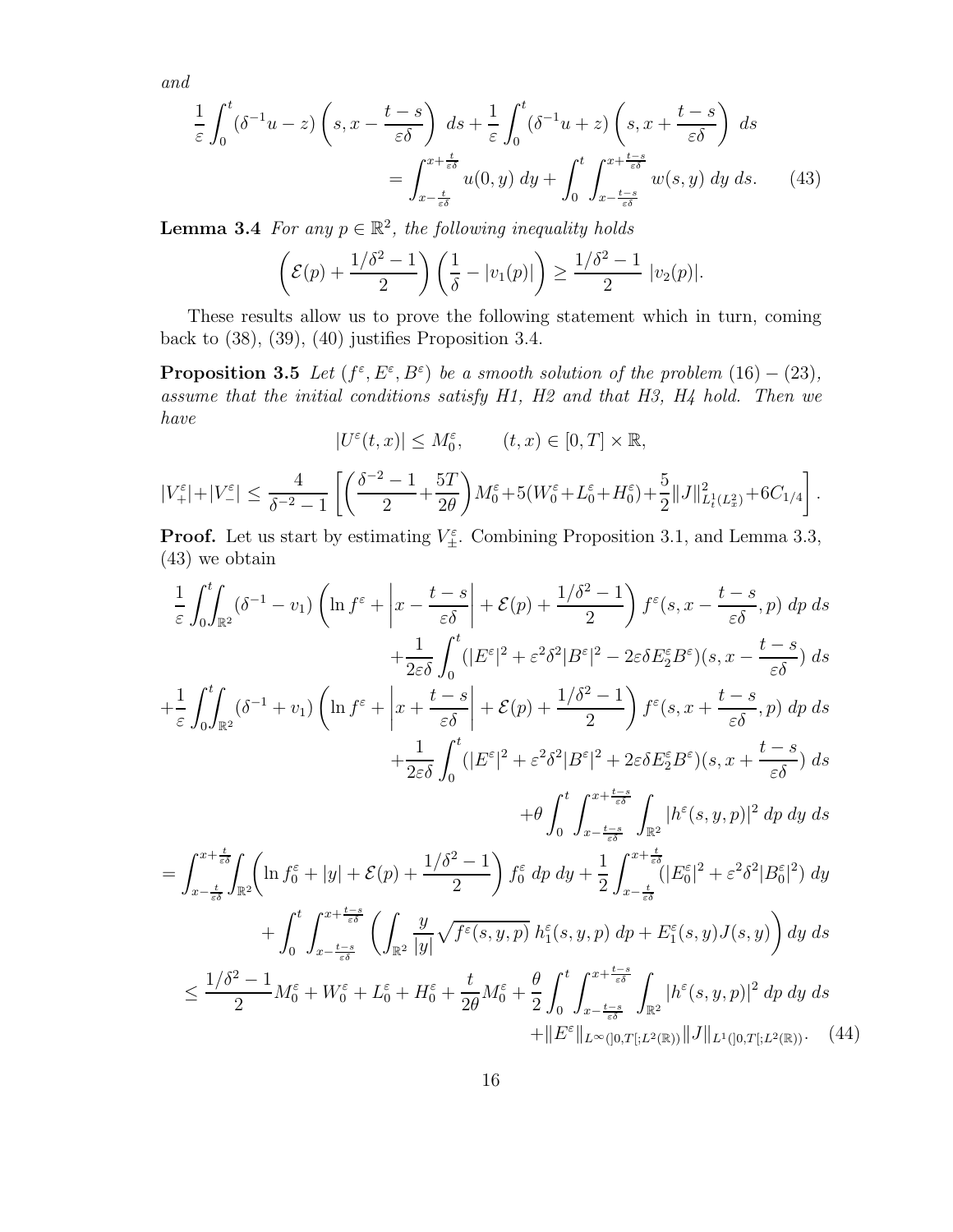Then, we can reproduce the tricks of Lemma 3.1 so that for any fixed  $(t, x) \in$  $[0, T] \times \mathbb{R}$  and  $s \in [0, t]$  we get

$$
f^{\varepsilon}|\ln f^{\varepsilon}(s, x \pm \frac{t-s}{\varepsilon\delta}, p)| \leq \left(\ln f^{\varepsilon} + \frac{1}{2}\left(|x \pm \frac{t-s}{\varepsilon\delta}| + \mathcal{E}(p)\right)\right) f^{\varepsilon}(s, x \pm \frac{t-s}{\varepsilon\delta}, p) + \frac{4}{e} e^{-\frac{1}{8}(|x \pm \frac{t-s}{\varepsilon\delta}| + \mathcal{E}(p))}.
$$
\n(45)

Reminding (3), we obtain the inequalities

$$
\frac{1}{\varepsilon} \int_0^t \int_{\mathbb{R}^2} (\delta^{-1} \pm v_1(p)) |\ln f^{\varepsilon}| f^{\varepsilon}(s, x \pm \frac{t-s}{\varepsilon \delta}, p) dp ds \qquad (46)
$$
\n
$$
\leq \frac{1}{\varepsilon} \int_0^t \int_{\mathbb{R}^2} (\delta^{-1} \pm v_1(p)) (\ln f^{\varepsilon}) f^{\varepsilon}(s, x \pm \frac{t-s}{\varepsilon \delta}, p) dp ds
$$
\n
$$
+ \frac{1}{2\varepsilon} \int_0^t \int_{\mathbb{R}^2} (\delta^{-1} \pm v_1(p)) (|x \pm \frac{t-s}{\varepsilon \delta}| + \mathcal{E}(p)) f^{\varepsilon}(s, x \pm \frac{t-s}{\varepsilon \delta}, p) dp ds + C_{\varepsilon \delta},
$$

where the crucial fact consists in remarking that the last term can actually be bounded uniformly with respect to  $\varepsilon, \delta > 0$  since

$$
C_{\varepsilon\delta} = \frac{4}{e\varepsilon\delta} \int_0^t \int_{\mathbb{R}^2} e^{-(|x \pm \frac{t-s}{\varepsilon\delta}| + \mathcal{E}(p))/8} dp \, ds \le \frac{4}{e} \int_{\mathbb{R}} \int_{\mathbb{R}^2} e^{-(|y| + \mathcal{E}(p))/8} dp \, dy = C_{1/4}.
$$

Combining (44), (46) yields

$$
\frac{1}{\varepsilon} \int_0^t \int_{\mathbb{R}^2} (\delta^{-1} - v_1) \left( |\ln f^{\varepsilon}| + \frac{1}{2} |x - \frac{t - s}{\varepsilon \delta} | + \frac{\mathcal{E}}{2} + \frac{\delta^{-2} - 1}{2} \right) f^{\varepsilon}(s, x - \frac{t - s}{\varepsilon \delta}, p) \, dp \, ds \n+ \frac{1}{2\varepsilon \delta} \int_0^t (|E_1^{\varepsilon}|^2 + |E_2^{\varepsilon} - \varepsilon \delta B^{\varepsilon}|^2)(s, x - \frac{t - s}{\varepsilon \delta}) \, ds \n+ \frac{1}{\varepsilon} \int_0^t \int_{\mathbb{R}^2} (\delta^{-1} + v_1) \left( |\ln f^{\varepsilon}| + \frac{1}{2} |x + \frac{t - s}{\varepsilon \delta} | + \frac{\mathcal{E}}{2} + \frac{\delta^{-2} - 1}{2} \right) f^{\varepsilon}(s, x + \frac{t - s}{\varepsilon \delta}, p) \, dp \, ds \n+ \frac{1}{2\varepsilon \delta} \int_0^t (|E_1^{\varepsilon}|^2 + |E_2^{\varepsilon} + \varepsilon \delta B^{\varepsilon}|^2)(s, x + \frac{t - s}{\varepsilon \delta}) \, ds \n+ \frac{\theta}{2} \int_0^t \int_{x - \frac{t - s}{\varepsilon \delta}}^{x + \frac{t - s}{\varepsilon \delta}} \int_{\mathbb{R}^2} |h^{\varepsilon}(s, y, p)|^2 \, dp \, dy \, ds \n\leq \frac{\delta^{-2} - 1}{2} M_0^{\varepsilon} + W_0^{\varepsilon} + L_0^{\varepsilon} + H_0^{\varepsilon} + \frac{t M_0^{\varepsilon}}{2\theta} + 2C_{1/4} + \frac{1}{2} ||E^{\varepsilon}||_{L^{\infty}(0, T]; L^2)} + \frac{1}{2} ||J||_{L^1(0, T]; L^2)}^2 \n\leq \left( \frac{\delta^{-2} - 1}{2} + \frac{5T}{2\theta} \right) M_0^{\varepsilon} + 5(L_0^{\varepsilon} + W_0^{\varepsilon} + H_0^
$$

Since  $0 < \delta < 1$  is kept fixed, notice that H1-H5 guarantees that  $C_0^{\varepsilon}$  remains bounded with respect to  $\varepsilon > 0$ . We deduce that

$$
\sum_{k=0}^{1} \frac{1}{2\varepsilon} \int_0^t \int_{\mathbb{R}^2} (\delta^{-1} + (-1)^k v_1(p)) \left( \mathcal{E}(p) + \frac{\delta^{-2} - 1}{2} \right) f^{\varepsilon}(s, x + (-1)^k \frac{t - s}{\varepsilon \delta}, p) dp ds \le C_0^{\varepsilon},
$$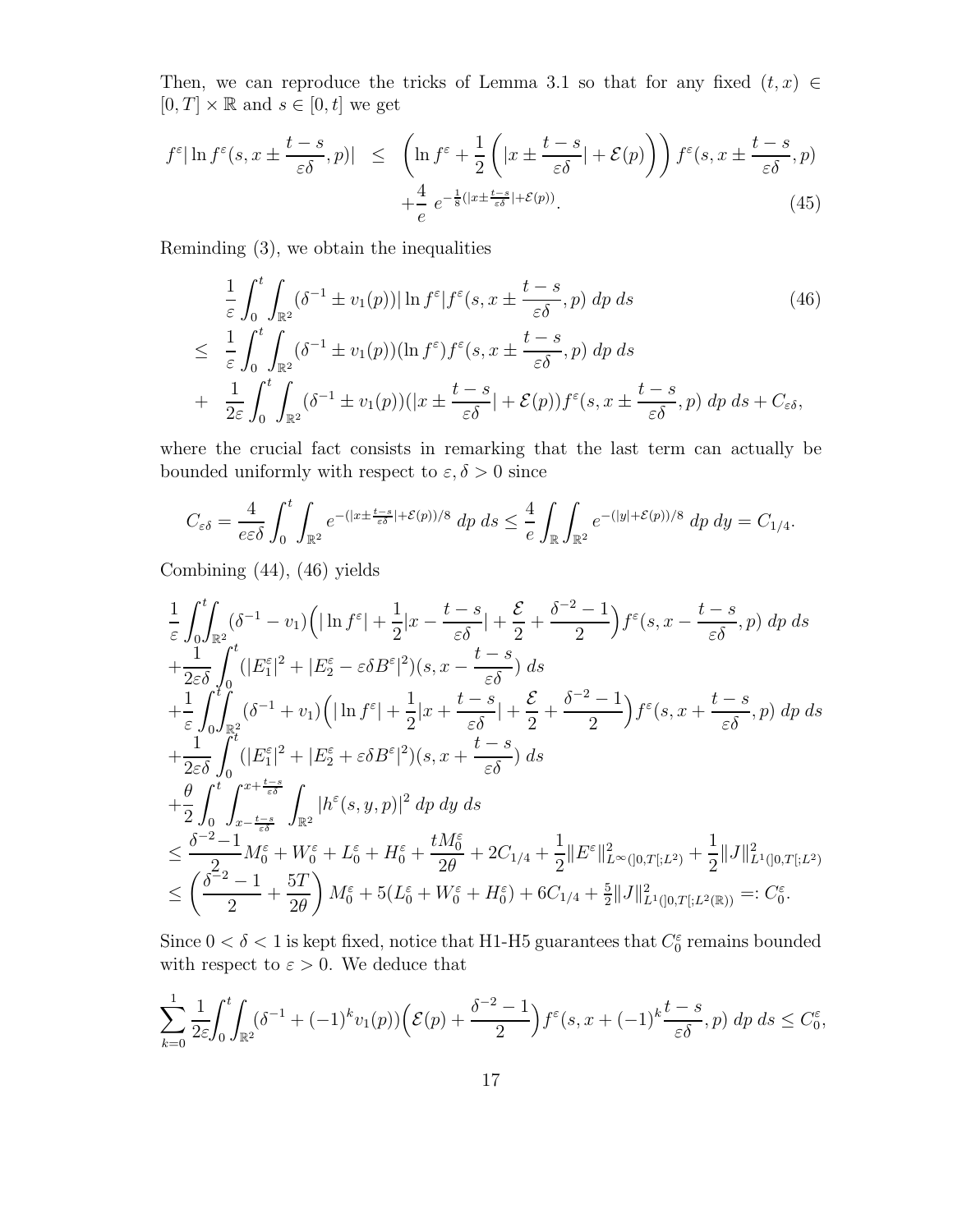and finally by Lemma 3.4 we get

$$
\frac{1/\delta^2 - 1}{2\epsilon}(|V_+^{\epsilon}| + |V_-^{\epsilon}|)
$$
\n
$$
\leq \frac{1/\delta^2 - 1}{2\epsilon} \int_0^t \int_{\mathbb{R}^2} |v_2| \left( f^{\epsilon}(s, x - \frac{t - s}{\epsilon \delta}, p) + f^{\epsilon}(s, x + \frac{t - s}{\epsilon \delta}, p) \right) dp ds
$$
\n
$$
\leq \frac{1}{\epsilon} \int_0^t \int_{\mathbb{R}^2} (\delta^{-1} - v_1(p)) (\mathcal{E}(p) + \frac{1/\delta^2 - 1}{2}) f^{\epsilon}(s, x - \frac{t - s}{\epsilon \delta}, p) dp ds
$$
\n
$$
+ \frac{1}{\epsilon} \int_0^t \int_{\mathbb{R}^2} (\delta^{-1} + v_1(p)) (\mathcal{E}(p) + \frac{1/\delta^2 - 1}{2}) f^{\epsilon}(s, x + \frac{t - s}{\epsilon \delta}, p) dp ds
$$
\n
$$
\leq 2C_0^{\epsilon}.
$$

The estimate of  $U^{\varepsilon}$  follows by applying Lemma 3.3 to the continuity equation (25). Indeed, by (42) we have for any  $(t,x) \in [0,T] \times \mathbb{R}$ 

$$
\frac{1}{\varepsilon} \int_0^t \int_{\mathbb{R}^2} (\delta^{-1} \mp v_1(p)) f^{\varepsilon}(s, x) \mp \frac{t-s}{\varepsilon \delta}, p) dp ds \pm \frac{1}{\varepsilon} \int_0^t \int_{\mathbb{R}^2} v_1(p) f^{\varepsilon}(s, x, p) dp ds \n= \pm \int_{x \mp \frac{t}{\varepsilon \delta}}^x \int_{\mathbb{R}^2} f_0^{\varepsilon}(y, p) dp dy,
$$

and thus we deduce that  $\pm U^{\varepsilon}(t,x) \leq M_0^{\varepsilon}$ .

We can end the proof of Proposition 3.4. By (38) and Proposition 3.5 we get

 $\Box$ 

 $\Box$ 

$$
||E_1^{\varepsilon}||_{L^{\infty}([0,T[\times \mathbb{R})} \leq ||E_{0,1}^{\varepsilon}||_{L^{\infty}(\mathbb{R})} + M_0^{\varepsilon} + ||J||_{L^1([0,T[;L^{\infty}(\mathbb{R}))}.
$$

Similarly, combining (39), (40), Proposition 3.5 implies

$$
\max(\|E_2^{\varepsilon}\|_{L^{\infty}(]0,T[\times\mathbb{R})},\varepsilon\delta\|B^{\varepsilon}\|_{L^{\infty}(]0,T[\times\mathbb{R})})
$$
  
\$\leq \|E\_{0,2}^{\varepsilon}\|\_{L^{\infty}(\mathbb{R})} + \varepsilon\delta\|B\_0^{\varepsilon}\|\_{L^{\infty}(\mathbb{R})} + \frac{2}{1/\delta^2 - 1}\Big[\Big(\frac{1/\delta^2 - 1}{2} + \frac{5T}{2\theta}\Big)M\_0^{\varepsilon} + 6C\_{1/4} + 5(W\_0^{\varepsilon} + L\_0^{\varepsilon} + H\_0^{\varepsilon}) + \frac{5}{2}\|J\|\_{L^1([0,T[;L^2(\mathbb{R}))}^2\Big].

It remains to justify Lemma 3.3 and Lemma 3.4.

**Proof of Lemma 3.3.** For any  $(t, x) \in [0, T] \times \mathbb{R}$  consider the sets  $\Delta_{\pm}^{\varepsilon}$  given by

$$
\Delta_+^{\varepsilon} = \{ (s, y) \in ]0, T[ \times \mathbb{R} : x - \frac{t - s}{\varepsilon \delta} < y < x \},\
$$
  

$$
\Delta_-^{\varepsilon} = \{ (s, y) \in ]0, T[ \times \mathbb{R} : x < y < x + \frac{t - s}{\varepsilon \delta} \}.
$$

Integrating (41) with respect to  $(s, y) \in \Delta^{\varepsilon}_+$  yields

$$
\int_{x-\frac{t}{\varepsilon\delta}}^x \left( u(t-\varepsilon\delta(x-y),y) - u(0,y) \right) dy + \frac{1}{\varepsilon} \int_0^t \left( z(s,x) - z(s,x-\frac{t-s}{\varepsilon\delta}) \right) ds
$$
  
= 
$$
\int_0^t \int_{x-\frac{t-s}{\varepsilon\delta}}^x w(s,y) dy ds,
$$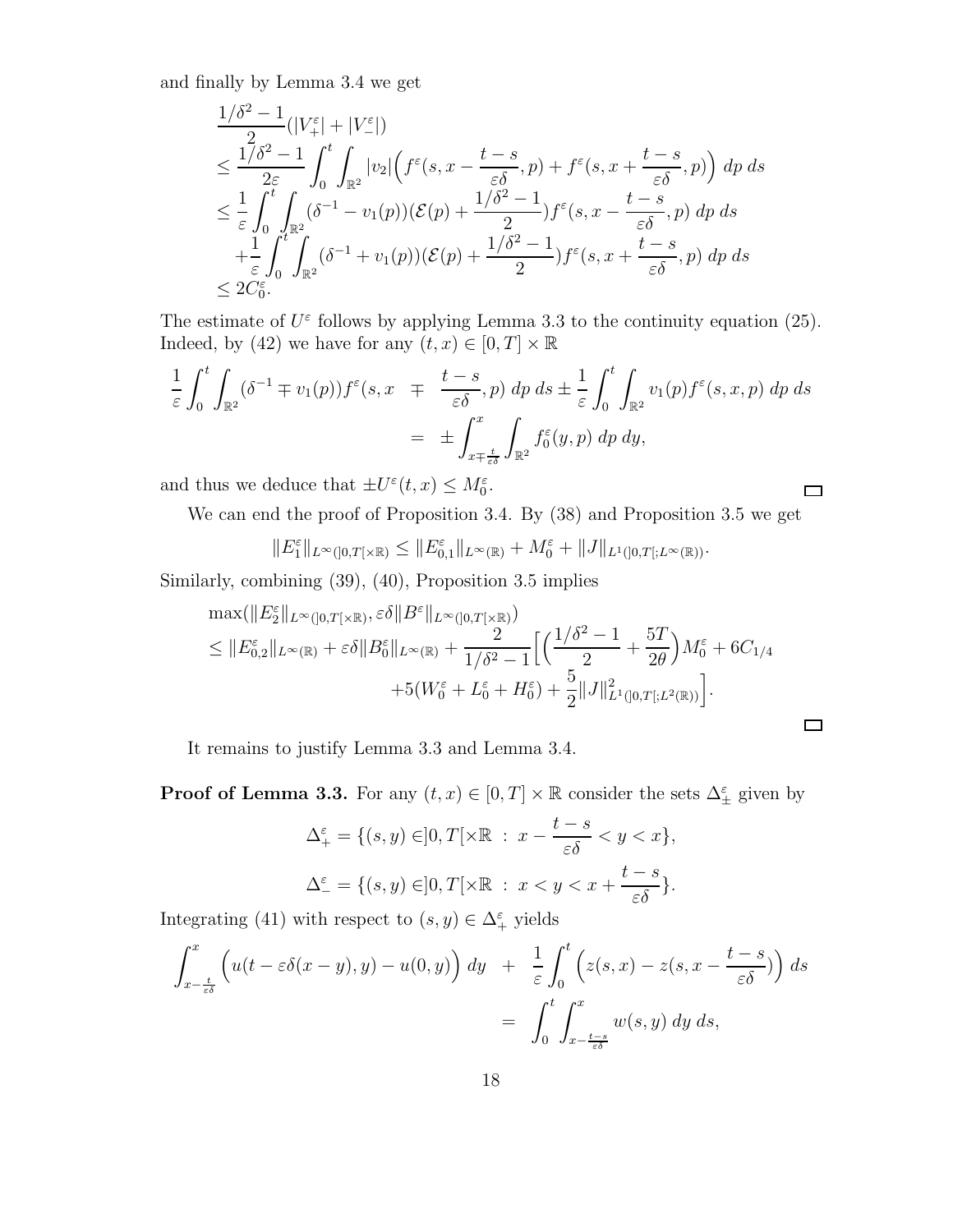and therefore we obtain

$$
\frac{1}{\varepsilon} \int_0^t (\delta^{-1}u - z) \left( s, x - \frac{t - s}{\varepsilon \delta} \right) ds + \frac{1}{\varepsilon} \int_0^t z(s, x) ds = \int_{x - \frac{t}{\varepsilon \delta}}^x u(0, y) dy \qquad (47)
$$

$$
+ \int_0^t \int_{x - \frac{t - s}{\varepsilon \delta}}^x w(s, y) dy ds.
$$

Similarly, integrating (41) over  $\Delta_{-}^{\varepsilon}$  implies

$$
\frac{1}{\varepsilon} \int_0^t (\delta^{-1} u + z) \left( s, x + \frac{t - s}{\varepsilon \delta} \right) ds - \frac{1}{\varepsilon} \int_0^t z(s, x) ds = \int_x^{x + \frac{t}{\varepsilon \delta}} u(0, y) dy \qquad (48)
$$

$$
+ \int_0^t \int_x^{x + \frac{t - s}{\varepsilon \delta}} w(s, y) dy ds.
$$

The equality (43) follows by adding (47), (48).

**Proof of Lemma 3.4.** For any  $p \in \mathbb{R}^2$ , we set

$$
Q(p) := \left( \mathcal{E}(p) + \frac{1/\delta^2 - 1}{2} \right) \left( \frac{1}{\delta} - |v_1(p)| \right)
$$
  
= 
$$
\frac{1/\delta^2 - 1}{2} \sqrt{1 + \frac{4 |p|^2}{\delta^2 (1/\delta^2 - 1)^2}} \times \frac{1}{\delta} \left( 1 - \frac{\frac{2}{\delta (1/\delta^2 - 1)} |p_1|}{\sqrt{1 + \frac{4 |p|^2}{\delta^2 (1/\delta^2 - 1)^2}}} \right)
$$
  
= 
$$
\frac{1/\delta^2 - 1}{2\delta} \left( \sqrt{1 + \frac{4 |p|^2}{\delta^2 (1/\delta^2 - 1)^2}} - \frac{2}{\delta (1/\delta^2 - 1)} |p_1| \right)
$$

However, for any  $q \in \mathbb{R}^2$  (=  $2p/(\delta(1/\delta^2 - 1))$ ), we have

$$
\sqrt{1+|q|^2}-|q_1|=\frac{1+|q_2|^2}{\sqrt{1+|q|^2}+|q_1|}\geq \frac{|q_2|}{\sqrt{1+|q|^2}}.
$$

It follows that

$$
Q(p) \ge \frac{1}{\delta^2} \frac{|p_2|}{\sqrt{1 + \frac{4 |p|^2}{\delta^2 (1/\delta^2 - 1)^2}}} = \frac{1/\delta^2 - 1}{2} |v_2(p)|.
$$

 $\Box$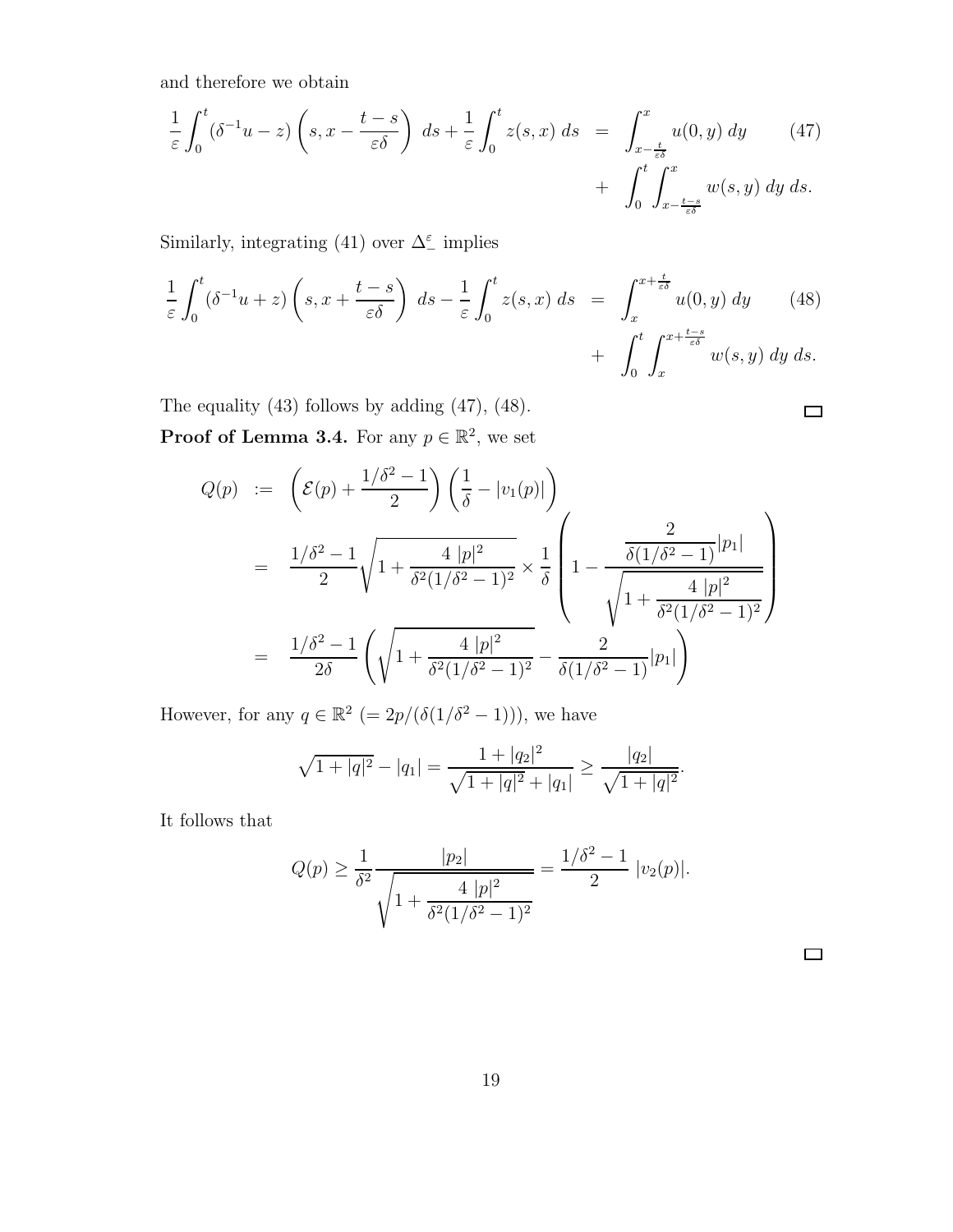# 4 Asymptotic Analysis

We are now in position to perform the asymptotic analysis when  $\varepsilon$  goes to zero. The uniform estimates obtained in the previous section allow us to extract converging sequences as follows.

**Proposition 4.1** Assume that H1-H5 hold. Suppose that for any  $\varepsilon > 0$  ( $f^{\varepsilon}, E^{\varepsilon}, B^{\varepsilon}$ ) is a smooth solution of (16) – (23). Then there is a sequence  $(\varepsilon_k)_{k\in\mathbb{N}}$  decreasing to zero such that the sequences

$$
(f_0^k, E_0^k, B_0^k)_{k \in \mathbb{N}} := (f_0^{\varepsilon_k}, E_0^{\varepsilon_k}, B_0^{\varepsilon_k})_{k \in \mathbb{N}}, \qquad (f^k, E^k, B^k)_{k \in \mathbb{N}} := (f^{\varepsilon_k}, E^{\varepsilon_k}, B^{\varepsilon_k})_{k \in \mathbb{N}},
$$

satisfy

$$
f_0^k \rightharpoonup f_0 \ weakly \ in \ L^1(\mathbb{R}^2),\tag{49}
$$

$$
\rho_0^k := \int_{\mathbb{R}^2} f_0^k \, dp \rightharpoonup \rho_0 := \int_{\mathbb{R}^2} f_0 \, dp \, weakly \, in \, L^1(\mathbb{R}), \tag{50}
$$

$$
E_{0,1}^k \to E_{0,1} \text{ uniformly on compact sets of } \mathbb{R},\tag{51}
$$

$$
E_{0,2}^k \rightharpoonup E_{0,2} \ weakly \ in \ L^2(\mathbb{R}), \tag{52}
$$

$$
f^k \rightharpoonup f \ weakly \ in \ L^1(]0, T[\times \mathbb{R} \times \mathbb{R}^2), \tag{53}
$$

$$
\rho^k := \int_{\mathbb{R}^2} f^k \, dp \rightharpoonup \rho := \int_{\mathbb{R}^2} f \, dp \, weakly \, in \, L^1(]0, T[\times \mathbb{R}), \tag{54}
$$

$$
E_1^k \to E_1 \text{ strongly in } L^1_{loc}([0,T] \times \mathbb{R}), \text{ weakly in } L^2([0,T] \times \mathbb{R}), \text{ weakly } \star \text{ in } L^{\infty}, \text{ (55)}
$$

$$
(E_2^k, \varepsilon_k \delta B^k) \rightharpoonup (0, 0) \ weakly in L^2([0, T[\times \mathbb{R})^2, weakly \star in L^{\infty}([0, T[\times \mathbb{R})^2. (56)
$$

**Proof.** We split the proof into three steps.

*Step 1. Proof of* (49), (50), (53), (54). By Proposition 3.2 i) and ii) and hypotheses H1-H5, we can apply the Dunford-Pettis theorem, see e. g. [20] (Th. 4.21.2, p. 274), which justifies (49) and (53). Moreover the limit  $f$  is non negative and satisfies

$$
\sup_{0\leq t\leq T}\int_{\mathbb{R}}\int_{\mathbb{R}^2}(1+|x|+\mathcal{E}(p))f(t,x,p)\,dp\,dx<+\infty.
$$

Similarly by Corollary 3.1 we deduce

$$
\sup_{\varepsilon>0,t\in[0,T]}\int_{\mathbb{R}}(1+|x|+|\ln\rho^{\varepsilon}|)\rho^{\varepsilon}(t,x)\;dx<+\infty,
$$

which implies  $(50)$ ,  $(54)$ .

Step 2. Proof of (51) and (52). Since  $\sup_{\varepsilon>0} \int_{\mathbb{R}} |\ln \rho_0^{\varepsilon}| \rho_0^{\varepsilon}(x) dx < +\infty$  we deduce that for any  $\eta > 0$  there is  $h = h(\eta) > 0$  such that  $\int_x^{x+h} \rho_0^{\varepsilon}(y) dy < \eta$  for any  $\varepsilon > 0$ and  $x \in \mathbb{R}$ . Taking h small enough, since  $D(0, \cdot)$  belongs to  $L^1(\mathbb{R})$ , we also have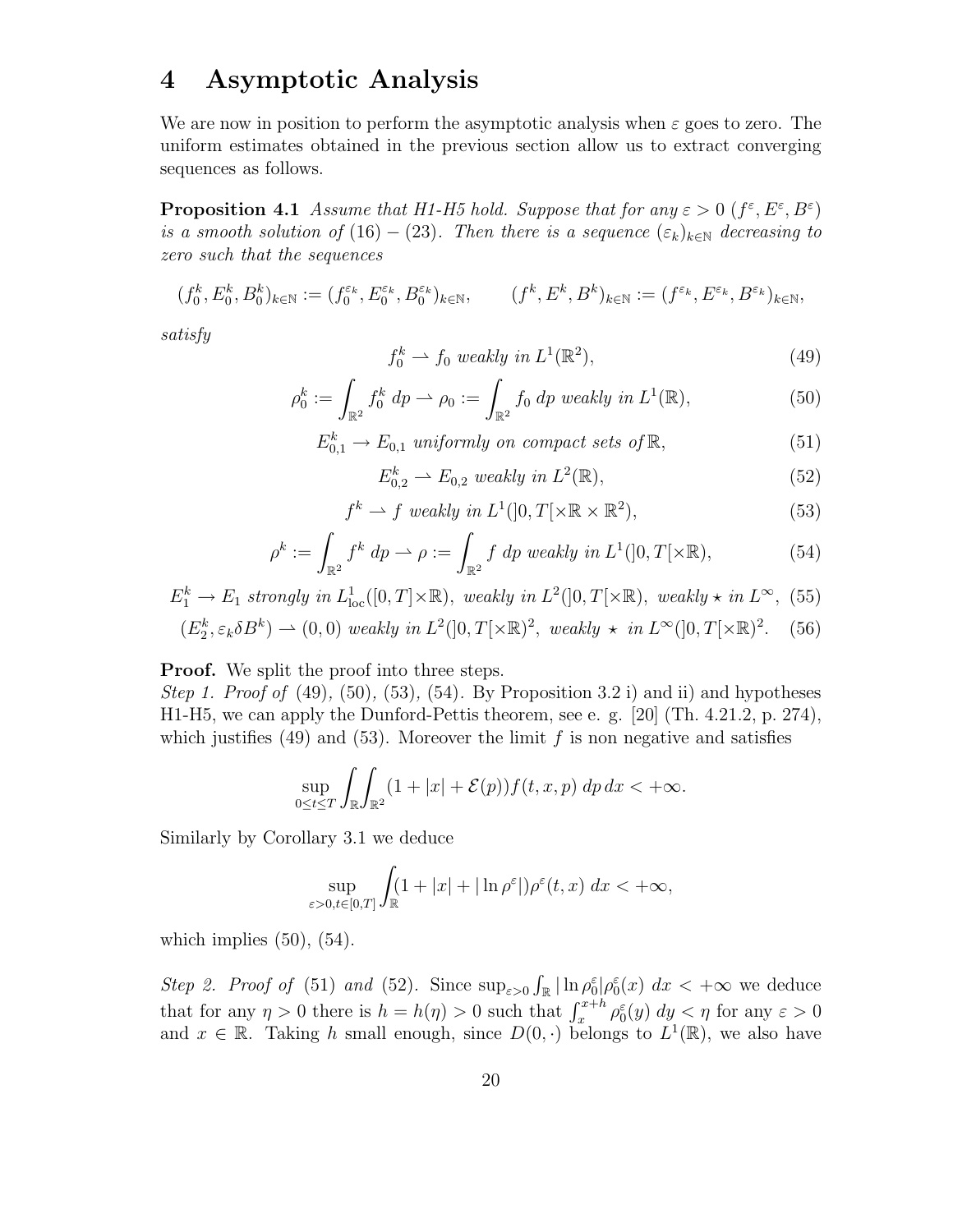$\int_x^{x+h} D(0, y) dy < \eta$  for any  $x \in \mathbb{R}$ . Therefore, by (24) we have for any  $\varepsilon > 0$  and  $x \in \mathbb{R}$ 

$$
|E_{0,1}^{\varepsilon}(x+h) - E_{0,1}^{\varepsilon}(x)| = \left| \int_{x}^{x+h} \{ \rho_0^{\varepsilon}(y) - D(0,y) \} dy \right| < 2\eta,
$$

and since  $(E_{0,1}^{\varepsilon})_{\varepsilon}$  is bounded in  $L^{\infty}(\mathbb{R})$ , by using the Arzela-Ascoli theorem we deduce (51). The convergence (52) is a direct consequence of H2. Moreover we check easily that  $E_{0,1}, E_{0,2} \in L^{\infty}(\mathbb{R})$  and  $\frac{d}{dx} E_{0,1} = \rho_0 - D(0, \cdot)$ .

Step 3. Proof of (55) and (56). We claim that  $(E_1^{\varepsilon})_{\varepsilon>0}$  is bounded in  $W^{1,1}_{loc}([0,T]\times\mathbb{R})$ . Indeed,  $(E_1^{\varepsilon})_{\varepsilon>0}$  is bounded in  $L^{\infty}(]0,T[\times \mathbb{R})$  and thus in  $L^1_{loc}([0,T] \times \mathbb{R})$ . Moreover,  $(\partial_x E_1^{\varepsilon})_{\varepsilon>0} = (\rho^{\varepsilon} - D)_{\varepsilon>0}$  is bounded in  $L^1(]0,T[ \times \mathbb{R})$  and  $(\partial_t E_1^{\varepsilon})_{\varepsilon>0} = (-\frac{1}{\varepsilon})$  $\frac{1}{\varepsilon}j_1^\varepsilon+J)_{\varepsilon>0}$ is bounded in  $L^1_{loc}([0,T]\times\mathbb{R})$  by Proposition 3.2-iv). We deduce that  $(E_1^{\varepsilon})_{\varepsilon>0}$  is relatively compact in  $L^1_{loc}([0,T] \times \mathbb{R})$ .

Observe also that  $(E_1^{\varepsilon}, E_2^{\varepsilon}, \varepsilon \delta B^{\varepsilon})_{\varepsilon>0}$  is weakly relatively compact in  $(L^2([0, T[ \times \mathbb{R}))^3)$ and weakly  $\star$  relatively compact in  $(L^{\infty}(]0,T[\times \mathbb{R}))^3$ . Thus we obtain (55) and  $(E_2^k, \varepsilon_k \delta B^k) \to (E_2, B)$  weakly in  $L^2([0, T[ \times \mathbb{R})^2]$ , weakly  $\star$  in  $L^{\infty}([0, T[ \times \mathbb{R})^2]$ . Moreover the limits  $E_1, E_2, B$  belong to  $L^{\infty}(]0, T[; L^2(\mathbb{R}))$  and we have  $\partial_x E_1 = \rho - D$ . Let us now prove that  $(E_2, B) = (0, 0)$ .

By (19) we have for any  $\varphi \in C_c^1(]0,T[ \times \mathbb{R})$ 

$$
\left| \int_0^T \int_{\mathbb{R}} E_2^{\varepsilon} \partial_x \varphi \, dx \, dt \right| = \varepsilon^2 \delta^2 \left| \int_0^T \int_{\mathbb{R}} B^{\varepsilon} \partial_t \varphi \, dx \, dt \right|
$$
  

$$
\leq \varepsilon \delta \| \varepsilon \delta B^{\varepsilon} \|_{L^{\infty}(]0,T[ \times \mathbb{R})} \int_0^T \int_{\mathbb{R}} |\partial_t \varphi| \, dx \, dt.
$$

Since  $\sup_{\varepsilon>0}||\varepsilon\delta B^{\varepsilon}||_{L^{\infty}(0,T]\times\mathbb{R}} < +\infty$  we obtain  $\partial_x E_2 = 0$ . Taking into account that  $E_2 \in L^{\infty}(]0,T[;L^2(\mathbb{R}))$  we deduce that  $E_2 = 0$ . Similarly for any  $\varphi \in C_c^1(]0,T[ \times \mathbb{R})$ we have by (18)

$$
\left| \int_0^T \int_{\mathbb{R}} \varepsilon \delta B^{\varepsilon} \partial_x \varphi \, dx \, dt \right| = \varepsilon \delta \left| \int_0^T \int_{\mathbb{R}} \left( \frac{j_2^{\varepsilon}}{\varepsilon} \varphi - E_2^{\varepsilon} \partial_t \varphi \right) \, dx \, dt \right|
$$
  

$$
\leq \varepsilon \delta \left( \| \varphi \|_{C^0} \left\| \frac{j_2^{\varepsilon}}{\varepsilon} \right\|_{L^1([0, T[ \times \mathbb{R})]} + \| E_2^{\varepsilon} \|_{L^{\infty}} \int_0^T \int_{\mathbb{R}} |\partial_t \varphi| \, dx \, dt \right).
$$

By using the uniform bounds in Proposition 3.2-iv) and Proposition 3.4, we obtain  $\partial_x B = 0$  and since we know that  $B \in L^{\infty}(]0, T[; L^2(\mathbb{R}))$  we conclude that  $B = 0$ .

We focus our attention to the moment equations of (16); namely, let us go back to (25), (26) and (27). As mentioned above, we guess from the entropy estimate that  $f^{\varepsilon}(t, x, p) \approx \rho(t, x) \frac{e^{-\mathcal{E}(p)}}{K}$  where  $K = \int_{\mathbb{R}^2} e^{-\mathcal{E}(p)} dp$ . In this case we obtain

$$
\int_{\mathbb{R}^2} v_1(p) p_1 f^{\varepsilon} dp \approx -\frac{\rho(t, x)}{K} \int_{\mathbb{R}^2} p_1 \partial_{p_1}(e^{-\mathcal{E}(p)}) dp = \rho(t, x),
$$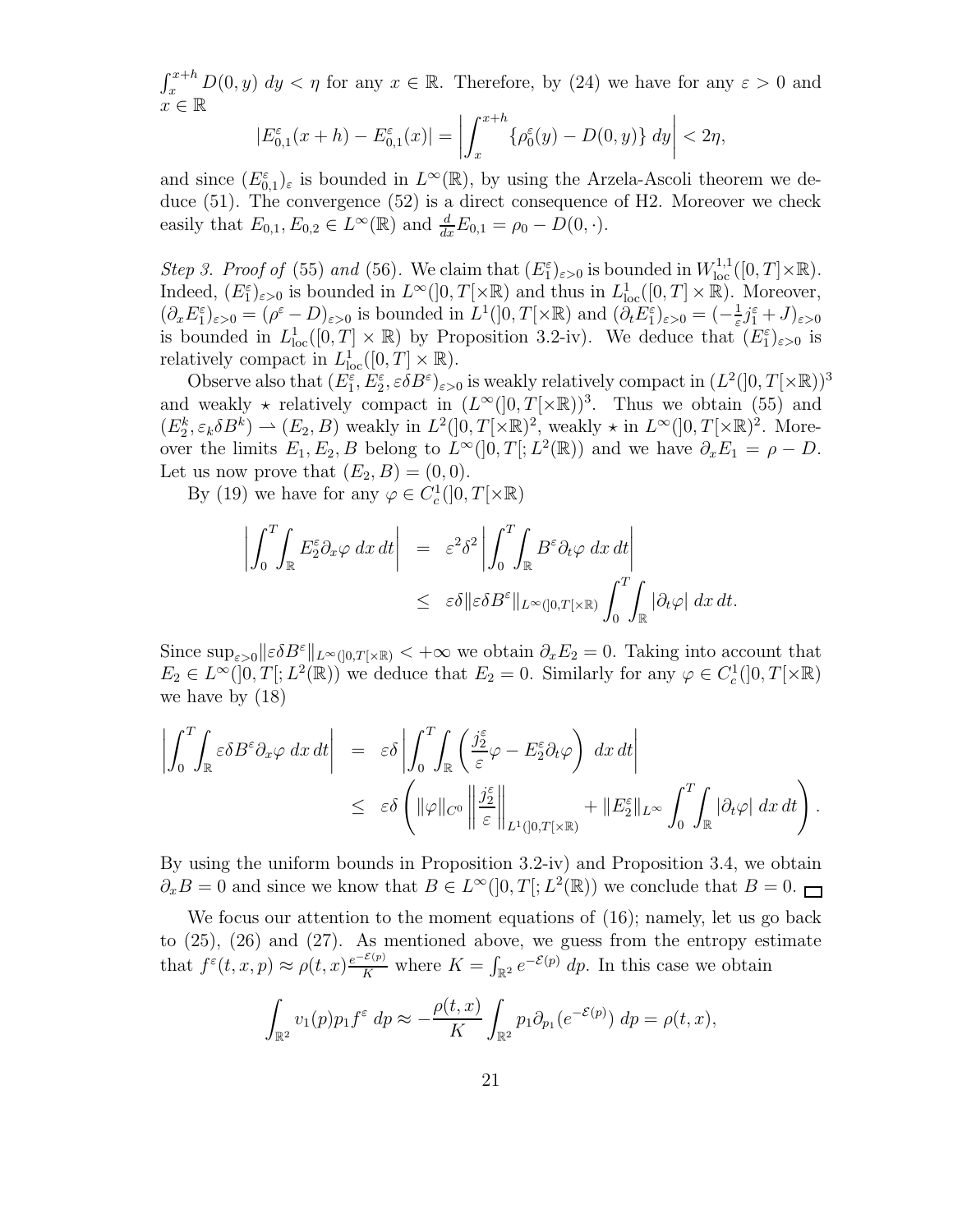and

$$
\int_{\mathbb{R}^2} v_1(p) p_2 f^{\varepsilon} dp \approx -\frac{\rho(t, x)}{K} \int_{\mathbb{R}^2} p_2 \partial_{p_1}(e^{-\mathcal{E}(p)}) dp = 0.
$$

Let us make this statement rigorous.

**Proposition 4.2** Assume that H1-H6 hold. Suppose that  $(f^{\varepsilon}, E^{\varepsilon}, B^{\varepsilon})_{\varepsilon>0}$  are smooth solutions of (16) – (23) and consider  $(\varepsilon_k)_{k\in\mathbb{N}}$  the sequence constructed in Proposition 4.1. Then we have

$$
\lim_{k \to +\infty} \varepsilon_k \left( \partial_t \int_{\mathbb{R}^2} p_1 f^k \, dp, \partial_t \int_{\mathbb{R}^2} p_2 f^k \, dp \right) = (0, 0),
$$
\n
$$
\lim_{k \to +\infty} \left( \partial_x \int_{\mathbb{R}^2} v_1(p) p_1 f^k \, dp, \partial_x \int_{\mathbb{R}^2} v_1(p) p_2 f^k \, dp \right) = (\partial_x \rho, 0)
$$

in  $\mathcal{D}'([0,T] \times \mathbb{R})^2$ .

Proof. We shall use the estimates in Proposition 3.2, Corollary 3.2 and Corollary 3.4. Let  $\varphi \in C_c^1([0, T] \times \mathbb{R})$ . For  $l \in \{1, 2\}$  we have

$$
\sup_{k\in\mathbb{N}}\left|\langle\partial_t\!\!\int_{\mathbb{R}^2}\!\!p_l f^k\,dp,\varphi\rangle\right|\leq\|\partial_t\varphi\|_{L^\infty}\sup_{k\in\mathbb{N}}\left(2\sup_{t\in[0,T]}\int_{\mathbb{R}}\!\!\int_{\mathbb{R}^2}\!\!|p| f^k\,dp\,dx+\!\!\int_0^T\!\!\int_{\mathbb{R}}\!\!\int_{\mathbb{R}^2}\!\!|p| f^kdp\,dx\,dt\right),
$$

and therefore  $\lim_{k\to+\infty} \varepsilon_k \partial_t \int_{\mathbb{R}^2} p_l f^k dp = 0$  in  $\mathcal{D}'([0,T] \times \mathbb{R})$ . Next, observe that

$$
\langle \partial_x \int_{\mathbb{R}^2} v_1(p) p_l f^k dp, \varphi \rangle = -\varepsilon_k \int_0^T \int_{\mathbb{R}} \int_{\mathbb{R}^2} \partial_x \varphi \, p_l \sqrt{f^k} \, h_1^k dp \, dx \, dt - \int_0^T \int_{\mathbb{R}} \partial_x \varphi \delta_{1l} \rho^k dx \, dt,
$$

and we can conclude provided that for any  $R > 0$  we have

$$
\sup_{k \in \mathbb{N}} \int_0^T \int_{-R}^R \int_{\mathbb{R}^2} |p| \sqrt{f^k} |h^k| dp dx dt < +\infty.
$$
 (57)

By using the Cauchy-Schwartz inequality we deduce that

$$
\int_0^T \int_{-R}^R \int_{\mathbb{R}^2} |p| \sqrt{f^k} |h^k| dp dx dt \le \left( \int_0^T \int_{-R}^R \int_{\mathbb{R}^2} |p|^2 f^k dp dx dt \right)^{1/2} \times \left( \int_0^T \int_{-R}^R \int_{\mathbb{R}^2} |h^k|^2 dp dx dt \right)^{1/2},
$$

and therefore we are done if we prove that  $\sup_{k \in \mathbb{N}, t \in [0,T]} \int_{-R}^{R} \int_{\mathbb{R}^2} |p|^2 f^k(t, x, p) dp dx$  $+\infty$ . The Hölder inequality yields

$$
\sup_{k \in \mathbb{N}, t \in [0,T]} \int_{-R}^{R} \int_{\mathbb{R}^2} |p|^2 f^k(t, x, p) \, dp \le \sup_{k \in \mathbb{N}, t \in [0,T]} \left( \int_{-R}^{R} \int_{\mathbb{R}^2} (f^k(t))^r e^{(r-1)\mathcal{E}(p)} \, dp \, dx \right)^{1/r}
$$
\n
$$
\times \left( \int_{-R}^{R} \int_{\mathbb{R}^2} |p|^{2r'} e^{-\mathcal{E}(p)} \, dp \right)^{1/r'} < +\infty
$$

where r' is the conjugate exponent of r, *i.e.*,  $1/r + 1/r' = 1$ . This ends the proof of Proposition 4.2  $\Box$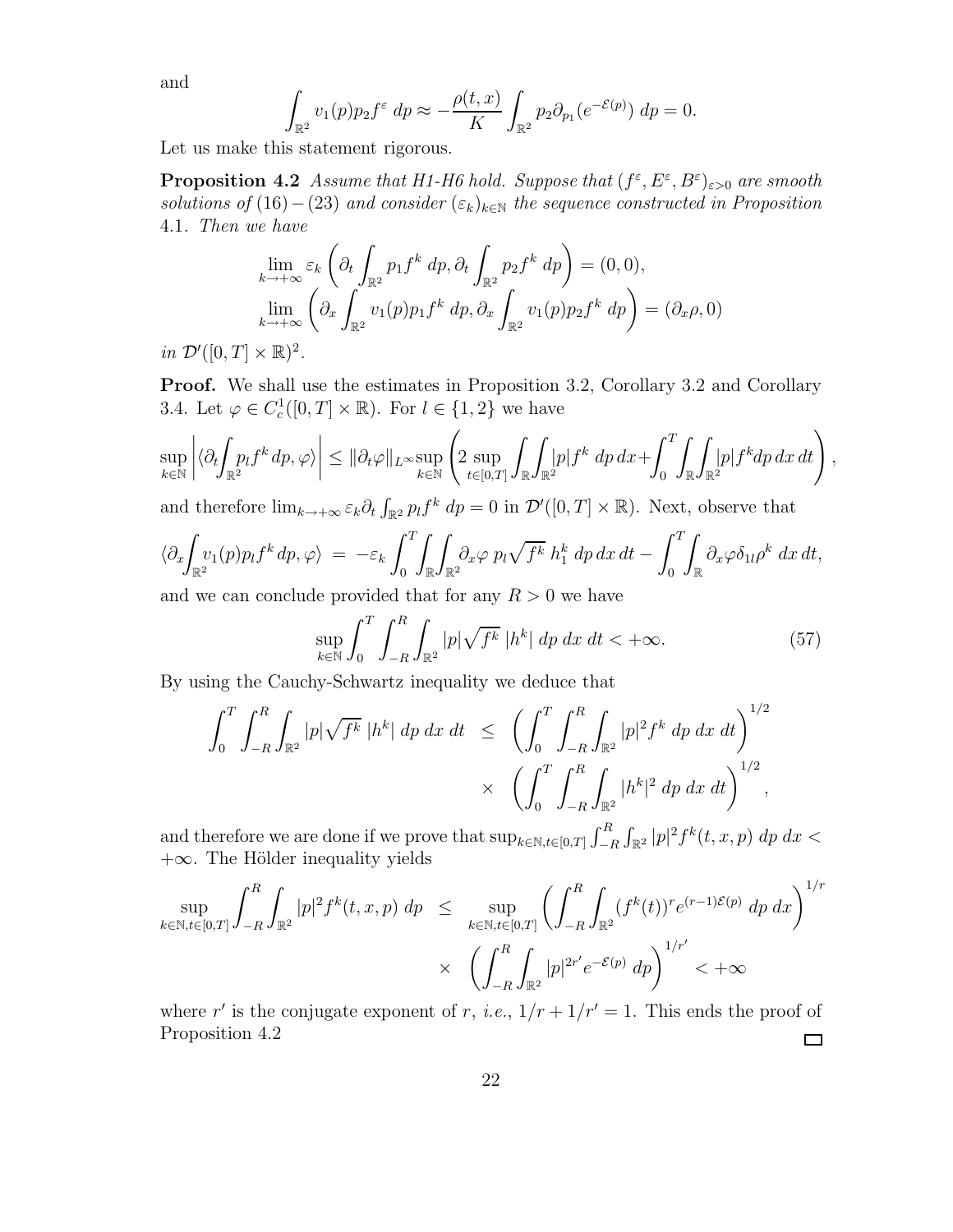Having identified the limit of higher moments involved in (26), (27), the difficulty relies in the non linear terms.

**Proposition 4.3** Assume that H1-H6 hold. Suppose that  $(f^{\varepsilon}, E^{\varepsilon}, B^{\varepsilon})_{\varepsilon>0}$  are smooth solutions of (16) – (23) and consider  $(\varepsilon_k)_{k\in\mathbb{N}}$  the sequence constructed in Proposition 4.1. Then we have

$$
\lim_{k \to +\infty} (E_1^k \rho^k, E_2^k \rho^k) = (E_1 \rho, 0) \text{ in } \mathcal{D}'([0, T] \times \mathbb{R})^2,
$$
\n(58)

$$
\lim_{k \to +\infty} (\varepsilon_k \delta^2 B^k j_1^k, \varepsilon_k \delta^2 B^k j_2^k) = (0, 0) \text{ in } L^1(]0, T[\times \mathbb{R})^2. \tag{59}
$$

**Proof.** We write  $E_1^k \rho^k = E_1^k (\partial_x E_1^k + D)$ . Since  $(E_1^k)_{k \in \mathbb{N}}$  converges towards  $E_1$ weakly  $\star$  in  $L^{\infty}(]0,T[\times \mathbb{R})$  we have for any  $\varphi \in C_c^1([0,T] \times \mathbb{R})$ 

$$
\lim_{k \to +\infty} \int_0^T \int_{\mathbb{R}} E_1^k(t, x) D(t, x) \varphi(t, x) dx dt = \int_0^T \int_{\mathbb{R}} E_1(t, x) D(t, x) \varphi(t, x) dx dt.
$$

It remains to analyze the term  $E_1^k \partial_x E_1^k$ 

$$
\begin{split} |\langle E_1^k \partial_x E_1^k - E_1 \partial_x E_1, \varphi \rangle| &= \left| \int_0^T \!\! \int_{\mathbb{R}} \frac{1}{2} \partial_x |E_1^k|^2 \varphi \, dx \, dt - \frac{1}{2} \langle \partial_x |E_1|^2, \varphi \rangle \right| \\ &= \left| -\frac{1}{2} \int_0^T \!\! \int_{\mathbb{R}} (E_1^k - E_1) E_1^k \partial_x \varphi \, dx \, dt + \frac{1}{2} \int_0^T \!\! \int_{\mathbb{R}} E_1 (E_1 - E_1^k) \partial_x \varphi \, dx \, dt \right| \\ &\leq \|\varphi\|_{C^1} \sup_{k' \in \mathbb{N}} \|E_1^{k'}\|_{L^\infty([0, T[ \times \mathbb{R})]} \|E_1^k - E_1\|_{L^1(\text{supp}\varphi)}, \end{split}
$$

and therefore  $\lim_{k \to +\infty} E_1^k \rho^k = E_1 \rho$  in  $\mathcal{D}'([0,T] \times \mathbb{R})$  by using (55).

Consider now the term  $E_2^k \rho^k$ . Since  $(E_2^k)_{k \in \mathbb{N}}$  is bounded in  $L^{\infty}(]0,T[\times \mathbb{R})$  and  $(\rho^k)_{k\in\mathbb{N}}$  is bounded in  $L^{\infty}(]0,T[;L^1(\mathbb{R}))$  it is sufficient to prove that  $E_2^k\rho^k = E_2^k(\partial_x E_1^k +$  $(D) \to 0$  in  $\mathcal{D}'(]0,T[\times\mathbb{R})$ . Take  $\varphi \in C_c^1(]0,T[\times\mathbb{R})$ . As before we have

$$
\lim_{k \to +\infty} \int_0^T \int_{\mathbb{R}} E_2^k(t, x) D(t, x) \varphi(t, x) dx dt = \int_0^T \int_{\mathbb{R}} E_2(t, x) D(t, x) \varphi(t, x) dx dt,
$$

and for the term  $E_2^k \partial_x E_1^k$  we write

$$
|\langle E_2^k \partial_x E_1^k, \varphi \rangle| = \left| \int_0^T \int_{\mathbb{R}} (\partial_x (E_2^k E_1^k) - \partial_x E_2^k E_1^k) \varphi \, dx \, dt \right|
$$
  
 
$$
\leq Q_1^k + Q_2^k,
$$
 (60)

where  $Q_1^k :=$  $\int_0^T \int_{\mathbb{R}} E_2^k E_1^k \partial_x \varphi \, dx \, dt$ and  $Q_2^k :=$  $\int_0^T \int_{\mathbb{R}} \partial_x E_2^k E_1^k \varphi \, dx \, dt$ . Observe that

$$
Q_1^k \le \left| \int_0^T \int_{\mathbb{R}} E_2^k (E_1^k - E_1) \partial_x \varphi \, dx \, dt \right| + \left| \int_0^T \int_{\mathbb{R}} E_1 E_2^k \partial_x \varphi \, dx \, dt \right|, \tag{61}
$$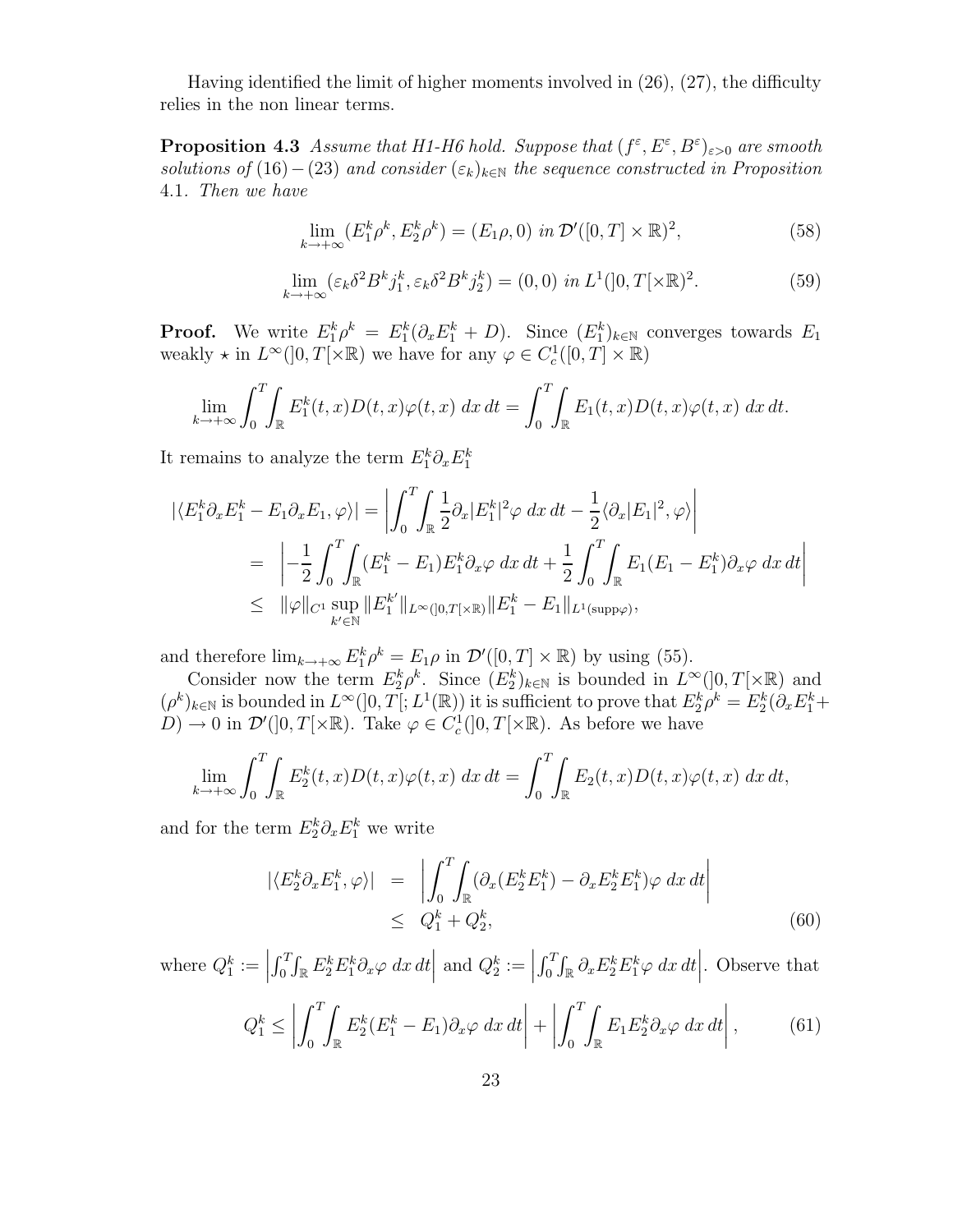and therefore, by using the strong convergence of  $(E_1^k)_{k \in \mathbb{N}}$  in  $L^1_{loc}([0,T] \times \mathbb{R})$  and the weak convergence of  $(E_2^k)_{k \in \mathbb{N}}$  in  $L^2(]0,T[\times \mathbb{R})$  we deduce that  $\lim_{k \to +\infty} Q_1^k = 0$ . By using  $(19)$ ,  $(17)$  we have

$$
Q_2^k = \varepsilon_k \delta \left| \int_0^T \int_{\mathbb{R}} \varepsilon_k \delta B^k E_1^k \partial_t \varphi \, dx \, dt \right| + \varepsilon_k \delta \left| \int_0^T \int_{\mathbb{R}} \varepsilon_k \delta B^k \partial_t E_1^k \varphi \, dx \, dt \right|
$$
  

$$
\leq \varepsilon_k \delta \|\varepsilon_k \delta B^k\|_{L^{\infty}(]0,T[ \times \mathbb{R})} \|E_1^k\|_{L^{\infty}(]0,T[ \times \mathbb{R})} \int_0^T \int_{\mathbb{R}} |\partial_t \varphi| \, dx \, dt
$$
  

$$
+ \varepsilon_k \delta \|\varepsilon_k \delta B^k\|_{L^{\infty}(]0,T[ \times \mathbb{R})} \left| \int_0^T \int_{\mathbb{R}} \left( J - \frac{j_1^k}{\varepsilon_k} \right) \varphi \, dx \, dt \right|.
$$

Since  $(E_1^k)_{k\in\mathbb{N}}$ ,  $(\varepsilon_k \delta B^k)_{k\in\mathbb{N}}$  are bounded in  $L^{\infty}(]0,T[\times\mathbb{R})$ ,  $(\frac{j_1^k}{\varepsilon_k})_{k\in\mathbb{N}}$  is bounded in  $L^2(]0,T[;L^1(\mathbb{R}))$  and J belongs to  $L^1(]0,T[;L^{\infty}(\mathbb{R}))$  we deduce that  $\lim_{k\to+\infty}Q_2^k=$ 0. Thus we proved that  $\lim_{k \to +\infty} E_2^k$   $\partial_x E_1^k = 0$  in  $\mathcal{D}'(]0,T[ \times \mathbb{R})$  and therefore the second convergence in (58) holds. The convergence (59) follows easily since  $(\varepsilon_k \delta B^k)_{k \in \mathbb{N}}$  is bounded in  $L^{\infty}(]0,T[\times \mathbb{R})$  and  $(\frac{j^k}{\varepsilon_k})$  $\frac{j^k}{\varepsilon_k}$ <sub>k∈N</sub> is bounded in  $L^2(]0,T[;L^1(\mathbb{R})).$ We have

$$
\|\varepsilon_k \delta^2 B^k j^k\|_{L^1([0,T[\times \mathbb{R})]} \leq \varepsilon_k \delta \sup_{k' \in \mathbb{N}} \left( \|\varepsilon_{k'} \delta B^{k'}\|_{L^\infty([0,T[\times \mathbb{R})]} \left\| \frac{j^{k'}}{\varepsilon_{k'}} \right\|_{L^1([0,T[\times \mathbb{R})})} \right).
$$

**Remark 4.1** By easy density arguments we deduce that  $\lim_{k\to+\infty} \int_0^T \int_{\mathbb{R}} E_2^k \rho^k \varphi \, dx \, dt =$ 0 for any continuous bounded function  $\varphi \in C^0([0,T] \times \mathbb{R})$  (use the uniform bounds  $\sup_{k\in\mathbb{N}}||E_2^k||_{L^\infty(]0,T[\times\mathbb{R})}<+\infty$  and  $\sup_{k\in\mathbb{N},t\in[0,T]}\int_{\mathbb{R}}(1+|x|)\rho^k(t,x)\,dx<+\infty$ ).

**Remark 4.2** Notice that assuming H6 with  $r = 2$  we have the uniform bound  $\sup_{\varepsilon>0} \|\frac{j^{\varepsilon}}{\varepsilon}$  $\sum_{\varepsilon=0}^{\infty}$   $\|_{L^2([0,T[\times \mathbb{R})]} < +\infty$ . Indeed, by Corollary 3.2 we know that

$$
\sup_{\varepsilon>0}\int_0^T\!\!\int_{\mathbb{R}}\!\!\int_{\mathbb{R}^2}\!\!\!f^\varepsilon e^{\mathcal{E}(p)}|h^\varepsilon|^2\;dp\,dx\,dt=\sup_{\varepsilon>0}\frac{1}{\varepsilon^2}\int_0^T\!\!\int_{\mathbb{R}}\!\!\int_{\mathbb{R}^2}\!\!\!e^{\mathcal{E}(p)}|\nabla_p f^\varepsilon\!+\!v(p)f^\varepsilon|^2\;dp\,dx\,dt<\infty,
$$

and thus we obtain for any  $(t, x) \in [0, T] \times \mathbb{R}$ 

$$
\left|\frac{j^{\varepsilon}(t,x)}{\varepsilon}\right|^2 = \left|\int_{\mathbb{R}^2} \sqrt{f^{\varepsilon}} h^{\varepsilon}(t,x,p) \, dp\right|^2 \le \int_{\mathbb{R}^2} f^{\varepsilon} e^{\mathcal{E}(p)} |h^{\varepsilon}|^2 \, dp \int_{\mathbb{R}^2} e^{-\mathcal{E}(p)} \, dp,
$$

implying that

$$
\sup_{\varepsilon>0}\left\|\frac{j^{\varepsilon}}{\varepsilon}\right\|_{L^2(]0,T[ \times \mathbb{R})}^2 \leq \left(\int_{\mathbb{R}^2} e^{-\mathcal{E}(p)} dp\right) \sup_{\varepsilon>0} \int_0^T \int_{\mathbb{R}} \int_{\mathbb{R}^2} f^{\varepsilon} e^{\mathcal{E}(p)} |h^{\varepsilon}|^2 dp dx dt.
$$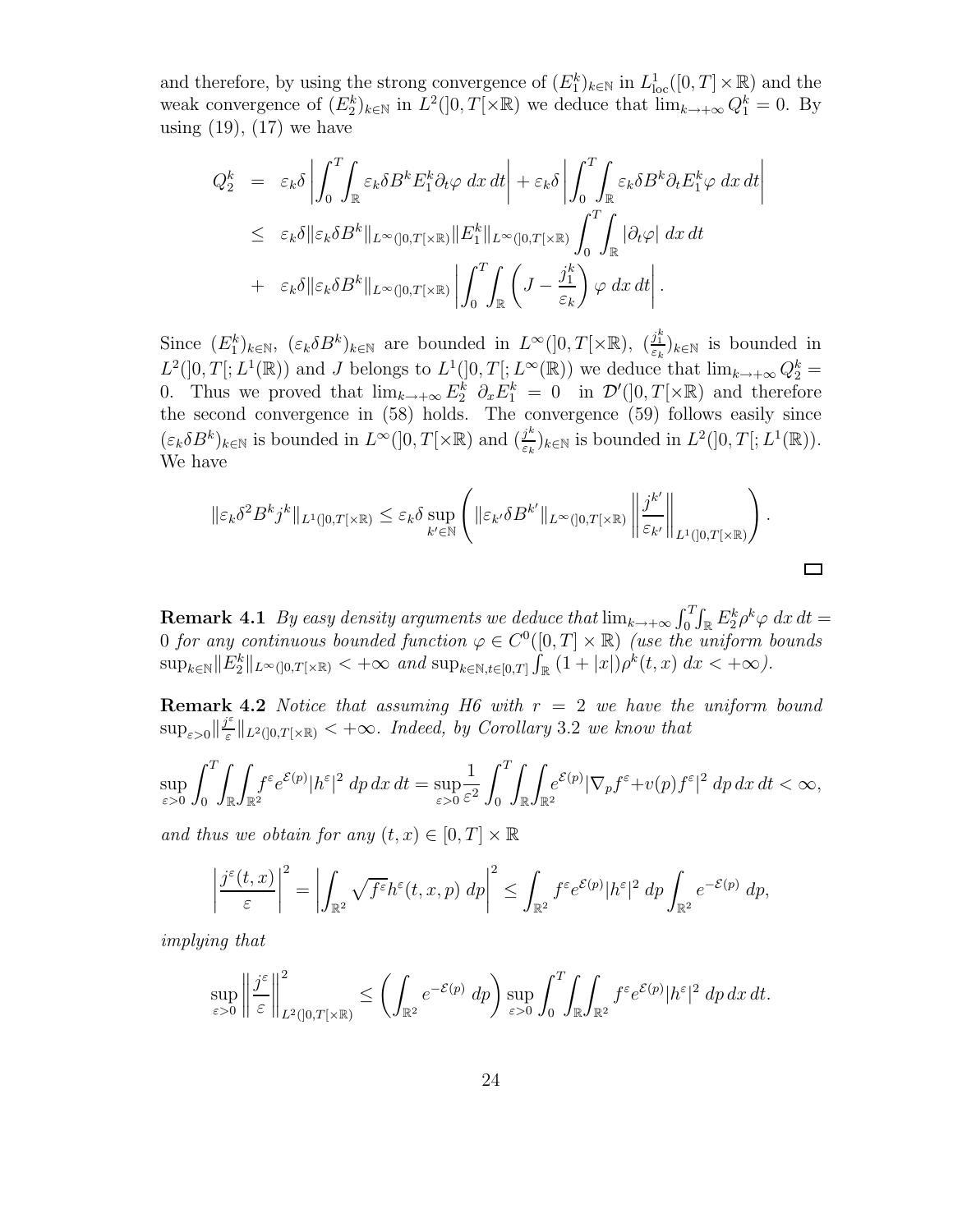The convergences of Propositions 4.2 and 4.3 are sufficient for passing to the limit with respect to  $k$  in (26). We obtain the equations

$$
\theta \partial_t E_1 + \rho E_1 - \partial_x^2 E_1 = \partial_x D + \theta J, \qquad (t, x) \in ]0, T[ \times \mathbb{R},
$$
  

$$
\partial_x E_1 = \rho - D, \qquad (t, x) \in [0, T] \times \mathbb{R},
$$
  

$$
E_1(0, x) = E_{0,1}(x), \qquad x \in \mathbb{R}.
$$

This finishes the proof of Theorem 2.1.

Let us only check that the initial data is preserved for the limit equation. We rewrite (26) as follows

$$
\partial_t \left( \theta E_1^{\varepsilon} - \varepsilon \int_{\mathbb{R}^2} p_1 f^{\varepsilon} dp \right) = \partial_x \int_{\mathbb{R}^2} p_1 v_1(p) f^{\varepsilon} dp - E_1^{\varepsilon} \rho^{\varepsilon} - \varepsilon \delta^2 B^{\varepsilon} j_2^{\varepsilon} + \theta J.
$$

For any  $\varphi \in C_c^{\infty}(\mathbb{R})$ , by virtue of the estimates established above, the set

$$
\left\{ \int_{\mathbb{R}} \left( \theta E_1^{\varepsilon}(\cdot, x) - \varepsilon \int_{\mathbb{R}^2} p_1 f^{\varepsilon}(\cdot, x, p) \, dp \right) \varphi(x) \, dx, \quad \varepsilon > 0 \right\}
$$

is relatively compact in  $C^0([0,T])$ , as a consequence of the Arzela-Ascoli theorem. Since  $\int_{\mathbb{R}^2} p_1 f^{\varepsilon} dp$  is bounded in  $L^{\infty}(]0,T[; L^1(\mathbb{R}))$ , the conclusion applies to  $\left\{\int_{\mathbb{R}} E_1^{\varepsilon}(t,x)\varphi(x)\,dx,\quad \varepsilon > 0\right\}$  as well. Using an approximation argument we can consider a trial function  $\varphi \in L^1(\mathbb{R})$ . Finally, by separability, we use a diagonal argument and we conclude that we can extract a subsequence  $(\varepsilon_k)_{k\in\mathbb{N}}$  decreasing to 0 such that for any  $\varphi \in L^1(\mathbb{R}),$ 

$$
\lim_{k \to +\infty} \int_{\mathbb{R}} E_1^{\varepsilon_k}(t, x)\varphi(x) dx = \int_{\mathbb{R}} E_1(t, x)\varphi(x) dx \text{ uniformly on } [0, T].
$$

 $\Box$ 

# 5 Comments

### 5.1 Rate of Convergence for the Electro-Magnetic Field

Let us now show that the behavior of  $E_2^k$  and  $B^k$  can be made precise with the strengthened assumption

H8) 
$$
\lim_{R \to +\infty} \sup_{\varepsilon > 0} \int_{|x| > R} \left( \frac{|E_{0,2}^{\varepsilon}(x)|}{\varepsilon} + \delta |B_0^{\varepsilon}(x)| \right) dx = 0.
$$

Proposition 5.1 If in addition to the hypotheses of Theorem 2.1, H8 holds, then we have  $E_{\mathbf{k}}$ 

$$
\lim_{k \to +\infty} \left( \frac{E_2^{\kappa}}{\varepsilon_k}, \delta B^k \right) = (0, 0), \qquad \text{in } \mathcal{D}'(]0, T[\times \mathbb{R})^2.
$$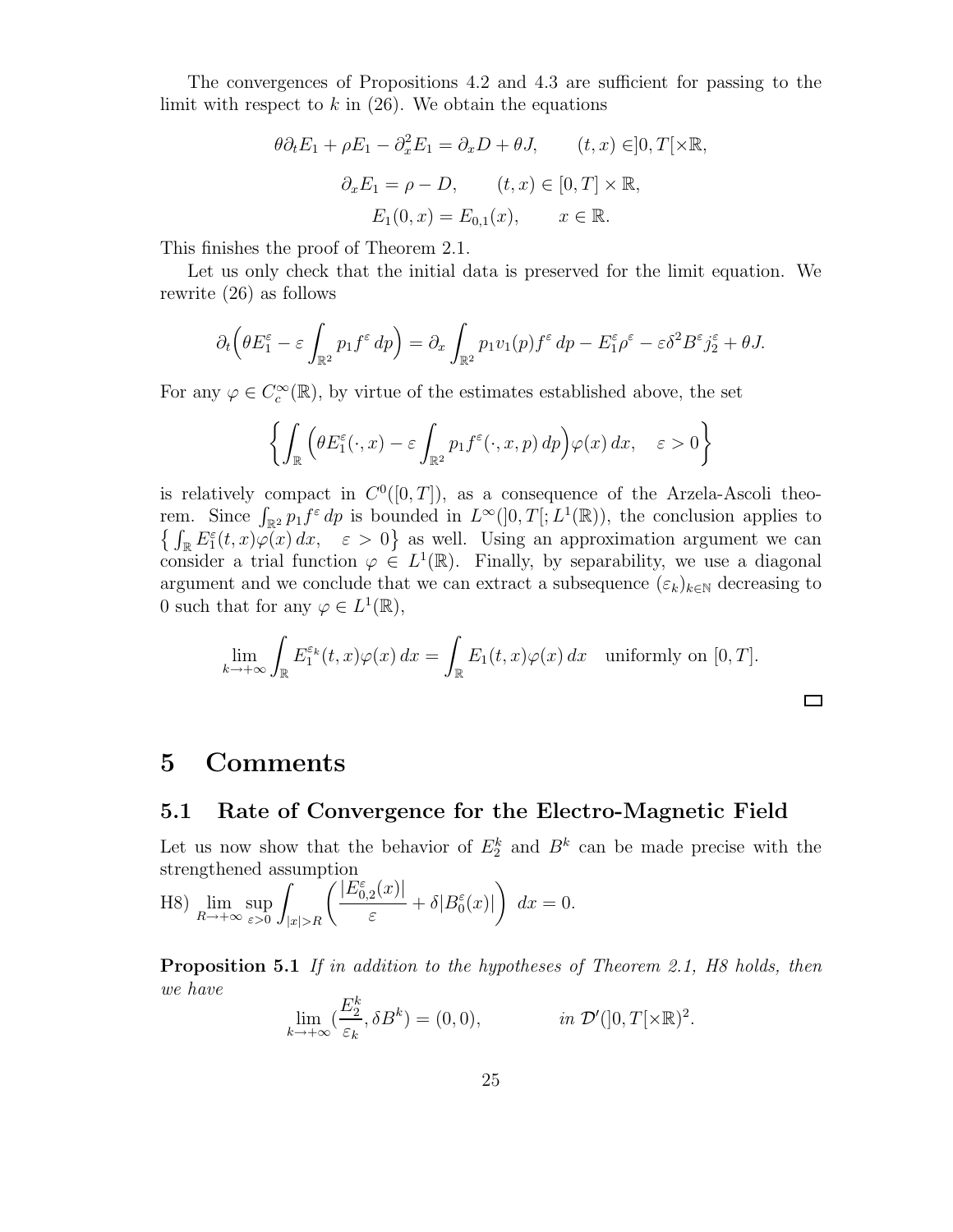**Proof.** For any  $\varphi \in C_c^1(]0,T[ \times \mathbb{R})$  we have by (40)

$$
\left| \int_{0}^{T} \int_{\mathbb{R}} \delta B^{k} \varphi \, dx \, dt \right| \leq \frac{1}{2} \left| \int_{0}^{T} \int_{\mathbb{R}} (\frac{E_{0,2}^{k}}{\varepsilon_{k}} + \delta B_{0}^{k})(x) \varphi(t, x + \frac{t}{\varepsilon_{k} \delta}) \, dx \, dt \right|
$$

$$
+ \frac{1}{2} \left| \int_{0}^{T} \int_{\mathbb{R}} (\frac{E_{0,2}^{k}}{\varepsilon_{k}} - \delta B_{0}^{k})(x) \varphi(t, x - \frac{t}{\varepsilon_{k} \delta}) \, dx \, dt \right|
$$

$$
+ \frac{1}{2} \left| \int_{0}^{T} \int_{\mathbb{R}} V_{+}^{k} \frac{\varphi}{\varepsilon_{k}} \, dx \, dt \right| + \frac{1}{2} \left| \int_{0}^{T} \int_{\mathbb{R}} V_{-}^{k} \frac{\varphi}{\varepsilon_{k}} \, dx \, dt \right|.
$$
 (62)

Take R large enough such that  $\int_{|x|>R} \left(\frac{E_{0,2}^k(x)}{\varepsilon_k}\right)$  $\frac{f_{k}(x)}{\varepsilon_k} + \delta |B_0^k(x)| \leq d\tau \leq \eta$  for any k. Take  $d > 0$  large enough such that supp  $\varphi \subset \left[\frac{1}{d}\right]$  $\frac{1}{d}$ ,  $T-\frac{1}{d}$  $\frac{1}{d} \times [-d, d]$ . Then for any  $(t, x) \in$  $\left[\frac{1}{d}\right]$  $\frac{1}{d}$ , T × [-R, R] and k satisfying  $\varepsilon_k < \frac{1}{\delta d(R+d)}$  we have  $|x \pm \frac{t}{\varepsilon_k}|$  $\frac{t}{\varepsilon_k \delta}$   $\geq \frac{1}{d\varepsilon_k \delta} - R > d$  saying that

$$
\int_0^T \int_{-R}^R (E_{0,2}^k \pm \varepsilon_k \delta B_0^k)(x) \varphi(t, x \pm \frac{t}{\varepsilon_k \delta}) \, dx \, dt = 0,
$$

and thus we have

$$
\left| \int_0^T \int_{\mathbb{R}} \left( \frac{E_{0,2}^k}{\varepsilon_k} \pm \delta B_0^k \right)(x) \varphi(t, x \pm \frac{t}{\varepsilon_k \delta}) dx dt \right| \leq ||\varphi||_{L^{\infty}} \int_0^T \int_{|x| > R} \left( \frac{|E_{0,2}^k|}{\varepsilon_k} + \delta |B_0^k| \right) dx dt
$$
  

$$
\leq \eta ||\varphi||_{L^{\infty}}.
$$

Therefore the first and second term in the right hand side of (62) vanish as  $k \to +\infty$ . For the last two terms observe that we have

$$
\int_0^T \int_{\mathbb{R}} V_{\pm}^k(t, x) \frac{\varphi(t, x)}{\varepsilon_k} dx dt = \int_0^T \int_{\mathbb{R}} \frac{j_2^k(t, x)}{\varepsilon_k} \psi_{\pm}^k(t, x) dx dt, \tag{63}
$$

where for any  $(t, x) \in [0, T] \times \mathbb{R}$ 

$$
\psi_{\pm}^k(t,x) = \frac{1}{\varepsilon_k} \int_t^T \varphi(s, x \pm \frac{s-t}{\varepsilon_k \delta}) ds = \pm \delta \int_x^{x \pm \frac{T-t}{\varepsilon_k \delta}} \varphi(t \pm \varepsilon_k \delta(y-x), y) dy.
$$

By using (27) we can write

$$
-\theta \int_0^T \int_{\mathbb{R}} V_{\pm}^k \frac{\varphi}{\varepsilon_k} dx dt = \int_0^T \int_{\mathbb{R}} \varepsilon_k \partial_t \left( \int_{\mathbb{R}^2} p_2 f^k dp \right) \psi_{\pm}^k dx dt + \int_0^T \int_{\mathbb{R}} \partial_x \left( \int_{\mathbb{R}^2} v_1(p) p_2 f^k dp \right) \psi_{\pm}^k dx dt - \int_0^T \int_{\mathbb{R}} E_2^k \rho^k \psi_{\pm}^k dx dt + \int_0^T \int_{\mathbb{R}} \varepsilon_k \delta^2 B^k j_1^k \psi_{\pm}^k dx dt = T_{\pm,1}^k + T_{\pm,2}^k + T_{\pm,3}^k + T_{\pm,4}^k. \tag{64}
$$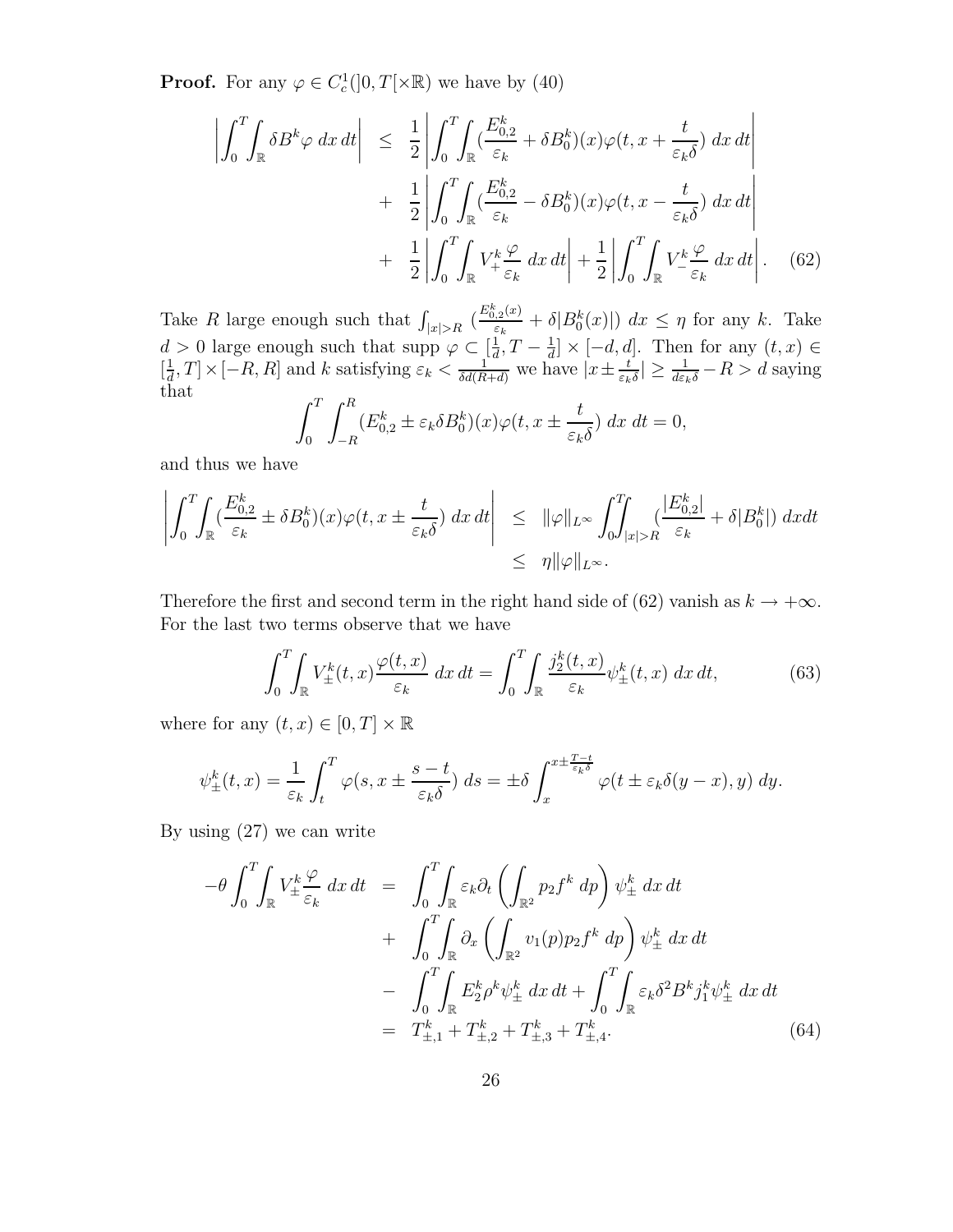We are done if we prove that  $\lim_{k \to +\infty} T_{\pm,l}^k = 0, l \in \{1, 2, 3, 4\}$ . Observe that

$$
\partial_t \psi^k_{\pm}(t,x) = \pm \delta \int_x^{x \pm \frac{T-t}{\varepsilon_k \delta}} \partial_t \varphi(t \pm \varepsilon_k \delta(y-x), y) \, dy,\tag{65}
$$

and

$$
\partial_x \psi_{\pm}^k(t, x) = -\varepsilon_k \delta^2 \int_x^{x \pm \frac{T - t}{\varepsilon_k \delta}} \partial_t \varphi(t \pm \varepsilon_k \delta(y - x), y) dy \mp \delta \varphi(t, x) \n= \mp \varepsilon_k \delta \partial_t \psi_{\pm}^k \mp \delta \varphi(t, x).
$$
\n(66)

Notice that  $\psi_{\pm}^k$ ,  $\partial_t \psi_{\pm}^k$ ,  $\partial_x \psi_{\pm}^k$  are uniformly bounded for  $k \geq 1$ 

$$
\|\psi_{\pm}^{k}\|_{L^{\infty}(]0,T[\times\mathbb{R})} \leq \delta \int_{\mathbb{R}} \sup_{t \in [0,T]} |\varphi(t,x)| dx,
$$
  

$$
\|\partial_t \psi_{\pm}^{k}\|_{L^{\infty}(]0,T[\times\mathbb{R})} \leq \delta \int_{\mathbb{R}} \sup_{t \in [0,T]} |\partial_t \varphi(t,x)| dx,
$$
  

$$
\|\partial_x \psi_{\pm}^{k}\|_{L^{\infty}(]0,T[\times\mathbb{R})} \leq \delta \|\varphi\|_{L^{\infty}(]0,T[\times\mathbb{R})} + \varepsilon_1 \delta^2 \int_{\mathbb{R}} \sup_{t \in [0,T]} |\partial_t \varphi(t,x)| dx.
$$

After integration by parts, by taking into account that  $\psi_{\pm}^{k}(T, \cdot) = 0$  we find

$$
\begin{array}{lcl} |T_{\pm,1}^k| & \leq & \left| \varepsilon_k \int_{\mathbb{R}} \int_{\mathbb{R}^2} p_2 f_0^k(x,p) \psi_{\pm}^k(0,x) \, dp \, dx \right| \\ & + & \left| \varepsilon_k \int_0^T \int_{\mathbb{R}} \int_{\mathbb{R}^2} p_2 f^k(t,x,p) \partial_t \psi_{\pm}^k \, dp \, dx \, dt \right| \\ & \leq & C \varepsilon_k \left( \sup_{k'} \int_{\mathbb{R}} \int_{\mathbb{R}^2} |p| f_0^{k'} \, dp \, dx + \sup_{k'} \int_0^T \int_{\mathbb{R}} \int_{\mathbb{R}^2} |p| f^{k'} \, dp \, dx \, dt \right), \end{array}
$$

implying that  $\lim_{k \to +\infty} T_{\pm,1}^k = 0$ . Similarly one gets by using (66)

$$
\begin{split}\n|T_{\pm,2}^k| &\leq \left| \int_0^T \!\!\int_{\mathbb{R}} \!\!\int_{\mathbb{R}^2} v_1(p) p_2 f^k \varepsilon_k \delta \partial_t \psi_{\pm}^k \, dp \, dx \, dt \right| \\
&\quad + \left| \int_0^T \!\!\int_{\mathbb{R}} \!\!\int_{\mathbb{R}^2} v_1(p) p_2 f^k \delta \varphi \, dp \, dx \, dt \right| \\
&\leq \varepsilon_k \| \partial_t \psi_{\pm}^k \|_{L^\infty} \int_0^T \!\!\int_{\mathbb{R}} \!\!\int_{\mathbb{R}^2} |p| f^k \, dp \, dx \, dt + \varepsilon_k \delta \left| \int_0^T \!\!\int_{\mathbb{R}} \!\!\int_{\mathbb{R}^2} p_2 \sqrt{f^k} \, h_1^k \varphi \, dp \, dx \, dt \right|. \n\end{split}
$$

Notice that  $\varphi$  has compact support and then we deduce by (57) that  $\lim_{k\to+\infty} T^k_{\pm,2} =$ 0. The convergence  $\lim_{k\to+\infty} T_{\pm,4}^k = 0$  follows by (59). Let us concentrate our attention on the convergence of  $(T_{\pm,3}^k)_{k \in \mathbb{N}}$ . Consider the functions

$$
\tilde{\psi}_{\pm}(t,x) = \pm \delta \int_{x}^{\pm \infty} \varphi(t,y) \, dy, \qquad (t,x) \in [0,T] \times \mathbb{R}.
$$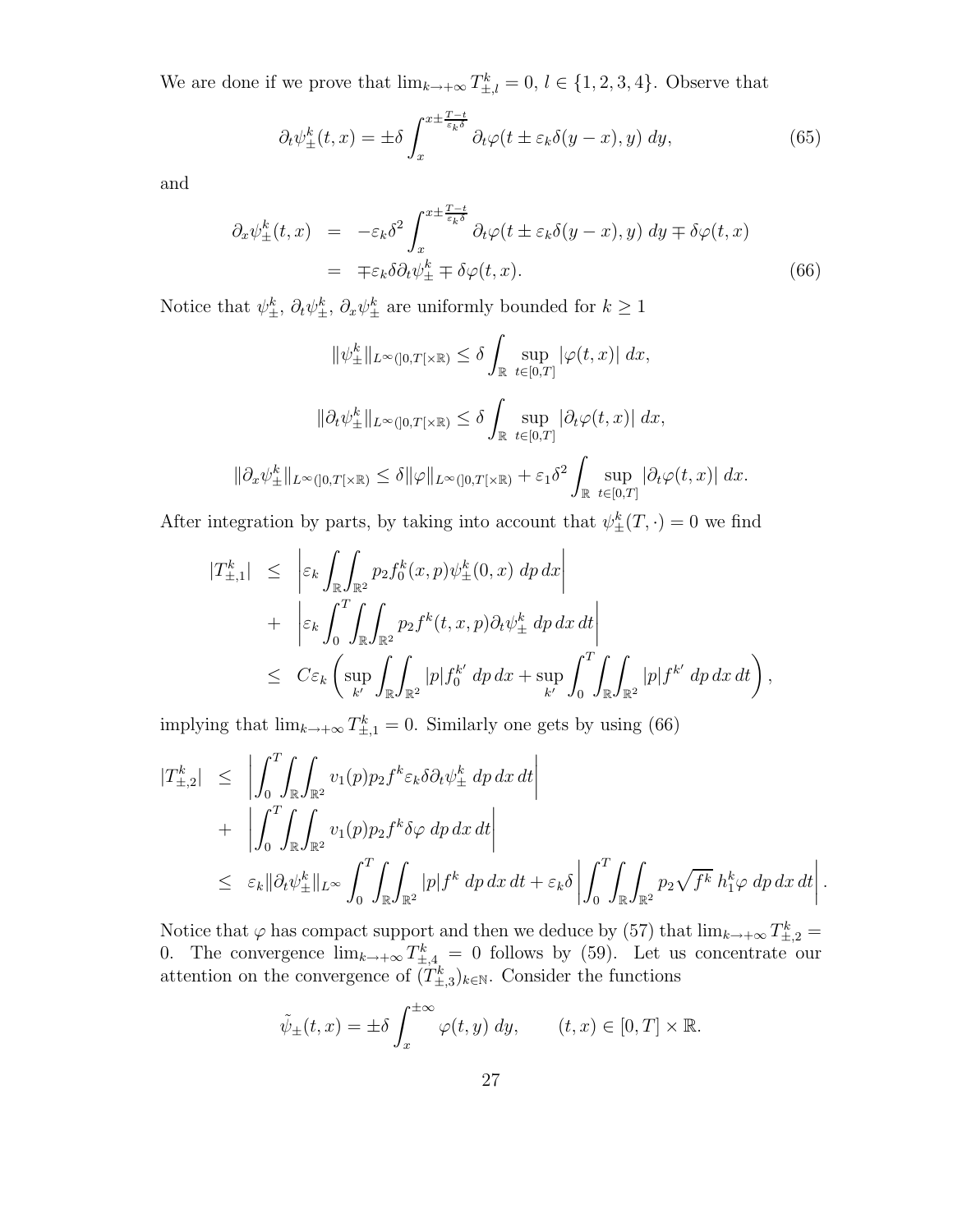Here  $\varphi \in C_c^1(]0,T[ \times \mathbb{R})$  with supp  $\subset \left[\frac{1}{d}\right]$  $\frac{1}{d}$ ,  $T-\frac{1}{d}$  $\frac{1}{d} \times [-d, d]$  with  $d > 0$  large enough. By Remark 4.1 we know that

$$
\lim_{k \to +\infty} \int_0^T \int_{\mathbb{R}} E_2^k \rho^k \tilde{\psi}_{\pm} dx dt = 0.
$$

Since  $(E_2^k)_{k \in \mathbb{N}}$  is bounded in  $L^{\infty}(]0,T[\times \mathbb{R})$ ,  $\sup_{k \in \mathbb{N}, t \in [0,T]} \int_{\mathbb{R}} (1+|x|) \rho^k(t,x) dx < +\infty$ and  $\sup_{k\in\mathbb{N}}\|\psi_{\pm}^k\|_{L^{\infty}(]0,T[\times\mathbb{R})}<+\infty$  for any  $\eta>0$  there is  $R=R(\eta)$  large enough such that

$$
\left| \int_0^T \int_{|x|>R} E_2^k \rho^k \psi_{\pm}^k dx dt \right| < \eta, \qquad \left| \int_0^T \int_{|x|>R} E_2^k \rho^k \tilde{\psi}_{\pm} dx dt \right| < \eta, \qquad k \ge 1.
$$

Take  $k_1(\eta)$  such that

$$
\left| \int_0^T \int_{\mathbb{R}} E_2^k \rho^k \tilde{\psi}_{\pm} \, dx \, dt \right| < \eta, \qquad k \ge k_1(\eta).
$$

Therefore we can write for any  $k \geq k_1(\eta)$ 

$$
\left| \int_{0}^{T} \int_{\mathbb{R}} E_{2}^{k} \rho^{k} \psi_{\pm}^{k} dx dt \right| \leq \eta + \left| \int_{0}^{T} \int_{\mathbb{R}} E_{2}^{k} \rho^{k} (\psi_{\pm}^{k} - \tilde{\psi}_{\pm}) dx dt \right|
$$
  

$$
< 3\eta + \left| \int_{0}^{T} \int_{-R}^{R} E_{2}^{k} \rho^{k} (\psi_{\pm}^{k} - \tilde{\psi}_{\pm}) dx dt \right|
$$
  

$$
= 3\eta + \left| \int_{0}^{T - \frac{1}{d}} \int_{-R}^{R} E_{2}^{k} \rho^{k} (\psi_{\pm}^{k} - \tilde{\psi}_{\pm}) dx dt \right|.
$$
 (67)

Take now  $k_2$  large enough such that  $\frac{1}{d\varepsilon_k\delta} > R + d$  for any  $k \geq k_2$ . Observe that for all  $(t, x) \in [0, T - \frac{1}{d}]$  $\frac{1}{d} \times [-R, R]$  and  $k \ge k_2$  we have

$$
x + \frac{T - t}{\varepsilon_k \delta} \ge \frac{1}{d\varepsilon_k \delta} - R > d, \qquad x - \frac{T - t}{\varepsilon_k \delta} \le R - \frac{1}{d\varepsilon_k \delta} < -d,
$$

saying that for any  $(t, x) \in [0, T - \frac{1}{d}]$  $\frac{1}{d} \times [-R, R]$  and  $k \ge k_2$  we have

$$
\tilde{\psi}_{\pm}(t,x) = \pm \delta \int_{x}^{\pm \infty} \varphi(t,y) \, dy = \pm \delta \int_{x}^{x \pm \frac{T-t}{\varepsilon_k \delta}} \varphi(t,y) \, dy.
$$

Thus for any  $(t, x) \in [0, T - \frac{1}{d}]$  $\frac{1}{d} \times [-R, R]$  and  $k \ge k_2$  we have

$$
\begin{split} |\psi_{\pm}^{k}(t,x)-\tilde{\psi}_{\pm}(t,x)|&= \delta \left| \int_{x}^{x\pm\frac{T-t}{\varepsilon_{k}\delta}} \{\varphi(t\pm\varepsilon_{k}\delta(y-x),y)-\varphi(t,y)\} \, dy \right| \\ &\leq \delta \left| \int_{x}^{x\pm\frac{T-t}{\varepsilon_{k}\delta}} \|\partial_{t}\varphi\|_{L^{\infty}} \, \varepsilon_{k}\delta \, |y-x| \mathbf{1}_{\{y\in[-d,d]\}} \, dy \right| \\ &\leq \ 2\|\partial_{t}\varphi\|_{L^{\infty}} \, \varepsilon_{k}\delta^{2}(d+R)d. \end{split} \tag{68}
$$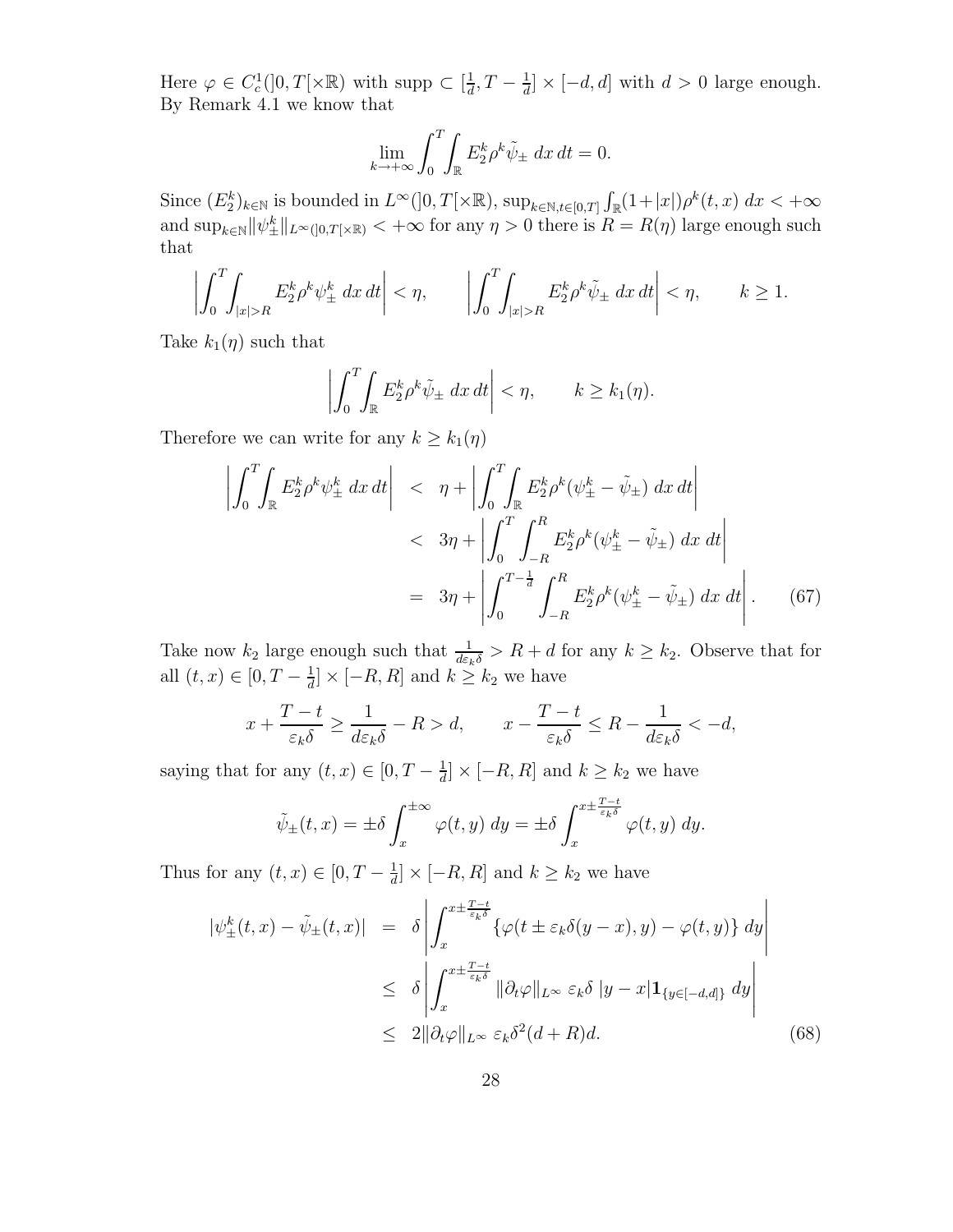Combining (67), (68) yields for any  $k \ge \max\{k_1(\eta), k_2\}$ 

$$
\left| \int_0^T \int_{\mathbb{R}} E_2^k \rho^k \psi_{\pm}^k dx dt \right| < 3\eta + 2 \|\partial_t \varphi\|_{L^{\infty}} \varepsilon_k \delta^2 (d+R) d \sup_{k'} \|E_2^{k'}\|_{L^{\infty}} T \sup_{k'} \|\rho_0^{k'}\|_{L^1},
$$

and we deduce that  $\lim_{k\to+\infty} \int_0^T \int_{\mathbb{R}} E_2^k \rho^k \psi_{\pm}^k dx dt = 0$ . The above computations show also that  $(\frac{E_2^k}{\varepsilon_k})_{k \in \mathbb{N}}$  converges to 0 in  $\mathcal{D}'(]0,T[\times \mathbb{R})$  (use (39)).  $\Box$ 

### 5.2 Convergence to the Equilibrium Function

It is possible to show that  $(f^k)_{k\in\mathbb{N}}$  converges towards  $\rho(t,x) e^{-\mathcal{E}(p)}/\int_{\mathbb{R}^2} e^{-\mathcal{E}(q)}dq$ in some sense. We need to establish first that  $(\rho^k)_{k \in \mathbb{N}}$  converges towards  $\rho$  in  $C^0([0,T]; w - L^1(\mathbb{R})).$ 

**Lemma 5.1** Assume that  $(\rho^{\varepsilon})_{\varepsilon>0}$ ,  $(j_1^{\varepsilon})_{\varepsilon>0}$  satisfy  $\rho^{\varepsilon} \geq 0$ ,

$$
\partial_t \rho^{\varepsilon} + \partial_x \frac{j_1^{\varepsilon}}{\varepsilon} = 0, \quad \text{in} \quad \mathcal{D}'(]0, T[\times \mathbb{R}),
$$
  

$$
\sup_{\varepsilon > 0, t \in [0,T]} \int_{\mathbb{R}} (1 + |x| + |\ln \rho^{\varepsilon}|) \rho^{\varepsilon}(t, x) dx < +\infty,
$$

and

$$
\sup_{\varepsilon>0}\int_0^T\left(\int_{\mathbb{R}}\frac{|j_1^{\varepsilon}(t,x)|}{\varepsilon}\,dx\right)^2dt<+\infty.
$$

Then  $(\rho^{\varepsilon})_{\varepsilon>0}$  is relatively compact in  $C^0([0,T];\mathbf{w}-L^1(\mathbb{R}))$ .

**Proof.** Following the ideas in [25] we can extract a sequence  $(\varepsilon_k)_{k\in\mathbb{N}}$  decreasing towards 0 such that for any  $\varphi \in C^0(\mathbb{R}) \cap L^{\infty}(\mathbb{R})$  we have

$$
\lim_{k \to +\infty} \int_{\mathbb{R}} \rho^k(t, x)\varphi(x) \, dx = \int_{\mathbb{R}} \rho(t, x)\varphi(x) \, dx, \qquad \text{uniformly in} \qquad t \in [0, T]. \tag{69}
$$

Actually (69) holds for any  $\varphi \in L^{\infty}(\mathbb{R})$ . Indeed, for any  $\eta > 0$  take  $R > 0$  large enough such that

$$
\sup_{k \in \mathbb{N}, t \in [0,T]} \int_{|x| > R} \rho^k(t, x) \, dx < \eta, \qquad \sup_{t \in [0,T]} \int_{|x| > R} \rho(t, x) \, dx < \eta. \tag{70}
$$

By the hypotheses we can find  $\mu = \mu(\eta) > 0$  such that for any  $t \in [0, T]$  and measurable set A satisfying meas $(A) < \mu$  we have

$$
\sup_{\varepsilon>0, t\in[0,T]} \int_A \rho^{\varepsilon}(t,x) \, dx < \eta, \qquad \sup_{t\in[0,T]} \int_A \rho(t,x) \, dx < \eta. \tag{71}
$$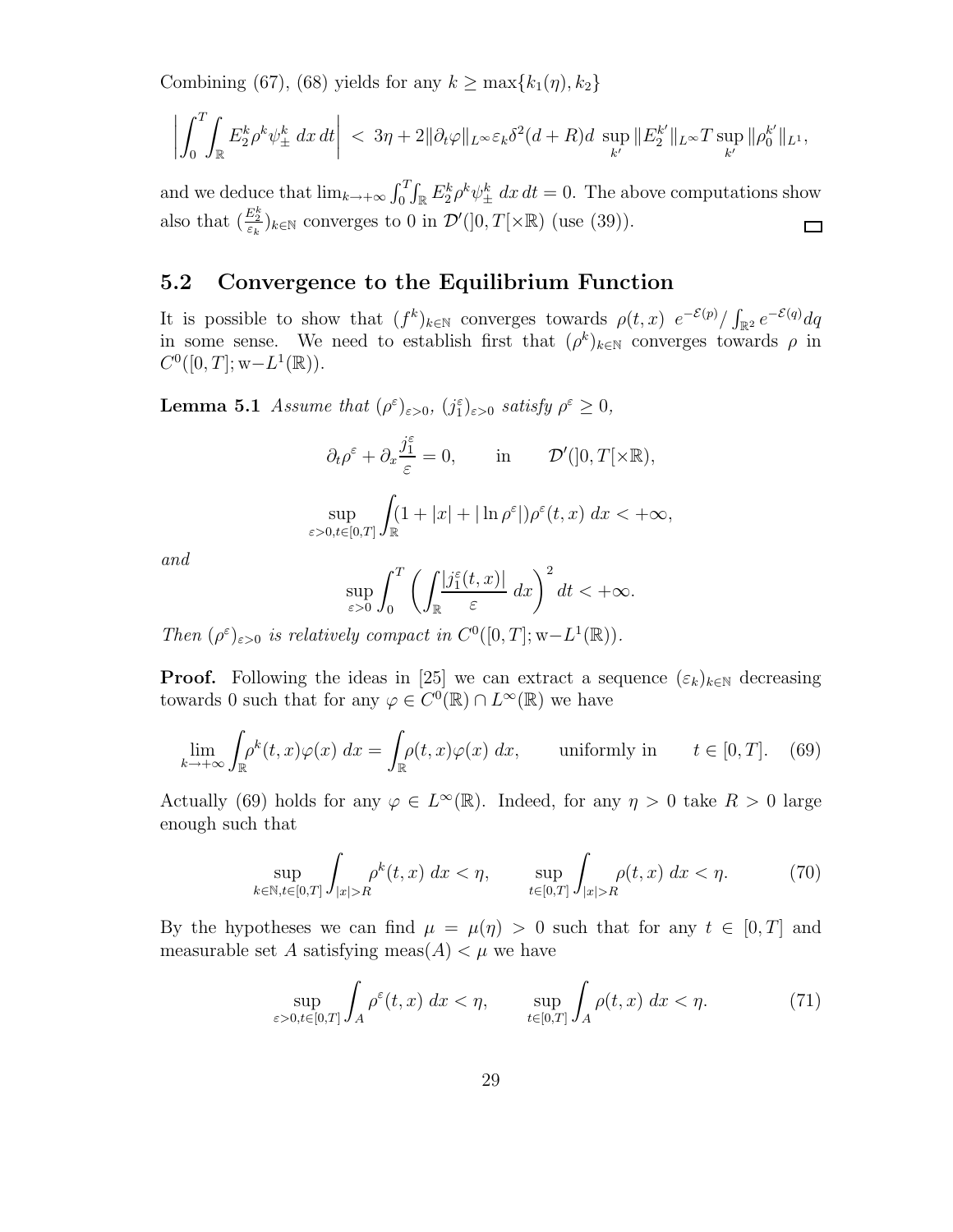By Lusin theorem (cf. [35], p. 52) there is a function  $\varphi_{\eta} \in C_c^0(\mathbb{R})$ ,  $\|\varphi_{\eta}\|_{L^{\infty}} \le \|\varphi\|_{L^{\infty}}$ such that

$$
\text{meas}\left(\{x \in [-R, R] \; : \; \varphi_{\eta}(x) \neq \varphi(x)\}\right) < \mu. \tag{72}
$$

Combining (70), (71), (72) yields

$$
\left| \int_{\mathbb{R}} (\rho^{k}(t,x) - \rho(t,x))\varphi(x) dx \right| \leq \left| \int_{\mathbb{R}} (\rho^{k}(t,x) - \rho(t,x))\varphi_{\eta}(x) dx \right| \n+ \left| \int_{-R}^{R} (\rho^{k}(t,x) - \rho(t,x))(\varphi(x) - \varphi_{\eta}(x)) dx \right| \n+ \left| \int_{|x|>R} (\rho^{k}(t,x) - \rho(t,x))(\varphi(x) - \varphi_{\eta}(x)) dx \right| \n\leq \left| \int_{\mathbb{R}} (\rho^{k}(t,x) - \rho(t,x))\varphi_{\eta}(x) dx \right| + 8\eta \|\varphi\|_{L^{\infty}}.
$$

Since we know that  $\lim_{k\to+\infty} \int_{\mathbb{R}} \rho^k(t,x) \varphi_{\eta}(x) dx = \int_{\mathbb{R}} \rho(t,x) \varphi_{\eta}(x) dx$  uniformly in  $t \in [0, T]$  we conclude that  $\lim_{k \to +\infty} \int_{\mathbb{R}} \rho^k(t, x) \varphi(x) dx = \int_{\mathbb{R}} \rho(t, x) \varphi(x) dx$ uniformly in  $t \in [0, T]$ .  $\Box$ 

Corollary 5.1 Let us set  $M(p) = e^{-\mathcal{E}(p)}/\int_{\mathbb{R}^2} e^{-\mathcal{E}(q)} dq$  for any  $p \in \mathbb{R}^2$ . Under the assumptions of Theorem 2.1,  $(f^k)_{k\in\mathbb{N}}$  converges towards  $\rho(t,x)M(p)$  in the following sense

$$
\lim_{k \to +\infty} \int_0^T \int_{\mathbb{R}^2} \left| \int_{\mathbb{R}} (f^k(t, x, p) - \rho(t, x) M(p)) \varphi(x) \, dx \right| \, dp \, dt = 0,
$$

for any test function  $\varphi \in L^{\infty}(\mathbb{R})$ .

**Proof.** We write  $f^k - \rho(t, x)M(p) = f^k - \rho^k(t, x)M(p) + (\rho^k(t, x) - \rho(t, x))M(p)$ . Consider now  $\varphi \in L^{\infty}(\mathbb{R})$ . By Lemma 5.1 we have

$$
\lim_{k \to +\infty} \int_{\mathbb{R}} (\rho^k(t, x) - \rho(t, x)) \varphi(x) \, dx = 0, \quad \text{uniformly in} \quad t \in [0, T].
$$

By using the dominated convergence theorem we have

$$
\lim_{k \to +\infty} \int_0^T \int_{\mathbb{R}^2} \left| \int_{\mathbb{R}} (\rho^k(t,x) - \rho(t,x)) M(p) \varphi(x) \, dx \right| \, dp \, dt = 0.
$$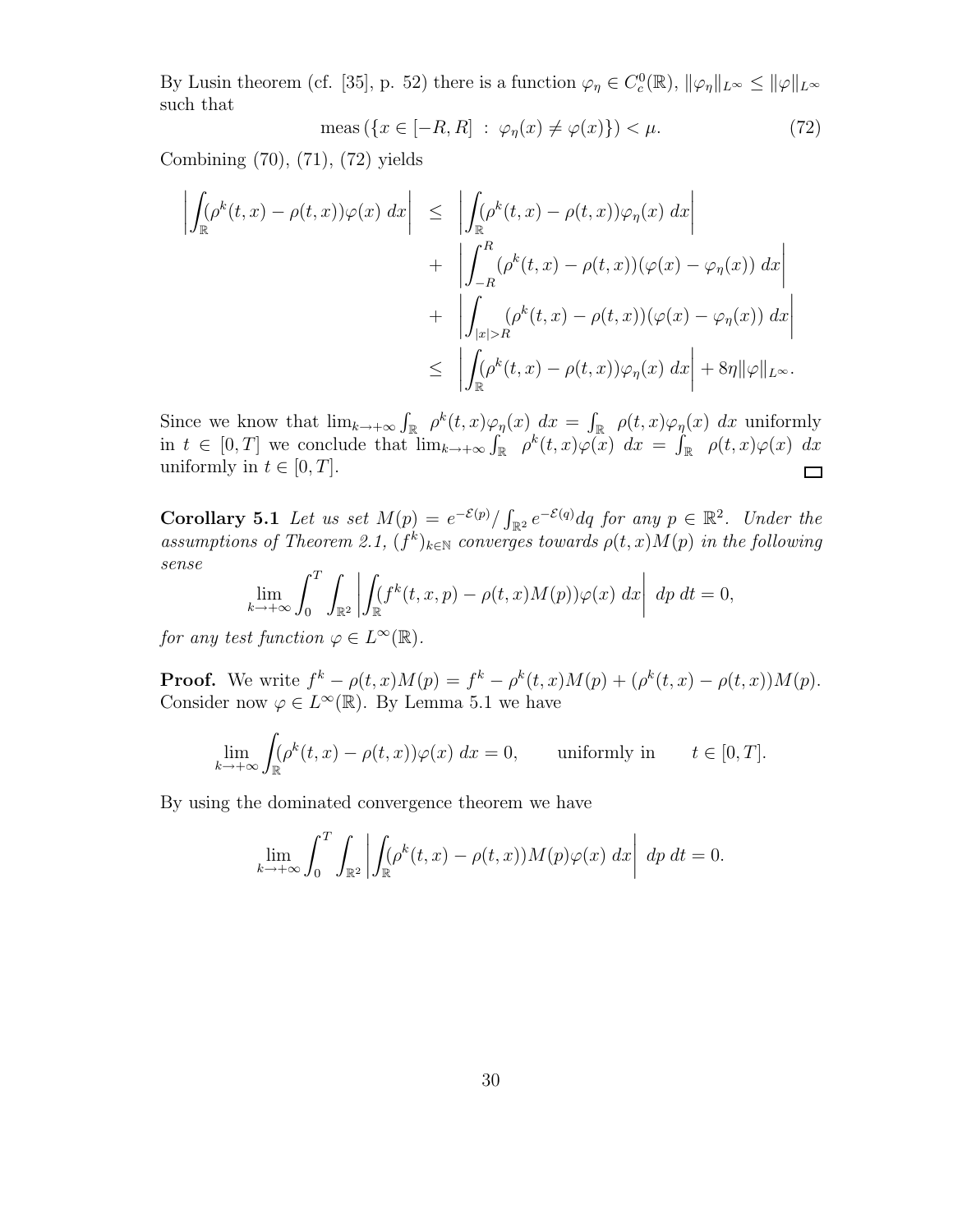It remains to discuss  $f^k - \rho^k M$ . By logarithmic Sobolev inequality (see [4], [2]) we obtain

$$
0 \leq \int_{\mathbb{R}^2} \left\{ \frac{f^k}{\rho^k M(p)} \ln \left( \frac{f^k}{\rho^k M(p)} \right) - \frac{f^k}{\rho^k M(p)} + 1 \right\} \rho^k M(p) dp
$$
  
\n
$$
= \int_{\mathbb{R}^2} f^k \ln \left( \frac{f^k}{\rho^k M(p)} \right) dp
$$
  
\n
$$
\leq \lambda \int_{\mathbb{R}^2} \left| \nabla_p \sqrt{\frac{f^k}{M(p)}} \right|^2 M(p) dp
$$
  
\n
$$
= \frac{\lambda \varepsilon_k^2}{4} \int_{\mathbb{R}^2} |h^k(t, x, p)|^2 dp,
$$

for some  $\lambda > 0$ . We conclude by using the Csiszar-Kullback-Pinsker inequality, see [17], [28]

$$
\left(\int_{\mathbb{R}}\int_{\mathbb{R}^2} |f^k - \rho^k M(p)| \, dp \, dx\right)^2 \le \mu \int_{\mathbb{R}}\int_{\mathbb{R}^2} f^k \ln\left(\frac{f^k}{\rho^k M(p)}\right) \, dp \, dx,
$$

for some  $\mu > 0$  which implies that

$$
\int_0^T \int_{\mathbb{R}^2} \left| \int_{\mathbb{R}} (f^k - \rho^k M) \varphi \, dx \right| dp dt \leq \|\varphi\|_{L^\infty} \sqrt{T} \left( \int_0^T \left( \int_{\mathbb{R}} \int_{\mathbb{R}^2} |f^k - \rho^k M| \, dp \, dx \right)^2 dt \right)^{1/2}
$$
  

$$
\leq \|\varphi\|_{L^\infty} \sqrt{\mu} T \left( \int_0^T \int_{\mathbb{R}} \int_{\mathbb{R}^2} f^k \ln \left( \frac{f^k}{\rho^k M} \right) \, dp \, dx \, dt \right)^{1/2}
$$
  

$$
\leq \|\varphi\|_{L^\infty} \sqrt{\lambda \mu} T \frac{\varepsilon_k}{2} \left( \int_0^T \int_{\mathbb{R}} \int_{\mathbb{R}^2} |h^k|^2 \, dp \, dx \, dt \right)^{1/2} (73)
$$

 $\Box$ 

tends to 0 as  $k \to \infty$ .

# 6 Appendix

We detail here the dimensional analysis of the equations and the physical meaning of the different parameters. We introduce the following physical constants

- $-\varepsilon_0$  the vacuum permittivity,
- $-c_0$  the vacuum light speed,
- q the charge of particles,
- m the mass of particles,

 $- \tau$  the relaxation time which characterizes the interactions of the particles with the thermal bath,

- $K_B$  the Boltzmann constant,
- $T_{\rm th}$  the temperature of the thermal bath.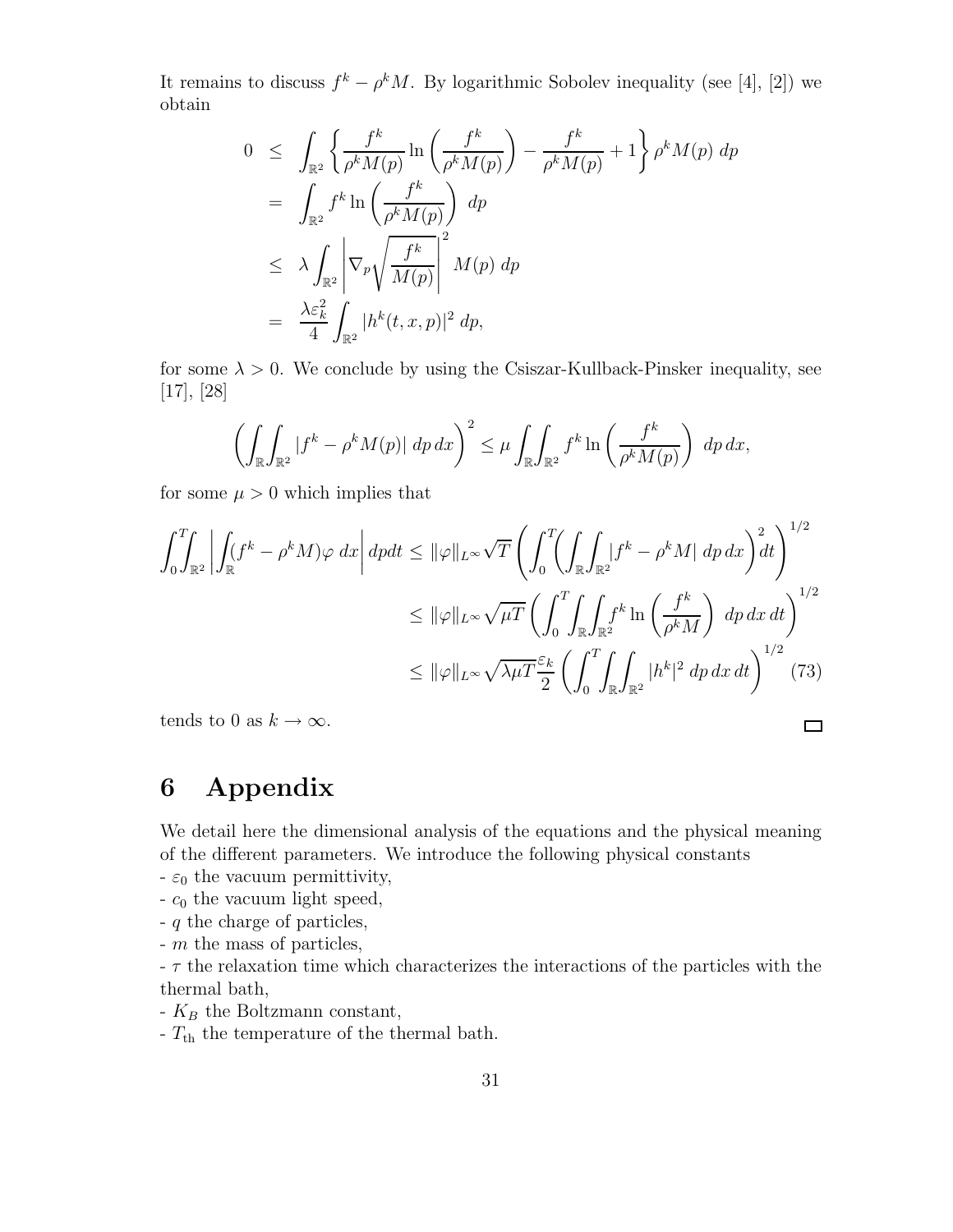We will also need the total number of particles involved in the physical system under consideration, denoted by  $\mathcal N$ . We define the thermal potential by

$$
U_{\rm th} = \frac{K_B T_{\rm th}}{q}.
$$

The thermal impulsion  $p_{\text{th}} > 0$  is given by the relation

$$
mc_0^2 \left( \sqrt{1 + \frac{p_{\text{th}}^2}{m^2 c_0^2}} - 1 \right) = K_B T_{\text{th}},
$$

which leads to

$$
p_{\rm th} = \sqrt{(K_B T_{\rm th})^2/c_0^2 + 2K_B T_{\rm th} m}.
$$

Eventually, we denote by  $v_{\text{th}} > 0$  the thermal velocity given by

$$
v_{\rm th} = \frac{p_{\rm th}}{m\sqrt{1 + \frac{p_{\rm th}^2}{m^2 c_0^2}}} = c_0 \sqrt{1 - \frac{1}{\left(1 + \frac{K_B T_{\rm th}}{mc_0^2}\right)^2}}.
$$

Remark that

$$
\frac{p_{\text{th}}v_{\text{th}}}{K_BT_{\text{th}}} = \frac{K_BT_{\text{th}} + 2mc_0^2}{K_BT_{\text{th}} + mc_0^2} = \vartheta \in ]1,2[.
$$

We are interested in the evolution of the distribution function  $f(t, x, p)$  of the charged particles; it depends on time  $t > 0$ , space  $x \in \mathbb{R}^3$  and impulsion  $p \in \mathbb{R}^3$ . Given a momentum  $p$ , the associated energy reads

$$
\mathcal{E}(p) = mc_0^2 \left( \sqrt{1 + |p|^2 / (m^2 c_0^2)} - 1 \right)
$$

and the velocity is given by

$$
v(p) = \nabla_p \mathcal{E}(p) = \frac{p}{m\sqrt{1+|p|^2/(m^2c_0^2)}}.
$$

Then, the evolution of  $f$  obeys the Fokker-Planck equation

$$
\partial_t f + v(p) \cdot \nabla_x f + q(E(t, x) + v(p) \wedge B(t, x)) \cdot \nabla_p f = L_{FP}(f),
$$

for  $(t, x, p) \in ]0, +\infty[\times \mathbb{R}^3 \times \mathbb{R}^3$ , where the relativistic Fokker-Planck collision operator reads

$$
L_{FP}(f) = \frac{p_{\text{th}}^2}{\tau} \text{div}_p \left( \frac{v(p)}{K_B T_{\text{th}}} f + \nabla_p f \right) = \frac{p_{\text{th}}^2}{\tau} \text{div}_p \left( \mathcal{M}(p) \nabla_p \left( \frac{f}{\mathcal{M}(p)} \right) \right).
$$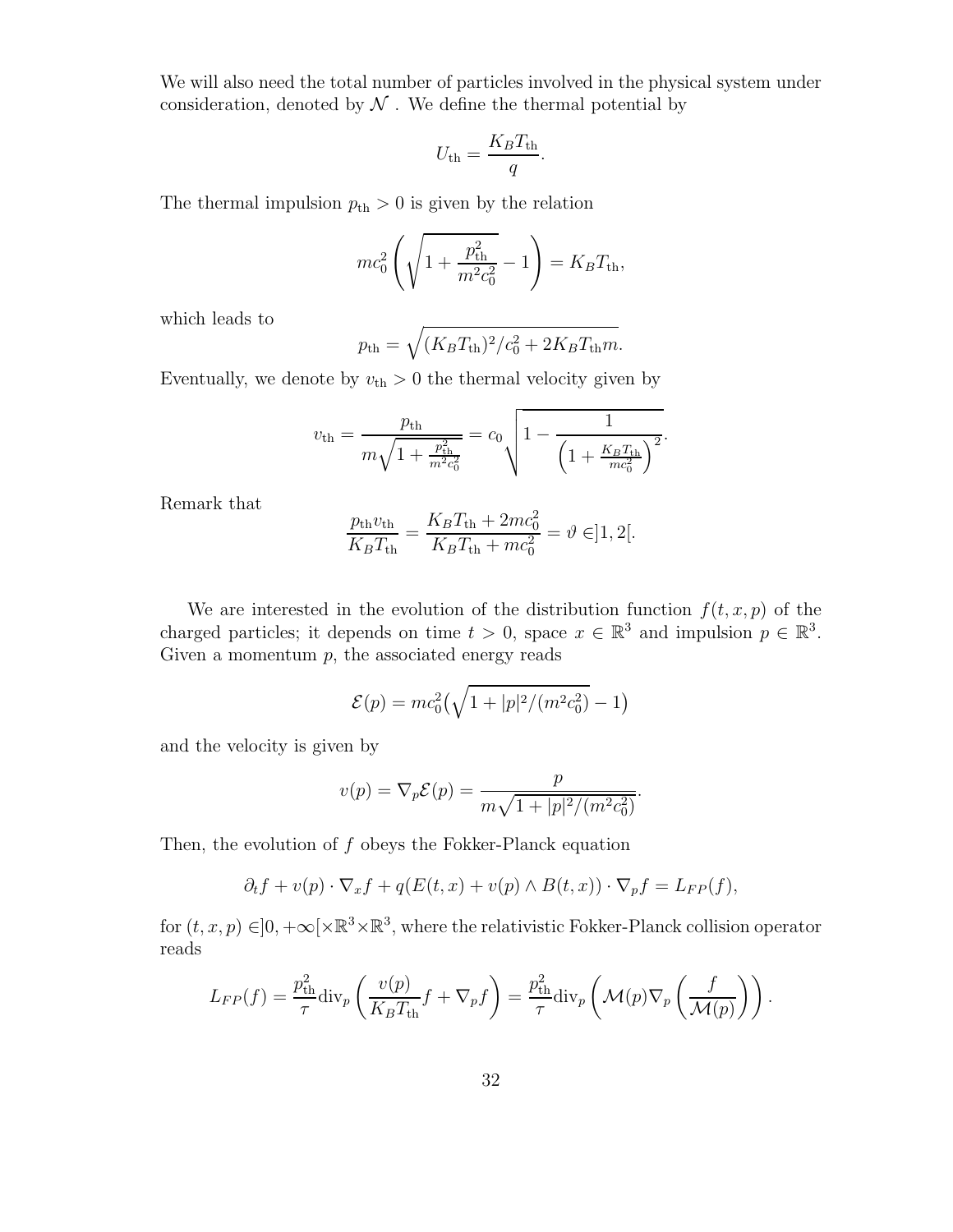Here  $\mathcal{M}(p) = e^{-\mathcal{E}(p)/(K_B T_{th})}$  is the relativistic Maxwellian. The force acting on the particles depends on the electro-magnetic field  $(E, B)$  the evolution of which is driven by the Maxwell equations

$$
\begin{cases}\n\partial_t E - c_0^2 \operatorname{curl}_x B = -q \frac{j(t, x)}{\varepsilon_0}, & \partial_t B + \operatorname{curl}_x E = 0, \quad (t, x) \in ]0, +\infty[\times \mathbb{R}^3, \\
\operatorname{div}_x E = q \frac{\rho(t, x)}{\varepsilon_0}, & \operatorname{div}_x B = 0, \quad (t, x) \in ]0, +\infty[\times \mathbb{R}^3,\n\end{cases}
$$

where  $\rho = \int_{\mathbb{R}^3} f \, dp$ ,  $j = \int_{\mathbb{R}^3} v(p) f \, dp$  are respectively the charge and current densities.

Let us write the equations in dimensionless form. To this end, we introduce a length unit L, and a time unit T. As impulsion unit we set  $P = p_{th}$ . We define dimensionless variables and unknowns by the relations

$$
t = Tt',
$$
  
\n
$$
f(t, x, p) = \frac{\mathcal{N}}{L^3 p_{\text{th}}^3} f'(\frac{t}{T}, \frac{x}{L}, \frac{p}{P}),
$$
  
\n
$$
E(t, x) = \frac{U_{\text{th}}}{L} E'(\frac{t}{T}, \frac{x}{L}),
$$
  
\n
$$
p = p_{\text{th}} p',
$$
  
\n
$$
B(t, x) = \frac{U_{\text{th}}}{T c_0^2} B'(\frac{t}{T}, \frac{x}{L}).
$$

We set

$$
\mathcal{E}'(p') = \frac{\mathcal{E}(p_{\rm th}p')}{K_B T_{\rm th}}, \qquad v'(p') = \nabla_{p'} \mathcal{E}'(p') = \frac{p_{\rm th}^2}{m K_B T_{\rm th}} \frac{p'}{\sqrt{1 + \frac{p_{\rm th}^2}{m^2 c_0^2} |p'|^2}}.
$$

As a matter of fact, note that  $v(p) = \frac{K_B T_{\text{th}}}{p_{\text{th}}} v'(p/p_{\text{th}})$ . We also introduce the Debye length

$$
\lambda_D = \sqrt{\frac{\varepsilon_0 K_B T_{\text{th}} L^3}{q^2 \mathcal{N}}}.
$$

Then, the equation becomes (having dropped the primes)

$$
\partial_t f + \frac{K_B T_{\text{th}}}{p_{\text{th}}} \frac{T}{L} v(p) \cdot \nabla_x f + \frac{qU_{\text{th}}}{p_{\text{th}}} \frac{T}{L} \left( E(t, x) + \frac{K_B T_{\text{th}}}{p_{\text{th}}} \frac{L}{T c_0^2} v(p) \wedge B(t, x) \right) \cdot \nabla_p f
$$

$$
= \frac{T}{\tau} \text{div}_p(f v(p) + \nabla_p f)
$$

coupled to

$$
\begin{cases}\n\partial_t E - \text{curl}_x B = -\left(\frac{L}{\lambda_D}\right)^2 \frac{K_B T_{\text{th}}}{p_{\text{th}}} \frac{T}{L} j(t, x), & \partial_t B + \left(\frac{c_0 T}{L}\right)^2 \text{curl}_x E = 0, \\
\text{div}_x E = \left(\frac{L}{\lambda_D}\right)^2 \rho(t, x), & \text{div}_x B = 0,\n\end{cases}
$$

with

$$
\rho(t,x) = \int_{\mathbb{R}^3} f(t,x,p) \, dp, \qquad j(t,x) = \int_{\mathbb{R}^3} v(p) f(t,x,p) \, dp.
$$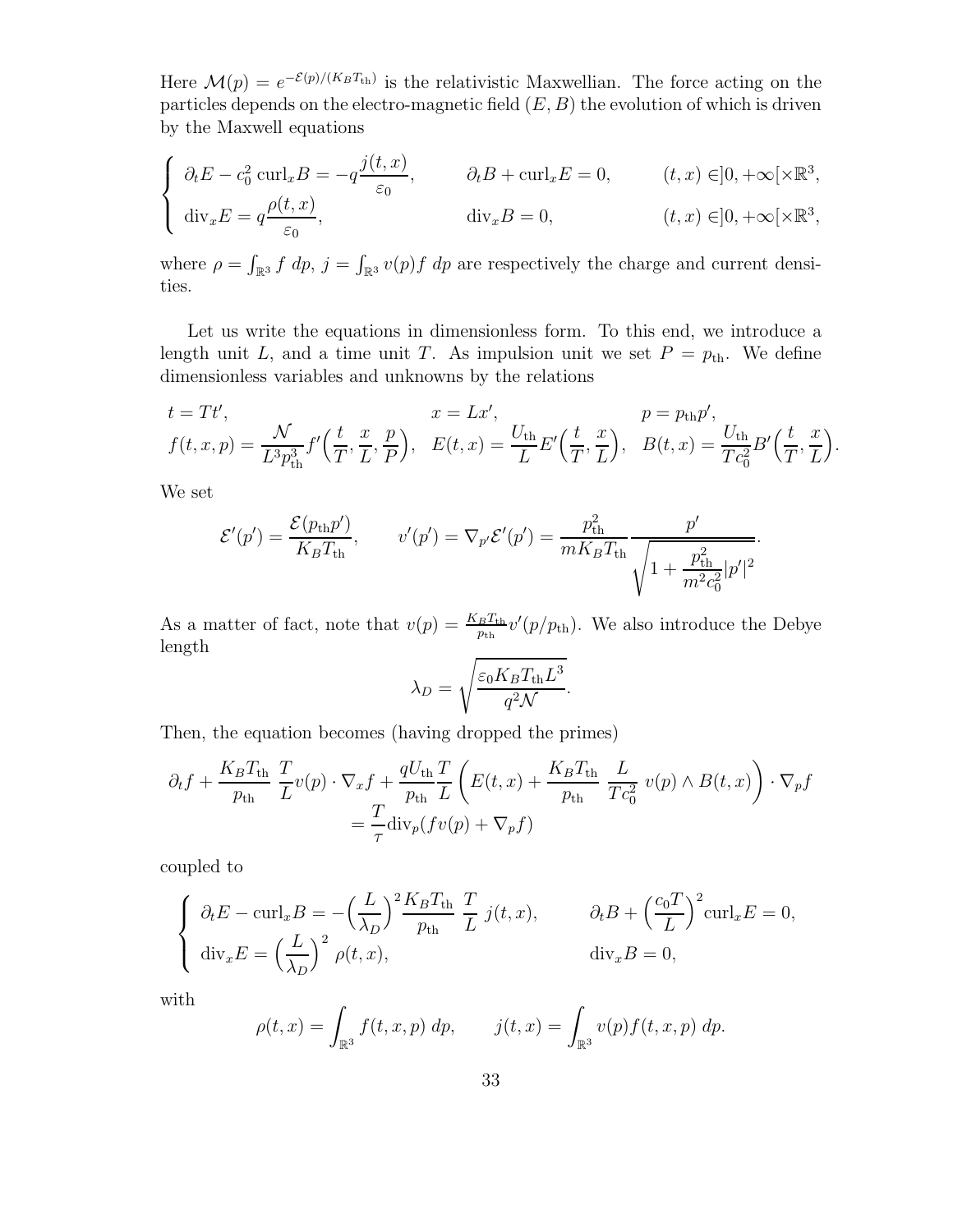We are concerned with the physical situation where

$$
\begin{cases}\n\lambda_D = L, \\
1 \ll \frac{K_B T_{\text{th}}}{p_{\text{th}}} \frac{T}{L} = \frac{1}{\varepsilon} \ll \frac{T}{\tau} = \frac{\theta}{\varepsilon^2},\n\end{cases}
$$

where  $\theta > 0$  is a fixed dimensionless parameter. The first relation determines the length unit  $L = q^2 \mathcal{N}/(\varepsilon_0 K_B T_{\text{th}})$ . The second says that the time unit is large compared to  $L_{\text{Pth}}/(K_B T_{\text{th}})$  which is itself larger than the relaxation time. Accordingly, it means that the thermal velocity  $v_{\text{th}}$  is large compared to the reference velocity  $L/T$  (the ratio being of order  $\mathcal{O}(1/\varepsilon)$ ). Besides, the mean free path  $\ell = v_{\text{th}}\tau$  is small compared to both the Debye length  $\lambda_D$  and the length unit L (the ratio being of order  $\mathcal{O}(\varepsilon)$ . Next, we check that

$$
\frac{c_0 T}{L} = \frac{c_0}{v_{\text{th}}} \frac{v_{\text{th}} p_{\text{th}}}{K_B T_{\text{th}}} \frac{K_B T_{\text{th}} T}{p_{\text{th}} L} = \frac{1}{\sqrt{1 - \left(1 + \frac{K_B T_{\text{th}}}{m c_0^2}\right)^{-2}}} \frac{\vartheta}{\varepsilon}.
$$

We denote

$$
\frac{c_0 T}{L} = \frac{1}{\delta \varepsilon}
$$

where, by definition, the parameter  $\delta = (1 + 2mc_0^2/(K_B T_{\text{th}}))^{-1/2}$  belongs to  $(0, 1)$ .

As a matter of fact, we remark that the magnetic effects are always dominated by the electric forces. Eventually, let us go back to the expression of the rescaled velocity which involves the dimensionless quantities

$$
\frac{p_{\text{th}}^2}{mK_B T_{\text{th}}} \qquad \text{and} \qquad \frac{p_{\text{th}}^2}{m^2 c_0^2}.
$$

It turns out that we can rewrite these quantities by means of the previously defined coefficient and we get

$$
\begin{cases}\nv(p) = \frac{2}{1 - \delta^2} \frac{p}{\sqrt{1 + \frac{4}{\delta^2 (1/\delta^2 - 1)^2} |p|^2}},\\ \n\mathcal{E}(p) = \frac{1/\delta^2 - 1}{2} \left( \sqrt{1 + \frac{4}{\delta^2 (1/\delta^2 - 1)^2} |p|^2} - 1 \right)\n\end{cases}
$$

.

We recap the asymptotic problem as follows

$$
\begin{cases}\n\partial_t f + \frac{1}{\varepsilon} v(p) \cdot \nabla_x f + \left( \frac{1}{\varepsilon} E(t, x) + \delta^2 v(p) \wedge B(t, x) \right) \cdot \nabla_p f = \frac{\theta}{\varepsilon^2} \text{div}_p(v(p) f + \nabla_p f), \\
\partial_t E - \text{curl}_x B = -\frac{1}{\varepsilon} j(t, x), \qquad \varepsilon^2 \delta^2 \partial_t B + \text{curl}_x E = 0, \\
\text{div}_x E = \rho(t, x), \qquad \text{div}_x B = 0.\n\end{cases}
$$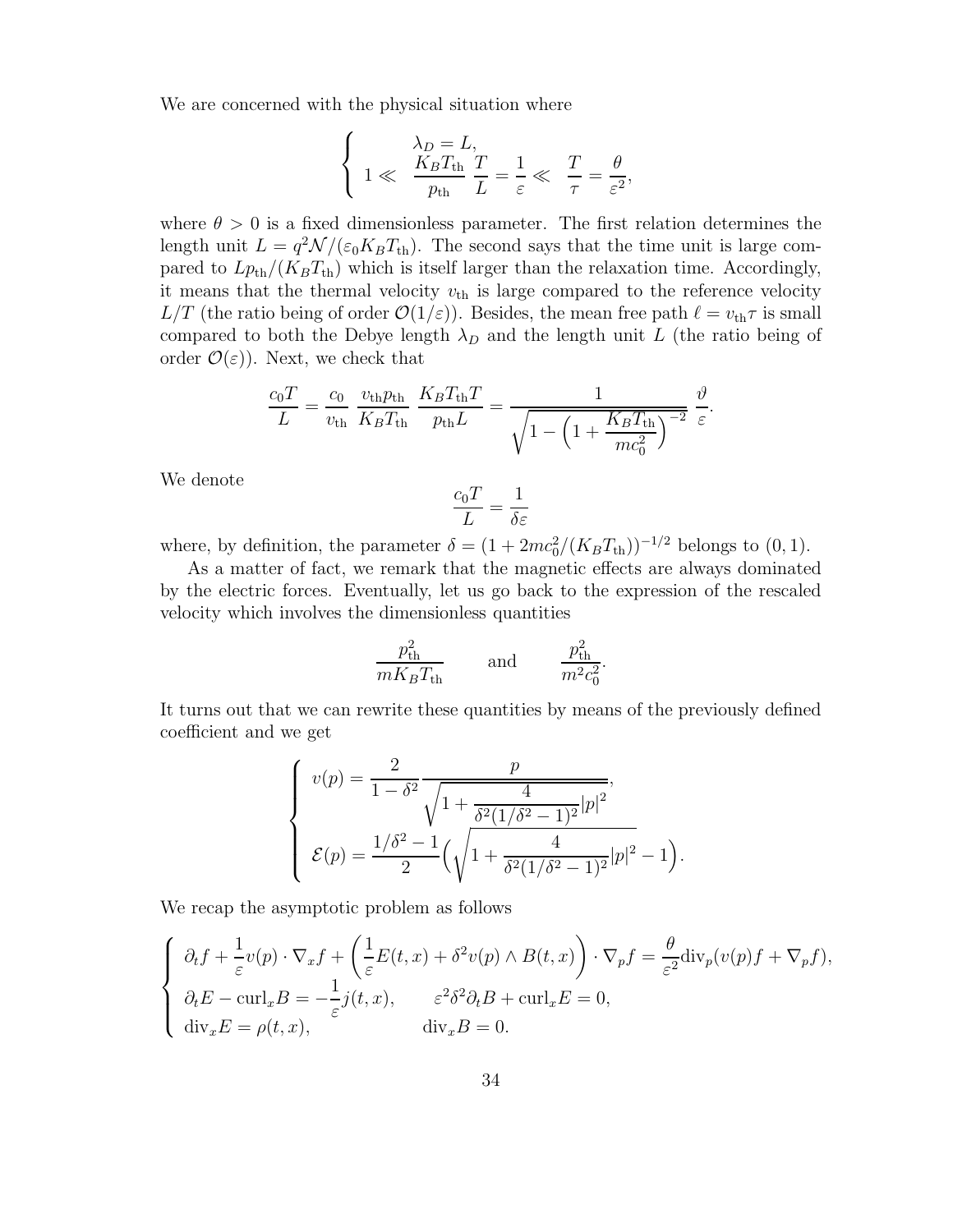# References

- [1] A. Arnold, J.-A. Carrillo, I. Gamba and C.-W. Shu, Low and high field scaling limits for the Vlasov- and Wigner-Poisson-Fokker-Planck system, Transport Theory Statist. Phys., 30(2001), no. 2-3, pp. 121–153.
- [2] A. Arnold, P. Markowich, G. Toscani and A. Unterreiter, On convex Sobolev inequalities and the rate of convergence to equilibrium for Fokker-Planck type equations, Comm. Partial Differential Equations, 26 (2001), no. 1-2, pp. 43– 100.
- [3] K. Asano and S. Ukai, On the Vlasov-Poisson limit of the Vlasov-Maxwell equations, in Patterns and Waves, Studies Math. Appl. 18 (North Holland, 1986), pp. 369–383.
- [4] D. Bakry and M. Emery, *Hypercontractivité de semi-groupes de diffusion*, C. R. Acad. Sci. Paris Sér. I Math., 299(1984), no. 15, pp. 775–778.
- [5] N. Ben Abdallah, H. Chaker and C. Schmeiser, The high field asymptotics for fermionic Boltzmann equation: Entropy solutions and kinetic shocks, Preprint 2006.
- [6] N. Ben Abdallah, P. Degond, P. Markowich and C. Schmeiser, High field approximation of the spherical harmonics expansion model for semiconductors, Z. Angew. Math. Phys., 52(2001), no. 2, pp. 201–230.
- [7] F. Berthelin, N. Mauser and F. Poupaud, High-field limit from a kinetic equation to multidimensional scalar conservation laws, Preprint 2005.
- [8] F. Berthelin and A. Vasseur, From kinetic equations to multidimensional isentropic gas dynamics before shocks, SIAM J. Math. Anal., 36(2005), no. 6, pp. 1807–1835.
- [9] M. Bostan, Mild solutions for the relativistic Vlasov-Maxwell system for laserplasma interaction, Preprint 2006.
- [10] M. Bostan and T. Goudon, High-electric field limit for the Vlasov-Maxwell-Fokker-Planck system, Preprint 2006.
- [11] F. Bouchut, Existence and uniqueness of a global smooth solution for the Vlasov-Poisson-Fokker-Planck system in three dimensions, J. Func. Anal., 111(1993), pp. 239–258.
- [12] F. Bouchut, Smoothing effect for the nonlinear Vlasov-Poisson-Fokker-Planck system, J. Differential Equations, 122(1995), pp. 225–238.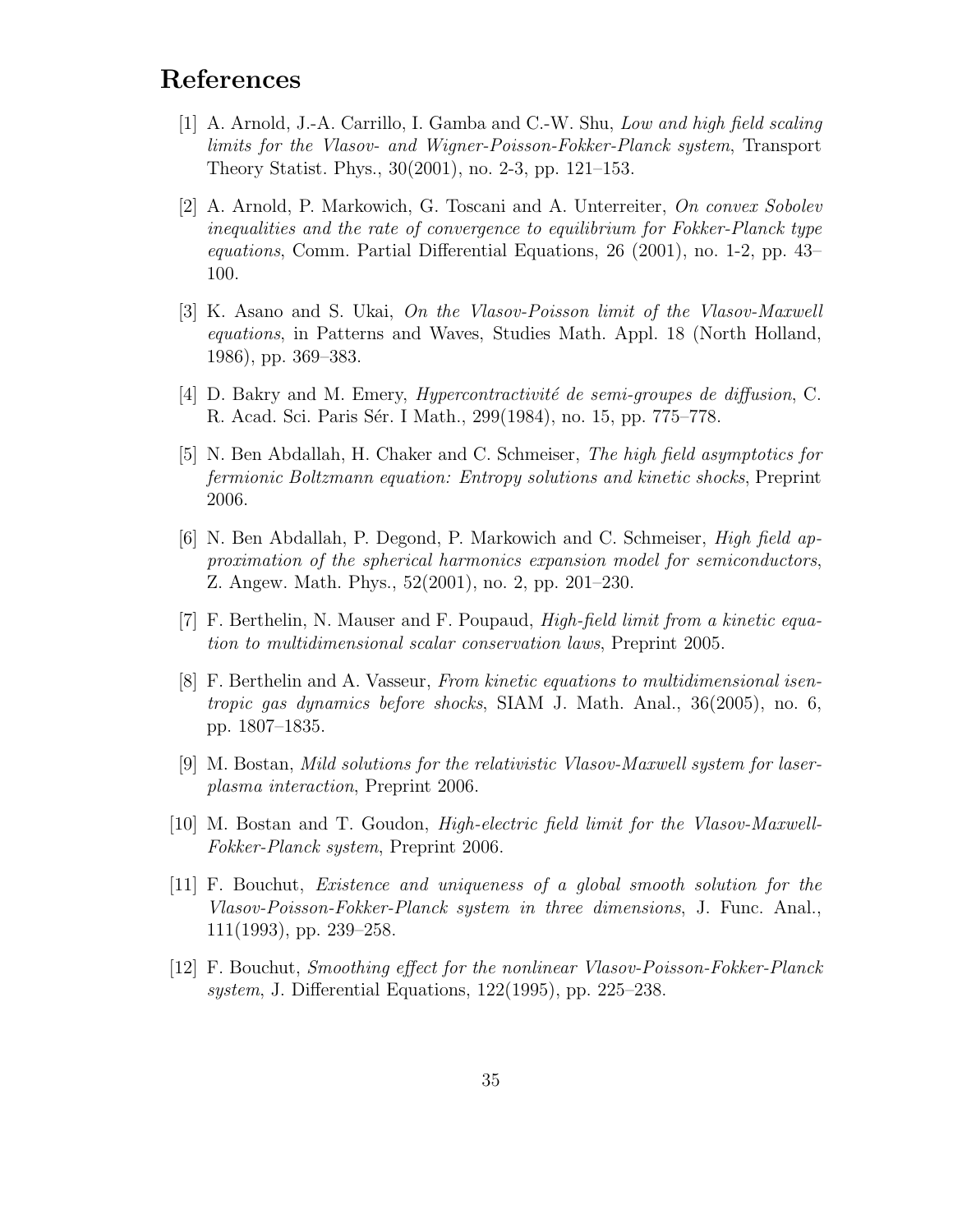- [13] F. Bouchut, F. Golse and C. Pallard, Classical solutions and the Glassey-Strauss theorem for the 3D Vlasov-Maxwell system, Arch. Ration. Mech. Anal., 170 (2003), no. 1, pp. 1–15.
- [14] J.-A. Carrillo and J. Soler, On the initial value problem for the Vlasov-Poisson-Fokker-Planck system with initial data in  $L^p$  spaces, Math. Methods Appl. Sci. 18(1995), no. 10, pp. 825–839.
- [15] J.-A. Carrillo and S. Labrunie, Global solutions for the one-dimensional Vlasov-Maxwell system for laser-plasma interaction, Math. Models Methods Appl. Sci. 16(2006), pp. 19—57.
- [16] C. Cercignani, I. M. Gamba and C. D. Levermore, High field approximations to a Boltzmann-Poisson system and boundary conditions in a semiconductor, Appl. Math. Lett., 10(1997), no. 4, pp. 111–117.
- [17] I. Csiszar, Information-type measures of difference of probability distributions and indirect observations, Studia Sci. Math. Hungar., 2(1967), pp. 299–318.
- [18] P. Degond, Global existence of smooth solutions for the Vlasov-Fokker-Planck equations in 1 and 2 space dimensions, Ann. Scient. Ecole Normale Sup., 19(1986), pp. 519–542.
- [19] P. Degond, Local existence of solutions of the Vlasov-Maxwell equations and convergence to the Vlasov-Posson equations for infinite light velocity, Math. Methods Appl. Sci., 8(1986), pp. 533–558.
- [20] R. E. Edwards, Functional analysis, theory and applications, Corrected reprint of the 1965 original (Dover Publications, Inc., New York, 1995).
- [21] R. Glassey and J. Schaeffer, On the one and one-half dimensional relativistic Vlasov-Maxwell system, Math. Methods Appl. Sci., 13 (1990), pp. 169–179.
- [22] R. Glassey and W. Strauss, Singularity formation in a collisionless plasma could occur only at high velocities, Arch. Ration. Mech. Anal., 9 (1986), no. 1, pp. 59–90.
- [23] F. Golse, From kinetic to macroscopic models, in Kinetic Equations and Asymptotic Theory, Ser. Appl. Math. (Paris) 4, B. Perthame and L. Desvillettes, eds., Gauthier-Villars, Paris, 2000, pp. 41–121.
- [24] F. Golse, The Boltzmann equation and its hydrodynamic limits in Evolutionary equations. Vol. II, Handb. Differ. Equ., (Elsevier/North-Holland, Amsterdam, 2005), pp. 159–301.
- [25] T. Goudon, J. Nieto, F. Poupaud and J. Soler, Multidimensional high-field limit of the electrostatic Vlasov-Poisson-Fokker-Planck system, J. Differential Equations, 213(2005), no. 2, pp. 418–442.